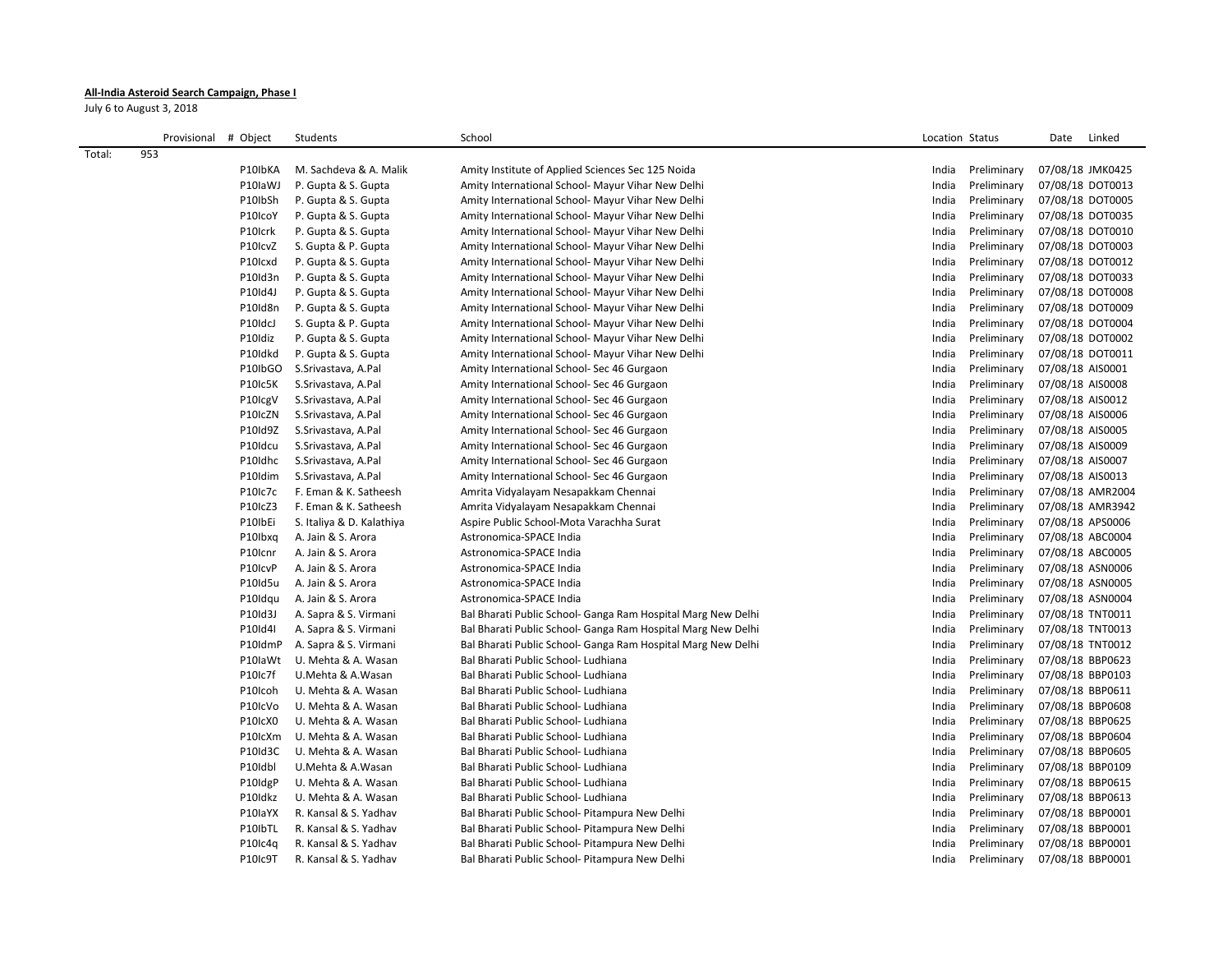| P10Icpi | R. Kansal & S. Yadhav         | Bal Bharati Public School- Pitampura New Delhi             | India | Preliminary | 07/08/18 BBP0002 |
|---------|-------------------------------|------------------------------------------------------------|-------|-------------|------------------|
| P10Icql | R. Kansal & S. Yadhav         | Bal Bharati Public School- Pitampura New Delhi             | India | Preliminary | 07/08/18 BBP0002 |
| P10Idcp | R. Kansal & S. Yadhav         | Bal Bharati Public School- Pitampura New Delhi             | India | Preliminary | 07/08/18 BBP0001 |
| P10IaYm | J. Jindal & J. Aggarwal       | Bal Bharati Public School- Rohini Delhi                    | India | Preliminary | 07/08/18 BR0001  |
| P10IchL | J. Jindal & J. Aggarwal       | Bal Bharati Public School- Rohini Delhi                    | India | Preliminary | 07/08/18 BR0023  |
| P10Id01 | J. Jindal & J. Aggarwal       | Bal Bharati Public School- Rohini Delhi                    | India | Preliminary | 07/08/18 BRS0025 |
| P10IdnW | J.Jindal J.Aggarwal           | Bal Bharati Public School- Rohini Delhi                    | India | Preliminary | 07/08/18 BRS1002 |
| P10IaUZ | A. Jain & A. Pandey           | Bal Bharati Public School- Sector 21 Noida                 | India | Preliminary | 07/08/18 ANI0007 |
| P10laVk | A. Jain & A. Pandey           | Bal Bharati Public School- Sector 21 Noida                 | India | Preliminary | 07/08/18 ANI0010 |
| P10laZD | A. Jain & A. Pandey           | Bal Bharati Public School- Sector 21 Noida                 | India | Preliminary | 07/08/18 ANI0006 |
| P10IbAB | A. Jain & A. Pandey           | Bal Bharati Public School- Sector 21 Noida                 | India | Preliminary | 07/08/18 ANI0012 |
| P10IbJw | A. Jain & A. Pandey           | Bal Bharati Public School- Sector 21 Noida                 | India | Preliminary | 07/08/18 ANI0005 |
| P10IbPo | A. Jain & A. Pandey           | Bal Bharati Public School- Sector 21 Noida                 | India | Preliminary | 07/08/18 ANI0014 |
| P10IbV1 | A. Jain & A. Pandey           | Bal Bharati Public School- Sector 21 Noida                 | India | Preliminary | 07/08/18 ANI0009 |
| P10Ic26 | A. Jain & A. Pandey           | Bal Bharati Public School- Sector 21 Noida                 | India | Preliminary | 07/08/18 ANI0015 |
| P10Ictt | A. Jain & A. Pandey           | Bal Bharati Public School- Sector 21 Noida                 | India | Preliminary | 07/08/18 ANI0013 |
| P10Ida9 | A. Jain & A. Pandey           | Bal Bharati Public School- Sector 21 Noida                 | India | Preliminary | 07/08/18 ANI0008 |
| P10IaZ1 | J. Khurana & A. Verma         | BCM Arya Model Sr. Sec. School- Shastri Nagar Ludhiana     | India | Preliminary | 07/08/18 BCM2021 |
| P10IbGm | J. Khurana & A. Verma         | BCM Arya Model Sr. Sec. School- Shastri Nagar Ludhiana     | India | Preliminary | 07/08/18 BCM2022 |
| P10Icn4 | J. Khurana & A. Verma         | BCM Arya Model Sr. Sec. School- Shastri Nagar Ludhiana     | India | Preliminary | 07/08/18 BCM2020 |
|         | P10IcWw J. Khurana & A. Verma | BCM Arya Model Sr. Sec. School- Shastri Nagar Ludhiana     | India | Preliminary | 07/08/18 BCM2023 |
| P10laVT | J. Sameera & A. Netha         | Chennai Public School Chennai                              | India | Preliminary | 07/08/18 ASC0002 |
| P10IbEb | J. Sameera & A. Netha         | Chennai Public School Chennai                              | India | Preliminary | 07/08/18 ASC0004 |
| P10IbQN | J. Sameera & A. Netha         | Chennai Public School Chennai                              | India | Preliminary | 07/08/18 ASC0026 |
| P10IbWG | J. Sameera & A. Netha         | Chennai Public School Chennai                              | India | Preliminary | 07/08/18 ASC0025 |
| P10IcmB | J. Sameera & A. Netha         | Chennai Public School Chennai                              | India | Preliminary | 07/08/18 ASC0005 |
| P10IbKw | R. Prithwinraj & S. KesavRam  | D. A. V. Public School-Velacheri Chennai                   | India | Preliminary | 07/08/18 RMP1234 |
| P10IbVk | R. Prithwinraj & S. KesavRam  | D. A. V. Public School-Velacheri Chennai                   | India | Preliminary | 07/08/18 RMP1111 |
| P10IbVT | R. Prithwinraj & S. KesavRam  | D. A. V. Public School-Velacheri Chennai                   | India | Preliminary | 07/08/18 RMP5678 |
| P10Icep | S. KesavRam & PrithwinRaj     | D. A. V. Public School-Velacheri Chennai                   | India | Preliminary | 07/08/18 KES7890 |
| P10Id0n | S. KesavRam & PrithwinRaj     | D. A. V. Public School-Velacheri Chennai                   | India | Preliminary | 07/08/18 KES0567 |
| P10Idal | R. Prithwinraj & S. KesavRam  | D. A. V. Public School-Velacheri Chennai                   | India | Preliminary | 07/08/18 RMP2222 |
| P10laYj | A. Mishra & S. Mehta          | Darbari Lal DAV Model School- ND Block Pitampura New Delhi | India | Preliminary | 07/08/18 SAM0789 |
| P10lbz2 | A. Mishra & S. Mehta          | Darbari Lal DAV Model School- ND Block Pitampura New Delhi | India | Preliminary | 07/08/18 SHY2126 |
| P10Ic7O | A. Mishra & S. Mehta          | Darbari Lal DAV Model School- ND Block Pitampura New Delhi | India | Preliminary | 07/08/18 ASA0240 |
| P10IdeL | A. Mishra & S. Mehta          | Darbari Lal DAV Model School- ND Block Pitampura New Delhi | India | Preliminary | 07/08/18 ASM0191 |
| P10Idle | A. Mishra & S. Mehta          | Darbari Lal DAV Model School- ND Block Pitampura New Delhi | India | Preliminary | 07/08/18 ASM0190 |
| P10Ic2L | A. Bhushan & R. Garg          | DAV Centenary Public School- Paschim Enclave New Delhi     | India | Preliminary | 07/08/18 BFA0009 |
| P10Ic8h | A. Bhushan & R. Garg          | DAV Centenary Public School- Paschim Enclave New Delhi     | India | Preliminary | 07/08/18 BFA0003 |
| P10Icot | A. Bhushan & R. Garg          | DAV Centenary Public School- Paschim Enclave New Delhi     | India | Preliminary | 07/08/18 BFA0002 |
| P10IcZE | A. Bhushan & R. Garg          | DAV Centenary Public School- Paschim Enclave New Delhi     | India | Preliminary | 07/08/18 BFA0006 |
| P10IdfX | A. Bhushan & R. Garg          | DAV Centenary Public School- Paschim Enclave New Delhi     | India | Preliminary | 07/08/18 BFA0010 |
| P10IbA1 | A. Kiran & S. Jena            | DAV Public School Unit-8 Bhubaneswar                       | India | Preliminary | 07/08/18 AMK0011 |
| P10IbBy | A. Kiran & S. Jena            | DAV Public School Unit-8 Bhubaneswar                       | India | Preliminary | 07/08/18 AMK0001 |
| P10IbY2 | A. Kiran & S. Jena            | DAV Public School Unit-8 Bhubaneswar                       | India | Preliminary | 07/08/18 AMK0007 |
| P10lbyT | A. Kiran & S. Jena            | DAV Public School Unit-8 Bhubaneswar                       | India | Preliminary | 07/08/18 AMK0012 |
| P10Icdr | A. Kiran & S. Jena            | DAV Public School Unit-8 Bhubaneswar                       | India | Preliminary | 07/08/18 AMK0003 |
| P10IcYx | A. Kiran & S. Jena            | DAV Public School Unit-8 Bhubaneswar                       | India | Preliminary | 07/08/18 AMK0005 |
| P10Id5x | A. Kiran & S. Jena            | DAV Public School Unit-8 Bhubaneswar                       | India | Preliminary | 07/08/18 AMK0004 |
| P10IdjX | A. Kiran & S. Jena            | DAV Public School Unit-8 Bhubaneswar                       | India | Preliminary | 07/08/18 AMK0010 |
| P10IbDT | R. Singh & S. Bansal          | DAV Public School-Sarabha NGR Extension Ludhiana           | India | Preliminary | 07/08/18 DAV0003 |
|         |                               |                                                            |       |             |                  |

| India | Preliminary | 07/08/18 | <b>BBP0002</b> |
|-------|-------------|----------|----------------|
| India | Preliminary | 07/08/18 | <b>BBP0002</b> |
| India | Preliminary | 07/08/18 | BBP0001        |
| India | Preliminary | 07/08/18 | BR0001         |
| India | Preliminary | 07/08/18 | BR0023         |
| India | Preliminary | 07/08/18 | <b>BRS0025</b> |
| India | Preliminary | 07/08/18 | <b>BRS1002</b> |
| India | Preliminary | 07/08/18 | ANI0007        |
| India | Preliminary | 07/08/18 | ANI0010        |
| India | Preliminary | 07/08/18 | ANI0006        |
| India | Preliminary | 07/08/18 | ANI0012        |
| India | Preliminary | 07/08/18 | ANI0005        |
| India | Preliminary | 07/08/18 | ANI0014        |
| India | Preliminary | 07/08/18 | ANI0009        |
| India | Preliminary | 07/08/18 | ANI0015        |
| India | Preliminary | 07/08/18 | ANI0013        |
| India | Preliminary | 07/08/18 | ANI0008        |
| India | Preliminary | 07/08/18 | <b>BCM2021</b> |
| India | Preliminary | 07/08/18 | <b>BCM2022</b> |
| India | Preliminary | 07/08/18 | <b>BCM2020</b> |
| India | Preliminary | 07/08/18 | <b>BCM2023</b> |
| India | Preliminary | 07/08/18 | ASC0002        |
| India | Preliminary | 07/08/18 | ASC0004        |
| India | Preliminary | 07/08/18 | ASC0026        |
| India | Preliminary | 07/08/18 | ASC0025        |
| India | Preliminary | 07/08/18 | ASC0005        |
| India | Preliminary | 07/08/18 | <b>RMP1234</b> |
| India | Preliminary | 07/08/18 | RMP1111        |
| India | Preliminary | 07/08/18 | <b>RMP5678</b> |
| India | Preliminary | 07/08/18 | <b>KES7890</b> |
| India | Preliminary | 07/08/18 | <b>KES0567</b> |
| India | Preliminary | 07/08/18 | <b>RMP2222</b> |
| India | Preliminary | 07/08/18 | SAM0789        |
| India | Preliminary | 07/08/18 | SHY2126        |
| India | Preliminary | 07/08/18 | ASA0240        |
| India | Preliminary | 07/08/18 | ASM0191        |
| India | Preliminary | 07/08/18 | ASM0190        |
| India | Preliminary | 07/08/18 | <b>BFA0009</b> |
| India | Preliminary | 07/08/18 | <b>BFA0003</b> |
| India | Preliminary | 07/08/18 | <b>BFA0002</b> |
| India | Preliminary | 07/08/18 | <b>BFA0006</b> |
| India | Preliminary | 07/08/18 | <b>BFA0010</b> |
| India | Preliminary | 07/08/18 | AMK0011        |
| India | Preliminary | 07/08/18 | AMK0001        |
| India | Preliminary | 07/08/18 | AMK0007        |
| India | Preliminary | 07/08/18 | AMK0012        |
| India | Preliminary | 07/08/18 | AMK0003        |
| India | Preliminary | 07/08/18 | AMK0005        |
| India | Preliminary | 07/08/18 | AMK0004        |
| India | Preliminary | 07/08/18 | AMK0010        |
| India | Preliminary | 07/08/18 | DAV0003        |
|       |             |          |                |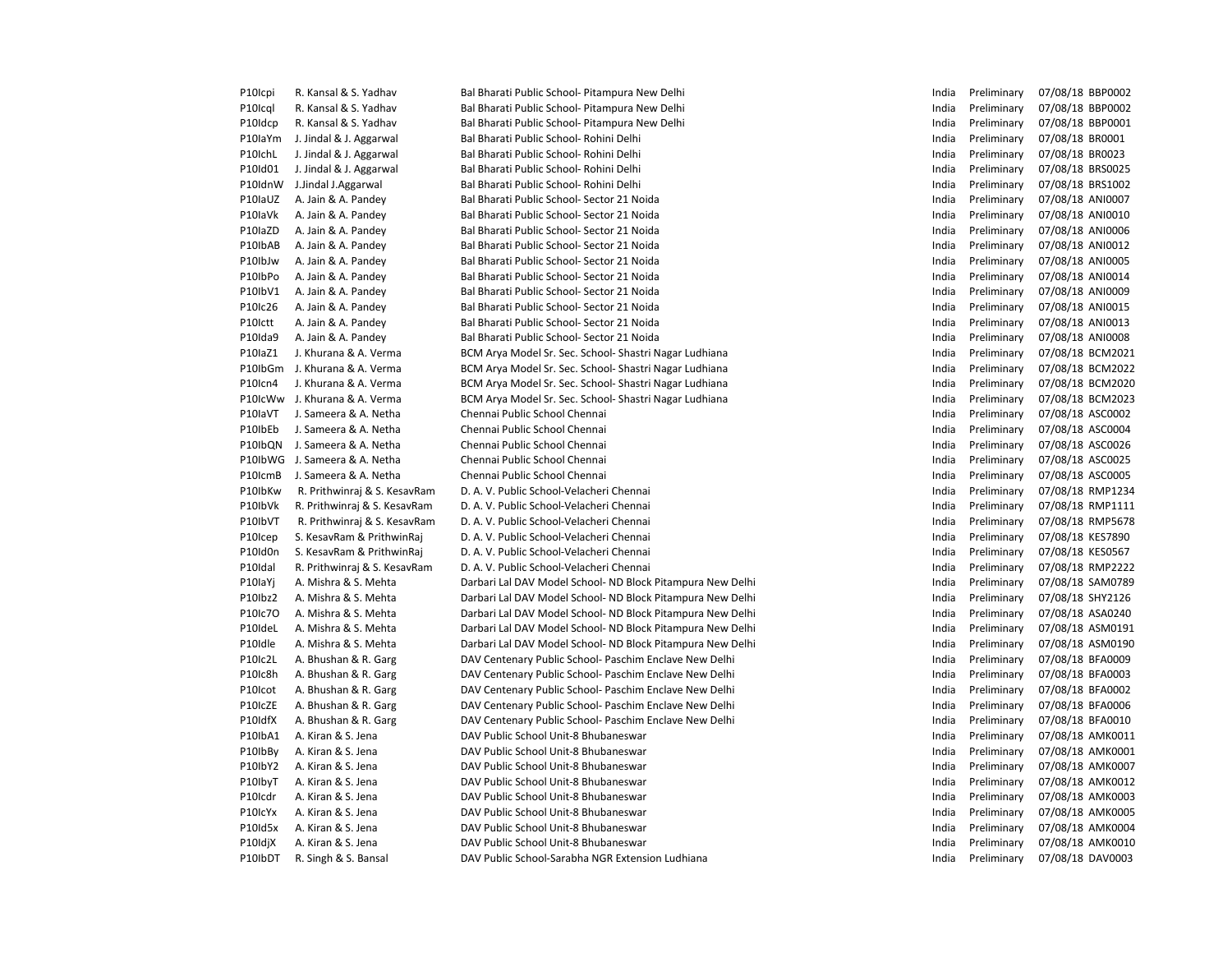| P10IbJa | R. Singh & S.Bansal          | DAV Public School-Sarabha NGR Extension Ludhiana        | India | Preliminary | 07/08/18 DAV0001 |
|---------|------------------------------|---------------------------------------------------------|-------|-------------|------------------|
| P10Ibym | R. Singh & S. Bansal         | DAV Public School-Sarabha NGR Extension Ludhiana        | India | Preliminary | 07/08/18 DAV0005 |
| P10Ic0k | R. Singh & S. Bansal         | DAV Public School-Sarabha NGR Extension Ludhiana        | India | Preliminary | 07/08/18 DAV0001 |
| P10Icfd | R. Singh & S. Bansal         | DAV Public School-Sarabha NGR Extension Ludhiana        | India | Preliminary | 07/08/18 DAV0006 |
| P10IcXM | R. Singh & S. Bansal         | DAV Public School-Sarabha NGR Extension Ludhiana        | India | Preliminary | 07/08/18 DAV0002 |
| P10Id0f | R. Singh & S. Bansal         | DAV Public School-Sarabha NGR Extension Ludhiana        | India | Preliminary | 07/08/18 DAV0004 |
| P10Id2g | R. Singh & S. Bansal         | DAV Public School-Sarabha NGR Extension Ludhiana        | India | Preliminary | 07/08/18 DAV0002 |
| P10IcVA | M. Mahapatra & P.S. Harshini | Delhi Public School Bangalore East Survey               | India | Preliminary | 07/08/18 DPS0008 |
| P10Id1f | M. Mahapatra & P.S. Harshini | Delhi Public School Bangalore East Survey               | India | Preliminary | 07/08/18 DPS0001 |
| P10IaZM | J. Larosh & J. Amuthan       | Department of Physics-Manonmaniam Sundaranar University | India | Preliminary | 07/08/18 MSU0013 |
| P10laZZ | J. Larosh & J. Amuthan       | Department of Physics-Manonmaniam Sundaranar University | India | Preliminary | 07/08/18 MSU0017 |
| P10IbNg | J. Larosh & J. Amuthan       | Department of Physics-Manonmaniam Sundaranar University | India | Preliminary | 07/08/18 MSU0014 |
| P10Icp8 | J. Larosh & J. Amuthan       | Department of Physics-Manonmaniam Sundaranar University | India | Preliminary | 07/08/18 MSU0021 |
| P10Idgm | J. Larosh & J. Amuthan       | Department of Physics-Manonmaniam Sundaranar University | India | Preliminary | 07/08/18 MSU0007 |
| P10Ic9s | M. Ghosh & R. Bansal         | DPS Greater Faridabad - Sector 81 Faridabad             | India | Preliminary | 07/08/18 DPS1003 |
| P10Icxj | M. Ghosh & R. Bansal         | DPS Greater Faridabad - Sector 81 Faridabad             | India | Preliminary | 07/08/18 DPS1045 |
| P10IbwO | Y. Pant & J. Khurana         | Dpsg International- Po Dasna Hindon Nagar Ghaziabad     | India | Preliminary | 07/08/18 YAP2001 |
| P10IckH | Y. Pant & J. Khurana         | Dpsg International- Po Dasna Hindon Nagar Ghaziabad     | India | Preliminary | 07/08/18 YAS2018 |
| P10IdjC | Y. Pant & J. Khurana         | Dpsg International- Po Dasna Hindon Nagar Ghaziabad     | India | Preliminary | 07/08/18 BAB2305 |
| P10IdjU | Y. Pant & J. Khurana         | Dpsg International- Po Dasna Hindon Nagar Ghaziabad     | India | Preliminary | 07/08/18 SOM2302 |
| P10IaX0 | H.Prakash & V.Sahu           | Essar International School-Surat Gujarat                | India | Preliminary | 07/08/18 EIS0007 |
| P10Ic3I | H.Prakash & V.Sahu           | Essar International School-Surat Gujarat                | India | Preliminary | 07/08/18 EIS0008 |
| P10IdbF | R. Jain & D. Malik           | HMR Institute of Technology & Management-Hamidpur Delhi | India | Preliminary | 07/08/18 RDH0001 |
| P10IdoP | R. Jain & D. Malik           | HMR Institute of Technology & Management-Hamidpur Delhi | India | Preliminary | 07/08/18 RDH0002 |
| P10Ib07 | L. Arora & H. Juneja         | JBM Global School Sector 132 - Noida Uttar Pradesh      | India | Preliminary | 07/08/18 JBM4545 |
| P10Ic2N | L. Arora, H. Juneja          | JBM Global School Sector 132 - Noida Uttar Pradesh      | India | Preliminary | 07/08/18 JBM9999 |
| P10laYp | M. Prasad & P. Mallik        | K.R Mangalam World School Vaishali Ghaziabad            | India | Preliminary | 07/08/18 KRM0003 |
| P10IbQi | M. Prasad & P. Mallik        | K.R Mangalam World School Vaishali Ghaziabad            | India | Preliminary | 07/08/18 KRM0002 |
| P10Icaw | M. Prasad & P. Mallik        | K.R Mangalam World School Vaishali Ghaziabad            | India | Preliminary | 07/08/18 KRM0006 |
| P10IclX | M. Prasad & P. Mallik        | K.R Mangalam World School Vaishali Ghaziabad            | India | Preliminary | 07/08/18 KRM0004 |
| P10IcYa | M. Prasad & P. Mallik        | K.R Mangalam World School Vaishali Ghaziabad            | India | Preliminary | 07/08/18 KRM0008 |
| P10Id33 | M. Prasad & P. Mallik        | K.R Mangalam World School Vaishali Ghaziabad            | India | Preliminary | 07/08/18 KRM0007 |
| P10Iddr | M. Prasad & P. Mallik        | K.R Mangalam World School Vaishali Ghaziabad            | India | Preliminary | 07/08/18 KRM0001 |
| P10IbCj | A. Das & M. Goel             | K.R.Mangalam World School-Gurugam                       | India | Preliminary | 07/08/18 KRM0006 |
| P10Ic4Y | A. Das & M. Goel             | K.R.Mangalam World School-Gurugam                       | India | Preliminary | 07/08/18 KRM0006 |
| P10Id4C | R. Ananya & B. Abhinaya      | Lalaji Memorial Omega International School- Chennai     | India | Preliminary | 07/08/18 AAD1234 |
| P10IbCD | P. Jain & T. Raswant         | Lotus Valley International School - Sector 126 Noida    | India | Preliminary | 07/08/18 LVS0002 |
| P10IbDC | T. Raswant & P. Jain         | Lotus Valley International School - Sector 126 Noida    | India | Preliminary | 07/08/18 LVS0009 |
| P10IbGU | P. Jain & T. Raswant         | Lotus Valley International School - Sector 126 Noida    | India | Preliminary | 07/08/18 LVS0001 |
| P10IccK | T. Raswant & P. Jain         | Lotus Valley International School - Sector 126 Noida    | India | Preliminary | 07/08/18 LVS0010 |
| P10IcdF | P. Jain & T. Raswant         | Lotus Valley International School - Sector 126 Noida    | India | Preliminary | 07/08/18 LVS0005 |
| P10Id15 | P. Jain & T. Raswant         | Lotus Valley International School - Sector 126 Noida    | India | Preliminary | 07/08/18 LVS0008 |
| P10Id3i | P. Jain & T. Raswant         | Lotus Valley International School - Sector 126 Noida    | India | Preliminary | 07/08/18 LVS0004 |
| P10Ib03 | E.Bhatia & M.Mehta           | Metas Adventist School- Athwalines Surat                | India | Preliminary | 07/08/18 ENM0002 |
| P10IbOU | D. Chudasma & H. Ribadia     | Metas Adventist School-Athwalines Surat                 | India | Preliminary | 07/08/18 MAS0009 |
| P10IbPS | D. Chudasma & H. Ribadia     | Metas Adventist School- Athwalines Surat                | India | Preliminary | 07/08/18 MAS0015 |
| P10IbQX | E.Bhatia & M.Mehta           | Metas Adventist School-Athwalines Surat                 | India | Preliminary | 07/08/18 EMB0001 |
| P10IbVR | D. Chudasma & H. Ribadia     | Metas Adventist School-Athwalines Surat                 | India | Preliminary | 07/08/18 MAS0001 |
| P10IbYv | D. Chudasma & H. Ribadia     | Metas Adventist School-Athwalines Surat                 | India | Preliminary | 07/08/18 MAS0016 |
| P10IcuQ | D. Chudasma & H. Ribadia     | Metas Adventist School-Athwalines Surat                 | India | Preliminary | 07/08/18 MAS0014 |
| P10IcwN | D. Chudasma & H. Ribadia     | Metas Adventist School-Athwalines Surat                 | India | Preliminary | 07/08/18 MAS0005 |
|         |                              |                                                         |       |             |                  |

| India | Preliminary                | 07/08/18 | DAV0001        |
|-------|----------------------------|----------|----------------|
| India | Preliminary                | 07/08/18 | DAV0005        |
| India | Preliminary                | 07/08/18 | DAV0001        |
| India | Preliminary                | 07/08/18 | DAV0006        |
| India | Preliminary                | 07/08/18 | DAV0002        |
| India | Preliminary                | 07/08/18 | DAV0004        |
| India | Preliminary                | 07/08/18 | DAV0002        |
| India | Preliminary                | 07/08/18 | DPS0008        |
| India | Preliminary                | 07/08/18 | DPS0001        |
| India | Preliminary                | 07/08/18 | MSU0013        |
| India | Preliminary                | 07/08/18 | MSU0017        |
| India | Preliminary                | 07/08/18 | MSU0014        |
| India | Preliminary                | 07/08/18 | MSU0021        |
| India | Preliminary                | 07/08/18 | <b>MSU0007</b> |
| India | Preliminary                | 07/08/18 | DPS1003        |
| India | Preliminary                | 07/08/18 | DPS1045        |
| India | Preliminary                | 07/08/18 | YAP2001        |
| India | Preliminary                | 07/08/18 | YAS2018        |
| India | Preliminary                | 07/08/18 | <b>BAB2305</b> |
| India | Preliminary                | 07/08/18 | SOM2302        |
| India | Preliminary                | 07/08/18 | EIS0007        |
| India |                            | 07/08/18 | <b>EIS0008</b> |
| India | Preliminary<br>Preliminary | 07/08/18 | RDH0001        |
| India | Preliminary                | 07/08/18 | RDH0002        |
| India | Preliminary                | 07/08/18 | JBM4545        |
| India |                            | 07/08/18 | JBM9999        |
| India | Preliminary<br>Preliminary | 07/08/18 | KRM0003        |
| India |                            |          | <b>KRM0002</b> |
| India | Preliminary                | 07/08/18 |                |
|       | Preliminary                | 07/08/18 | KRM0006        |
| India | Preliminary                | 07/08/18 | KRM0004        |
| India | Preliminary                | 07/08/18 | <b>KRM0008</b> |
| India | Preliminary                | 07/08/18 | <b>KRM0007</b> |
| India | Preliminary                | 07/08/18 | KRM0001        |
| India | Preliminarv                | 07/08/18 | KRM0006        |
| India | Preliminary                | 07/08/18 | KRM0006        |
| India | Preliminary                | 07/08/18 | AAD1234        |
| India | Preliminary                | 07/08/18 | LVS0002        |
| India | Preliminary                | 07/08/18 | LVS0009        |
| India | Preliminary                | 07/08/18 | LVS0001        |
| India | Preliminary                | 07/08/18 | LVS0010        |
| India | Preliminary                | 07/08/18 | LVS0005        |
| India | Preliminary                | 07/08/18 | LVS0008        |
| India | Preliminary                | 07/08/18 | LVS0004        |
| India | Preliminary                | 07/08/18 | <b>ENM0002</b> |
| India | Preliminary                | 07/08/18 | MAS0009        |
| India | Preliminary                | 07/08/18 | MAS0015        |
| India | Preliminary                | 07/08/18 | EMB0001        |
| India | Preliminary                | 07/08/18 | MAS0001        |
| India | Preliminary                | 07/08/18 | MAS0016        |
| India | Preliminary                | 07/08/18 | MAS0014        |
| India | Preliminary                | 07/08/18 | MAS0005        |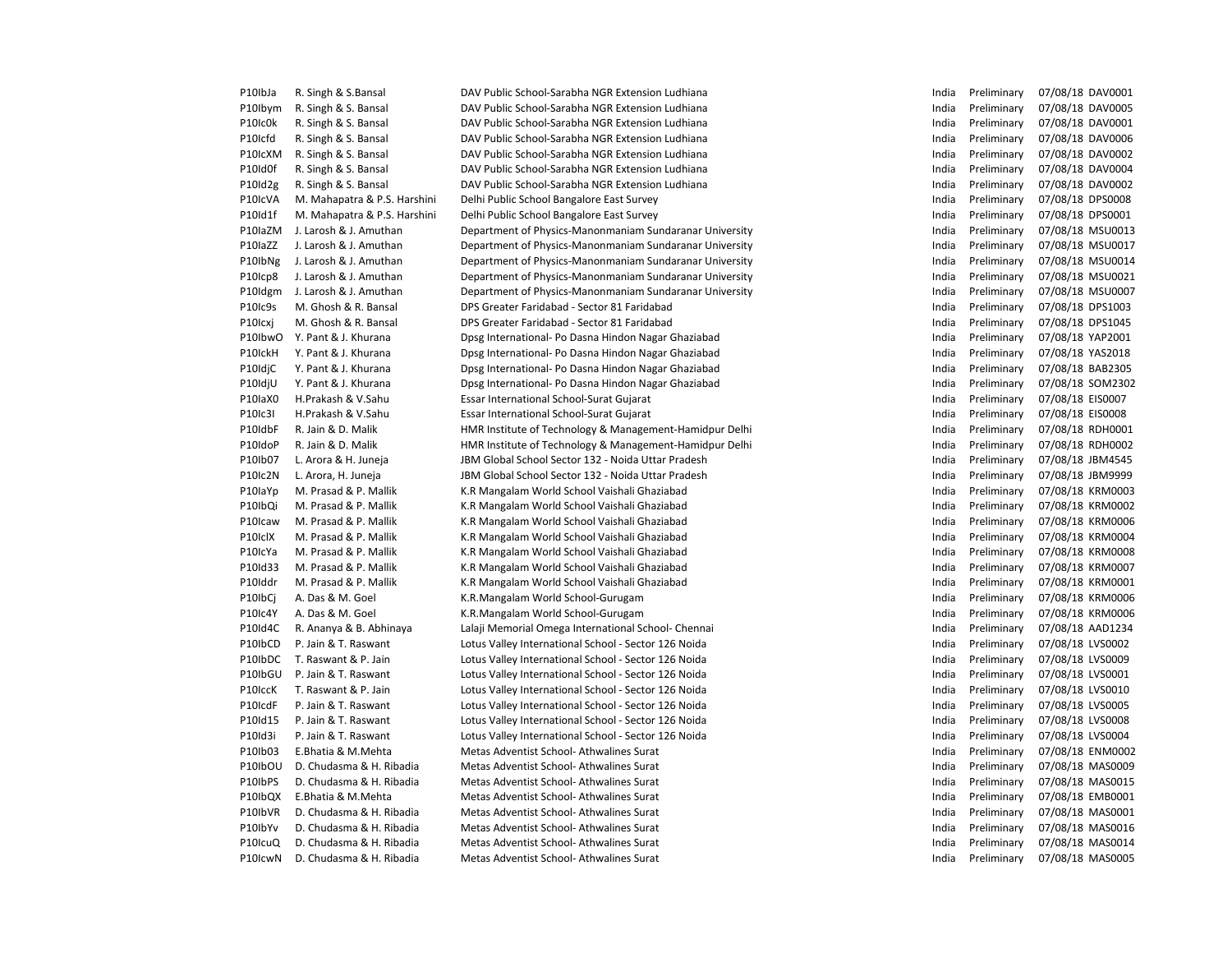| P <sub>10</sub> Id6i | E.Bhatia & M.Mehta                                               | Metas Adventist School-Athwalines Surat                                                                | India          | Preliminary                | 07/08/18 ENM0003                     |
|----------------------|------------------------------------------------------------------|--------------------------------------------------------------------------------------------------------|----------------|----------------------------|--------------------------------------|
| P10Idj5              | D. Chudasma & H. Ribadia                                         | Metas Adventist School-Athwalines Surat                                                                | India          | Preliminary                | 07/08/18 MAS0018                     |
| P10IbON              | A. Bose & Ayush                                                  | MGM Higher Secondary School-Sector 4F                                                                  | India          | Preliminary                | 07/08/18 MAA0002                     |
| P10IbSN              | A. Bose & Ayush                                                  | MGM Higher Secondary School-Sector 4F                                                                  | India          | Preliminary                | 07/08/18 ANK0001                     |
| P10Ic5G              | A. Bose & Ayush                                                  | MGM Higher Secondary School-Sector 4F                                                                  | India          | Preliminary                | 07/08/18 ANU0001                     |
| P10IcfC              | A. Bose & Ayush                                                  | MGM Higher Secondary School-Sector 4F                                                                  | India          | Preliminary                | 07/08/18 ANT0001                     |
| P10Icjs              | A. Bose & Ayush                                                  | MGM Higher Secondary School-Sector 4F                                                                  | India          | Preliminary                | 07/08/18 MAA0001                     |
| P10Id0I              | P. Gupta & J. Goel                                               | O P Jindal Modern School-Hisar                                                                         | India          | Preliminary                | 07/08/18 OPJ0004                     |
| P10Idhj              | J. Goel & P. Gupta                                               | O P Jindal Modern School-Hisar                                                                         | India          | Preliminary                | 07/08/18 OPJ0001                     |
| P10Idm3              | J. Goel & P. Gupta                                               | O P Jindal Modern School-Hisar                                                                         | India          | Preliminary                | 07/08/18 OPJ0020                     |
| P10Iccw              | R. Ranjan & L. Jain                                              | Presidium School- Indirapuram Ghaziabad                                                                | India          | Preliminary                | 07/08/18 PIP0002                     |
| P10Id6V              | L. Jain & R. Ranjan                                              | Presidium School- Indirapuram Ghaziabad                                                                | India          | Preliminary                | 07/08/18 PIP0011                     |
| P10Ic9X              | A. Rakesh & V. Gupta                                             | Presidium School-PS 2                                                                                  | India          | Preliminary                | 07/08/18 SNR002                      |
| P10Idcz              | M. Kaur & G. Kaur                                                | Punjabi University- Patiala Punjab                                                                     | India          | Preliminary                | 07/08/18 PUN0001                     |
| P10IcXT              | D. Kumari & K. Pandey                                            | Queen's Valley School Sector- 8 Dwarka New Delhi                                                       | India          | Preliminary                | 07/08/18 QVS1473                     |
| P10Id1e              | D. Kumari & K. Pandey                                            | Queen's Valley School Sector- 8 Dwarka New Delhi                                                       | India          | Preliminary                | 07/08/18 QVS1212                     |
| P10IbVK              | K. Jadhav & D. Bajaj                                             | RMG Maheshwari English School-Ladvi Surat                                                              | India          | Preliminary                | 07/08/18 RMG0004                     |
| P10Icwv              | K. Jadhav & D. Bajaj                                             | RMG Maheshwari English School-Ladvi Surat                                                              | India          | Preliminary                | 07/08/18 RMG0002                     |
| P10IddU              | K. Jadhav & D. Bajaj                                             | RMG Maheshwari English School-Ladvi Surat                                                              | India          | Preliminary                | 07/08/18 RMG4444                     |
| P10IbTx              | M. Anand & A. Wadhwa                                             | Rukmini Devi Public School - Cd Block Pitampura New Delhi                                              | India          | Preliminary                | 07/08/18 ROW1234                     |
| P10Ic7k              | M. Anand & A. Wadhwa                                             | Rukmini Devi Public School - Cd Block Pitampura New Delhi                                              | India          | Preliminary                | 07/08/18 GON1234                     |
| P10Id5T              | M. Anand & A. Wadhwa                                             | Rukmini Devi Public School - Cd Block Pitampura New Delhi                                              | India          | Preliminary                | 07/08/18 MAN2345                     |
| P10Ib2i              | U. Singla & K. Sharma                                            | Ryan International School Sector 31 - Gurgaon                                                          | India          | Preliminary                | 07/08/18 RIS0003                     |
| P10IbV9              | U. Singla & K. Sharma                                            | Ryan International School Sector 31 - Gurgaon                                                          | India          | Preliminary                | 07/08/18 RIS0007                     |
| P10Ic5U              | U. Singla & K. Sharma                                            | Ryan International School Sector 31 - Gurgaon                                                          | India          | Preliminary                | 07/08/18 RIS0009                     |
| P10IcsZ              | U. Singla & K. Sharma                                            | Ryan International School Sector 31 - Gurgaon                                                          | India          | Preliminary                | 07/08/18 RIS0004                     |
| P10IcZk              | U. Singla & K. Sharma                                            | Ryan International School Sector 31 - Gurgaon                                                          | India          | Preliminary                | 07/08/18 RIS0008                     |
| P10IdlP              | U. Singla & K. Sharma                                            | Ryan International School Sector 31 - Gurgaon                                                          | India          | Preliminary                | 07/08/18 RIS0005                     |
| P10Ic2i              | J. Patel & M. Singh                                              | Ryan International School-Rander Surat                                                                 | India          | Preliminary                | 07/08/18 RIS0001                     |
| P10Ic4C              | J. Patel & M. Singh                                              | Ryan International School-Rander Surat                                                                 | India          | Preliminary                | 07/08/18 RIS0002                     |
| P10IbCd              | E. Kaur & S. Jain                                                | Sacred Heart Convent School- Sarabha Nagar Team 1                                                      | India          | Preliminary                | 07/08/18 SHC0001                     |
| P10IbUP              | E. Kaur & S. Jain                                                | Sacred Heart Convent School- Sarabha Nagar Team 1                                                      | India          | Preliminary                | 07/08/18 SHC0001                     |
| P10Ic0C              | S. Jain & E.Kaur                                                 | Sacred Heart Convent School- Sarabha Nagar Team 1                                                      | India          | Preliminary                | 07/08/18 SHC0001                     |
| P10Ic2P              | E. Kaur & S. Jain                                                | Sacred Heart Convent School- Sarabha Nagar Team 1                                                      | India          | Preliminary                | 07/08/18 SHC0001                     |
| P10Ic43              | E. Kaur & S. Jain                                                | Sacred Heart Convent School- Sarabha Nagar Team 1                                                      | India          | Preliminary                | 07/08/18 SHC0002                     |
| P10Icel              | E. Kaur & S. Jain                                                | Sacred Heart Convent School- Sarabha Nagar Team 1                                                      | India          | Preliminary                | 07/08/18 SHC0002                     |
| P10IcZA              | E. Kaur & S. Jain                                                | Sacred Heart Convent School- Sarabha Nagar Team 1                                                      | India          | Preliminary                | 07/08/18 SHC1234                     |
| P10Id7N              | S. Jain & E.Kaur                                                 | Sacred Heart Convent School- Sarabha Nagar Team 1                                                      | India          | Preliminary                | 07/08/18 SHC0002                     |
| P10laVu              | K. Patel & J. K. S. Madanpotra                                   | Sacred Heart Convent School- Sarabha Nagar Team 2                                                      | India          | Preliminary                | 07/08/18 SHC0002                     |
| P10laYL              | K. Patel & J. K. S. Madanpotra                                   | Sacred Heart Convent School- Sarabha Nagar Team 2                                                      | India          | Preliminary                | 07/08/18 SHC0003                     |
| P10IbBh              | K. Patel & J. K. S. Madanpotra                                   | Sacred Heart Convent School- Sarabha Nagar Team 2                                                      | India          | Preliminary                | 07/08/18 SHC0004                     |
|                      |                                                                  |                                                                                                        |                |                            |                                      |
| P10IbDR<br>P10IbJ8   | K. Patel & J. K. S. Madanpotra<br>K. Patel & J. K. S. Madanpotra | Sacred Heart Convent School- Sarabha Nagar Team 2<br>Sacred Heart Convent School- Sarabha Nagar Team 2 | India<br>India | Preliminary<br>Preliminary | 07/08/18 SHC0002<br>07/08/18 SHC0001 |
| P10IcYD              |                                                                  |                                                                                                        | India          |                            | 07/08/18 SHC0001                     |
| P10IcZ5              | K. Patel & J. K. S. Madanpotra<br>K. Patel & J. K. S. Madanpotra | Sacred Heart Convent School- Sarabha Nagar Team 2<br>Sacred Heart Convent School- Sarabha Nagar Team 2 | India          | Preliminary<br>Preliminary | 07/08/18 SHC0001                     |
|                      |                                                                  |                                                                                                        |                |                            |                                      |
| P10Id74              | K. Patel & J. K. S. Madanpotra                                   | Sacred Heart Convent School- Sarabha Nagar Team 2                                                      | India          | Preliminary                | 07/08/18 SHC0004                     |
| P10laZO              | R. Singla & J.S. Badwal                                          | Sacred Heart Senior Secondary School- BRS Nagar Team 1                                                 | India          | Preliminary                | 07/08/18 SHS0001                     |
| P10lby0              | J. Badwal & R. Singla                                            | Sacred Heart Senior Secondary School- BRS Nagar Team 1                                                 | India          | Preliminary                | 07/08/18 SHS8888                     |
| P10Icmn              | R. Singla & J.S. Badwal                                          | Sacred Heart Senior Secondary School- BRS Nagar Team 1                                                 | India          | Preliminary                | 07/08/18 SHS0001                     |
| P10IdmL              | G. Singh & S. Nohria                                             | Sacred Heart Senior Secondary School- BRS Nagar Team 2                                                 | India          | Preliminary                | 07/08/18 SHS1234                     |
| P10laYw              | S. Nayak & R. Mandal                                             | Samanta Chandarsekhara Armatures Association                                                           | India          | Preliminary                | 07/08/18 MSC1848                     |

| India | Preliminary |                  | 07/08/18 ENM0003 |
|-------|-------------|------------------|------------------|
| India | Preliminary |                  | 07/08/18 MAS0018 |
| India | Preliminary |                  | 07/08/18 MAA0002 |
| India | Preliminary | 07/08/18 ANK0001 |                  |
| India | Preliminary |                  | 07/08/18 ANU0001 |
| India | Preliminary | 07/08/18 ANT0001 |                  |
| India | Preliminary |                  | 07/08/18 MAA0001 |
| India | Preliminary | 07/08/18 OPJ0004 |                  |
| India | Preliminary | 07/08/18 OPJ0001 |                  |
| India | Preliminary | 07/08/18 OPJ0020 |                  |
| India | Preliminary | 07/08/18 PIP0002 |                  |
| India | Preliminary | 07/08/18 PIP0011 |                  |
| India | Preliminary | 07/08/18 SNR002  |                  |
| India | Preliminary | 07/08/18 PUN0001 |                  |
| India | Preliminary | 07/08/18 QVS1473 |                  |
| India | Preliminary | 07/08/18 QVS1212 |                  |
| India | Preliminary |                  | 07/08/18 RMG0004 |
| India | Preliminary |                  | 07/08/18 RMG0002 |
| India | Preliminary |                  | 07/08/18 RMG4444 |
| India | Preliminary |                  | 07/08/18 ROW1234 |
| India | Preliminary |                  | 07/08/18 GON1234 |
| India | Preliminary |                  | 07/08/18 MAN2345 |
| India | Preliminary | 07/08/18 RIS0003 |                  |
| India | Preliminary | 07/08/18 RIS0007 |                  |
| India | Preliminary | 07/08/18 RIS0009 |                  |
| India | Preliminary | 07/08/18 RIS0004 |                  |
| India | Preliminary | 07/08/18 RIS0008 |                  |
| India | Preliminary | 07/08/18 RIS0005 |                  |
| India | Preliminary | 07/08/18 RIS0001 |                  |
| India | Preliminary | 07/08/18 RIS0002 |                  |
| India | Preliminary | 07/08/18 SHC0001 |                  |
| India | Preliminary | 07/08/18 SHC0001 |                  |
| India | Preliminary | 07/08/18 SHC0001 |                  |
| India | Preliminary | 07/08/18 SHC0001 |                  |
| India | Preliminary | 07/08/18 SHC0002 |                  |
| India | Preliminary | 07/08/18 SHC0002 |                  |
| India | Preliminary | 07/08/18 SHC1234 |                  |
| India | Preliminary | 07/08/18 SHC0002 |                  |
| India | Preliminary | 07/08/18 SHC0002 |                  |
| India | Preliminary | 07/08/18 SHC0003 |                  |
| India | Preliminary | 07/08/18 SHC0004 |                  |
| India | Preliminary | 07/08/18 SHC0002 |                  |
| India | Preliminary | 07/08/18 SHC0001 |                  |
| India | Preliminary | 07/08/18 SHC0001 |                  |
| India | Preliminary | 07/08/18 SHC0001 |                  |
| India | Preliminary | 07/08/18 SHC0004 |                  |
| India | Preliminary | 07/08/18 SHS0001 |                  |
| India | Preliminary | 07/08/18 SHS8888 |                  |
| India | Preliminary | 07/08/18 SHS0001 |                  |
| India | Preliminary | 07/08/18 SHS1234 |                  |
| India | Preliminary |                  | 07/08/18 MSC1848 |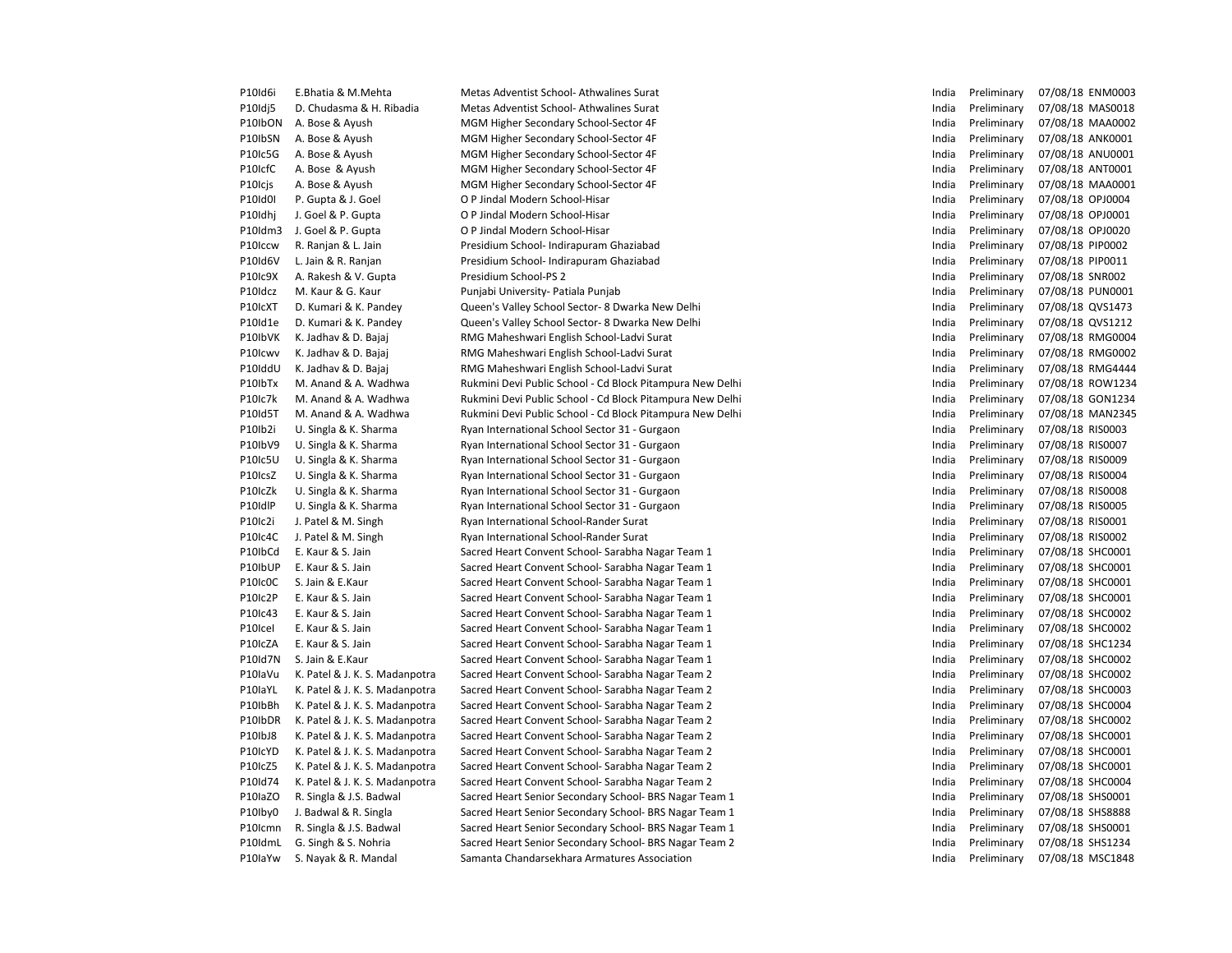| P10IbOW                           | S. Nayak & R. Mandal   | Samanta Chandarsekhara Armatures Association                                   | India | Preliminary | 07/08/18 MSC1851 |
|-----------------------------------|------------------------|--------------------------------------------------------------------------------|-------|-------------|------------------|
| P10IcpR                           | S. Nayak & R. Mandal   | Samanta Chandarsekhara Armatures Association                                   | India | Preliminary | 07/08/18 MSC1835 |
| P10Icqi                           | S. Nayak & R. Mandal   | Samanta Chandarsekhara Armatures Association                                   | India | Preliminary | 07/08/18 MSC1846 |
| P10Icr4                           | S. Nayak & R. Mandal   | Samanta Chandarsekhara Armatures Association                                   | India | Preliminary | 07/08/18 MSC1840 |
| P10Icte                           | S. Nayak & R. Mandal   | Samanta Chandarsekhara Armatures Association                                   | India | Preliminary | 07/08/18 MSC1839 |
| P <sub>10</sub> Icti              | S. Nayak & R. Mandal   | Samanta Chandarsekhara Armatures Association                                   | India | Preliminary | 07/08/18 MSC1843 |
| P10Icxw                           | S. Nayak & R. Mandal   | Samanta Chandarsekhara Armatures Association                                   | India | Preliminary | 07/08/18 MSC1841 |
| P10Id9T                           | S. Nayak & R. Mandal   | Samanta Chandarsekhara Armatures Association                                   | India | Preliminary | 07/08/18 MSC1836 |
| P10IdlE                           | S. Nayak & R. Mandal   | Samanta Chandarsekhara Armatures Association                                   | India | Preliminary | 07/08/18 MSC1842 |
| P10IaUR                           | D. Das & S. Akhtar     | Samanta Chandrasekhar Amateur Astronomy Association                            | India | Preliminary | 07/08/18 SDS0011 |
| P10Ibla                           | D. Das & S. Akhtar     | Samanta Chandrasekhar Amateur Astronomy Association                            | India | Preliminary | 07/08/18 SDS0001 |
| P10IbIT                           | D. Das & S. Akhtar     | Samanta Chandrasekhar Amateur Astronomy Association                            | India | Preliminary | 07/08/18 SDS0005 |
| P10lbz7                           | D. Das & S. Akhtar     | Samanta Chandrasekhar Amateur Astronomy Association                            | India | Preliminary | 07/08/18 SDS0010 |
| P <sub>10</sub> Iccj              | D. Das & S. Akhtar     | Samanta Chandrasekhar Amateur Astronomy Association                            | India | Preliminary | 07/08/18 SDS0008 |
| P <sub>10</sub> I <sub>cs</sub> T | D. Das & S. Akhtar     | Samanta Chandrasekhar Amateur Astronomy Association                            | India | Preliminary | 07/08/18 SDS0004 |
| P10Icva                           | D. Das & S. Akhtar     | Samanta Chandrasekhar Amateur Astronomy Association                            | India | Preliminary | 07/08/18 SDS0002 |
| P10IcwL                           | D. Das & S. Akhtar     | Samanta Chandrasekhar Amateur Astronomy Association                            | India | Preliminary | 07/08/18 SDS0007 |
| P10Id0P                           | D. Das & S. Akhtar     | Samanta Chandrasekhar Amateur Astronomy Association                            | India | Preliminary | 07/08/18 SDS0012 |
| P10Idaj                           | D. Das & S. Akhtar     | Samanta Chandrasekhar Amateur Astronomy Association                            | India | Preliminary | 07/08/18 SDS0006 |
| P10Id87                           | T. Patel & S. Siddhqui | Samithi English Medium School-Udhna Surat                                      | India | Preliminary | 07/08/18 TBM0008 |
| P10IaZh                           | S. Harini & P. Niriha  | San Academy-Chennai                                                            | India | Preliminary | 07/08/18 SAN2043 |
| P10Ic4f                           | Y. Bisht & Surbhi      | Shaheed Rajguru College of Applied Sciences for Women-Vasundhara Enclave Delhi | India | Preliminary | 07/08/18 YBB0006 |
| P10Ic4U                           | Y. Bisht & Surbhi      | Shaheed Rajguru College of Applied Sciences for Women-Vasundhara Enclave Delhi | India | Preliminary | 07/08/18 YBB0003 |
| P10IcmK                           | Y. Bisht & Surbhi      | Shaheed Rajguru College of Applied Sciences for Women-Vasundhara Enclave Delhi | India | Preliminary | 07/08/18 YBB0005 |
| P10 <sub>Icqi</sub>               | Y. Bisht & Surbhi      | Shaheed Rajguru College of Applied Sciences for Women-Vasundhara Enclave Delhi | India | Preliminary | 07/08/18 YBB0002 |
| P10Icwu                           | Y. Bisht & Surbhi      | Shaheed Rajguru College of Applied Sciences for Women-Vasundhara Enclave Delhi | India | Preliminary | 07/08/18 YBB0001 |
| P10IdeA                           | Y. Bisht & Surbhi      | Shaheed Rajguru College of Applied Sciences for Women-Vasundhara Enclave Delhi | India | Preliminary | 07/08/18 YBB0004 |
| P10IbAo                           | Y. Patel & P. Khunt    | Shri Ramkrishna Harikrishna Academy-Laskana Surat                              | India | Preliminary | 07/08/18 SRH0001 |
| P10lbyh                           | Y. Patel & P. Khunt    | Shri Ramkrishna Harikrishna Academy-Laskana Surat                              | India | Preliminary | 07/08/18 SRH011  |
| P10IcdB                           | Y. Patel & P. Khunt    | Shri Ramkrishna Harikrishna Academy-Laskana Surat                              | India | Preliminary | 07/08/18 SRH022  |
| P10Icgs                           | Y. Patel & P. Khunt    | Shri Ramkrishna Harikrishna Academy-Laskana Surat                              | India | Preliminary | 07/08/18 SRH012  |
| P10Ictb                           | Y. Patel & P. Khunt    | Shri Ramkrishna Harikrishna Academy-Laskana Surat                              | India | Preliminary | 07/08/18 SRH0012 |
| P10Idab                           | Y. Patel & P. Khunt    | Shri Ramkrishna Harikrishna Academy-Laskana Surat                              | India | Preliminary | 07/08/18 SRH0001 |
| P10Ib0M                           | M.K. Yadav & A. Talwar | SPACE India - Group 1                                                          | India | Preliminary | 07/08/18 OBJ0420 |
| P10lbJr                           | M.K. Yadav & A. Talwar | SPACE India - Group 1                                                          | India | Preliminary | 07/08/18 OBJ0003 |
| P10Id3O                           | M.K. Yadav & A. Talwar | SPACE India - Group 1                                                          | India | Preliminary | 07/08/18 OBJ0009 |
| P10Idha                           | M.K. Yadav & A. Talwar |                                                                                | India | Preliminary | 07/08/18 OBJ0011 |
| P10Idi6                           | M.K. Yadav & A. Talwar | SPACE India - Group 1                                                          | India | Preliminary | 07/08/18 OBJ0007 |
| P10laXL                           | T. Sharma & Y.K. Joshi | SPACE India - Group 1<br>SPACE India - Group 2                                 | India |             | 07/08/18 YKJ0012 |
|                                   |                        |                                                                                | India | Preliminary |                  |
| P10IbB1<br>P10IbLr                | T. Sharma & Y.K. Joshi | SPACE India - Group 2                                                          |       | Preliminary | 07/08/18 YKJ0026 |
|                                   | T. Sharma & Y.K. Joshi | SPACE India - Group 2                                                          | India | Preliminary | 07/08/18 YKJ0004 |
| P10IbQ4                           | T. Sharma & Y.K. Joshi | SPACE India - Group 2                                                          | India | Preliminary | 07/08/18 YKJ0011 |
| P10IbXD                           | T. Sharma & Y.K. Joshi | SPACE India - Group 2                                                          | India | Preliminary | 07/08/18 YKJ0025 |
| P10IbZp                           | T. Sharma & Y.K. Joshi | SPACE India - Group 2                                                          | India | Preliminary | 07/08/18 YKJ0007 |
| P10Ic3Q                           | T. Sharma & Y.K. Joshi | SPACE India - Group 2                                                          | India | Preliminary | 07/08/18 YKJ0028 |
| P10IcYL                           | T. Sharma & Y.K. Joshi | SPACE India - Group 2                                                          | India | Preliminary | 07/08/18 YKJ0000 |
| P10Id2i                           | T. Sharma & Y.K. Joshi | SPACE India - Group 2                                                          | India | Preliminary | 07/08/18 YKJ0008 |
| P10Id5z                           | T. Sharma & Y.K. Joshi | SPACE India - Group 2                                                          | India | Preliminary | 07/08/18 YKJ0024 |
| P10IbGX                           | C. Khatri & S. Sharma  | SPACE India - Group 3                                                          | India | Preliminary | 07/08/18 KHA4567 |
| P10Icvg                           | C. Khatri & S. Sharma  | SPACE India - Group 3                                                          | India | Preliminary | 07/08/18 SHA0987 |
| P10IcxJ                           | C. Khatri & S. Sharma  | SPACE India - Group 3                                                          | India | Preliminary | 07/08/18 SAK1234 |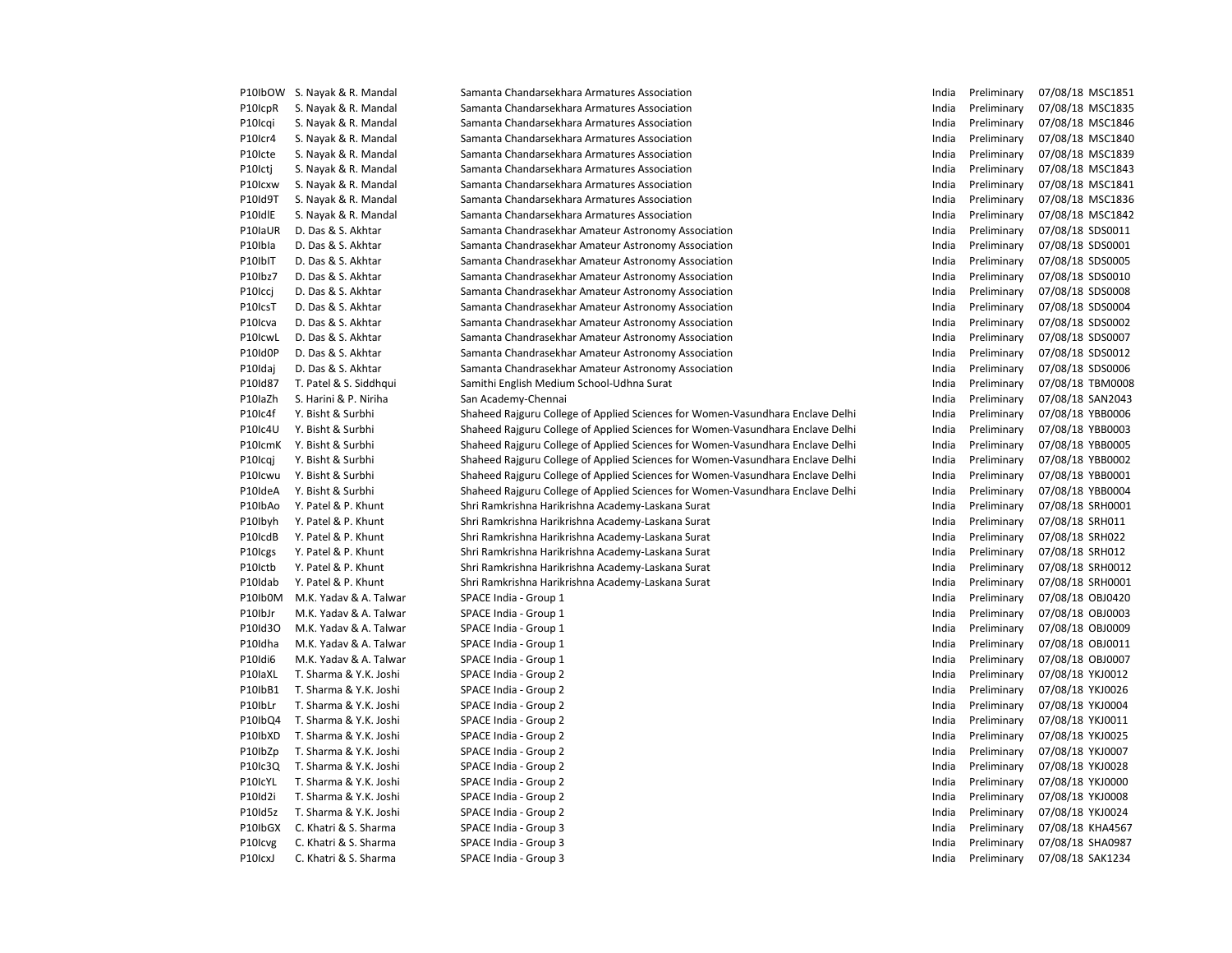| P10IdlH | C. Khatri & S. Sharma         | SPACE India - Group 3                                                                                                                    | India          | Preliminary | 07/08/18 PQR0002 |
|---------|-------------------------------|------------------------------------------------------------------------------------------------------------------------------------------|----------------|-------------|------------------|
| P10laWB | S. Tyagi & P. Shukla          | SPACE India - Group 4                                                                                                                    | India          | Preliminary | 07/08/18 HBV0002 |
| P10IbBi | S. Tyagi & P. Shukla          | SPACE India - Group 4                                                                                                                    | India          | Preliminary | 07/08/18 SHV0001 |
| P10IbYn | S. Tyagi & P. Shukla          | SPACE India - Group 4                                                                                                                    | India          | Preliminary | 07/08/18 BVB5657 |
| P10Ic9C | S. Tyagi & P. Shukla          | SPACE India - Group 4                                                                                                                    | India          | Preliminary | 07/08/18 PRT0808 |
| P10Icr5 | S. Tyagi & P. Shukla          | SPACE India - Group 4                                                                                                                    | India          | Preliminary | 07/08/18 SRT7575 |
| P10IdbG | S. Tyagi & P. Shukla          | SPACE India - Group 4                                                                                                                    | India          | Preliminary | 07/08/18 ABC1234 |
| P10Id0C | R. Rehman & N. Sharma         | SPACE India - Group 5                                                                                                                    | India          | Preliminary | 07/08/18 RON0001 |
| P10IbKR | S. Bahmba & S. Bahmba         | SPACE India - Group 9                                                                                                                    | India          | Preliminary | 07/08/18 SSB0049 |
| P10IbOK | S. Bahmba & S. Bahmba         | SPACE India - Group 9                                                                                                                    | India          | Preliminary | 07/08/18 SSB0043 |
| P10IbYF | S. Bahmba & S. Bahmba         | SPACE India - Group 9                                                                                                                    | India          | Preliminary | 07/08/18 SSB0040 |
| P10Icrs | S. Bahmba & S. Bahmba         | SPACE India - Group 9                                                                                                                    | India          | Preliminary | 07/08/18 SSB0042 |
| P10IcZX | S. Bahmba & S. Bahmba         | SPACE India - Group 9                                                                                                                    | India          | Preliminary | 07/08/18 SSB0045 |
|         | S. Bahmba & S. Bahmba         | SPACE India - Group 9                                                                                                                    | India          | Preliminary | 07/08/18 SSB0050 |
| P10Idhp |                               |                                                                                                                                          |                |             |                  |
| P10Ic0q | V. Sehgal & H. Dhingra        | Sri Venkateshwar International School-Sector 18 A Dwarka New Delhi<br>Sri Venkateshwar International School-Sector 18 A Dwarka New Delhi | India<br>India | Preliminary | 07/08/18 ABC0007 |
| P10Icb3 | V. Sehgal & H. Dhingra        |                                                                                                                                          |                | Preliminary | 07/08/18 ABC0006 |
| P10Id3Y | R. Krishna & Y. Narayan       | Tagore International School- Vasant Vihar                                                                                                | India          | Preliminary | 07/08/18 TIS0001 |
| P10Ic3U | B. Bhattacharya & S. Mallick  | The Calcutta Boys School                                                                                                                 | India          | Preliminary | 07/08/18 BHM0003 |
| P10Ic4M | S. Mallick & B. Bhattacharya  | The Calcutta Boys School                                                                                                                 | India          | Preliminary | 07/08/18 POD0001 |
| P10Icay | B. Bhattacharya & S. Mallick  | The Calcutta Boys School                                                                                                                 | India          | Preliminary | 07/08/18 BHM0002 |
| P10Ict4 | S. Mallick & B. Bhattacharya  | The Calcutta Boys School                                                                                                                 | India          | Preliminary | 07/08/18 PCL0001 |
| P10Idkf | B. Bhattacharya & S. Mallick  | The Calcutta Boys School                                                                                                                 | India          | Preliminary | 07/08/18 BHM0001 |
| P10Ic8t | B. Maheshwari & V. Jain       | The Khaitan School-Sec 40 Noida U.P                                                                                                      | India          | Preliminary | 07/08/18 TKS8844 |
| P10Icdb | B. Maheshwari & V. Jain       | The Khaitan School-Sec 40 Noida U.P                                                                                                      | India          | Preliminary | 07/08/18 TKS1234 |
| P10IdcE | B. Maheshwari & V. Jain       | The Khaitan School-Sec 40 Noida U.P                                                                                                      | India          | Preliminary | 07/08/18 TKS2222 |
| P10Ib13 | A. Kapoor & Gauri             | Uttam School For Girls-Ghaziabad Uttar Pradesh                                                                                           | India          | Preliminary | 07/08/18 USG1232 |
| P10IbTo | A. Kapoor & Gauri             | Uttam School For Girls-Ghaziabad Uttar Pradesh                                                                                           | India          | Preliminary | 07/08/18 USG1231 |
| P10IcZ9 | A. Kapoor & Gauri             | Uttam School For Girls-Ghaziabad Uttar Pradesh                                                                                           | India          | Preliminary | 07/08/18 USG1233 |
| P10IbDg | S. Boregowda & C. Sharvani    | Vidyavardhaka College of Engineering-no.206 Gokulam 3rd stage Mysore Karnataka                                                           | India          | Preliminary | 07/08/18 SAA1996 |
| P10Ic8X | S. Boregowda & C. Sharvani    | Vidyavardhaka College of Engineering-no.206 Gokulam 3rd stage Mysore Karnataka                                                           | India          | Preliminary | 07/08/18 CHA1998 |
| P10Icf0 | S. Boregowda & C. Sharvani    | Vidyavardhaka College of Engineering-no.206 Gokulam 3rd stage Mysore Karnataka                                                           | India          | Preliminary | 07/08/18 SAA1972 |
| P10IcWW | S. Boregowda & C. Sharvani    | Vidyavardhaka College of Engineering-no.206 Gokulam 3rd stage Mysore Karnataka                                                           | India          | Preliminary | 07/08/18 SAA1999 |
| P10Idcs | S. Boregowda & C. Sharvani    | Vidyavardhaka College of Engineering-no.206 Gokulam 3rd stage Mysore Karnataka                                                           | India          | Preliminary | 07/08/18 SAA0789 |
| P10IbMG | H. Patel & R. Lilwani         | White Lotus International School-Surat Gujarat                                                                                           | India          | Preliminary | 07/08/18 AKS4567 |
| P10lbxV | H. Patel & R. Lilwani         | White Lotus International School-Surat Gujarat                                                                                           | India          | Preliminary | 07/08/18 AAA0005 |
| P10Ic0A | H. Patel & R. Lilwani         | White Lotus International School-Surat Gujarat                                                                                           | India          | Preliminary | 07/08/18 PQR0008 |
| P10laXa | N. Shrivastava and V.P. Singh | Zakir Husain Delhi College                                                                                                               | India          | Preliminary | 07/08/18 NMN1101 |
| P10Ib00 | N. Shrivastava and V.P. Singh | Zakir Husain Delhi College                                                                                                               | India          | Preliminary | 07/08/18 NMN2611 |
| P10IcvF | N. Shrivastava & V.P. Singh   | Zakir Husain Delhi College                                                                                                               | India          | Preliminary | 07/08/18 NMN1711 |
| P10Ig6g | M. Sachdeva & A. Malik        | Amity Institute of Applied Sciences Sec 125 Noida                                                                                        | India          | Preliminary | 07/09/18 JMK1202 |
| P10IdGP | P. Gupta & S. Gupta           | Amity International School- Mayur Vihar New Delhi                                                                                        | India          | Preliminary | 07/09/18 DOT0018 |
| P10leBh | P. Gupta & S. Gupta           | Amity International School- Mayur Vihar New Delhi                                                                                        | India          | Preliminary | 07/09/18 DOT0016 |
| P10leMO | P. Gupta & S. Gupta           | Amity International School- Mayur Vihar New Delhi                                                                                        | India          | Preliminary | 07/09/18 DOT0020 |
| P10let1 | P. Gupta & S. Gupta           | Amity International School- Mayur Vihar New Delhi                                                                                        | India          | Preliminary | 07/09/18 DOT0015 |
| P10leuz | P. Gupta & S. Gupta           | Amity International School- Mayur Vihar New Delhi                                                                                        | India          | Preliminary | 07/09/18 DOT0023 |
| P10leXu | P. Gupta & S. Gupta           | Amity International School- Mayur Vihar New Delhi                                                                                        | India          | Preliminary | 07/09/18 DOT0019 |
| P10IdJ4 | S.Srivastava, A.Pal           | Amity International School- Sec 46 Gurgaon                                                                                               | India          | Preliminary | 07/09/18 AIS0028 |
| P10le6c | S.Srivastava, A.Pal           | Amity International School- Sec 46 Gurgaon                                                                                               | India          | Preliminary | 07/09/18 AIS0025 |
| P10lemc | S.Srivastava, A.Pal           | Amity International School- Sec 46 Gurgaon                                                                                               | India          | Preliminary | 07/09/18 AIS0027 |
|         |                               |                                                                                                                                          |                |             |                  |

| าdia | Preliminary | 07/08/18 | PQR0002        |
|------|-------------|----------|----------------|
| าdia | Preliminary | 07/08/18 | <b>HBV0002</b> |
| าdia | Preliminary | 07/08/18 | SHV0001        |
| ndia | Preliminary | 07/08/18 | <b>BVB5657</b> |
| ndia | Preliminary | 07/08/18 | PRT0808        |
| าdia | Preliminary | 07/08/18 | SRT7575        |
| าdia | Preliminary | 07/08/18 | ABC1234        |
| ndia | Preliminary | 07/08/18 | RON0001        |
| าdia | Preliminary | 07/08/18 | SSB0049        |
| าdia | Preliminary | 07/08/18 | SSB0043        |
| ndia | Preliminary | 07/08/18 | SSB0040        |
| ndia | Preliminary | 07/08/18 | SSB0042        |
| าdia | Preliminary | 07/08/18 | SSB0045        |
| าdia | Preliminary | 07/08/18 | SSB0050        |
| ndia | Preliminary | 07/08/18 | ABC0007        |
| ndia | Preliminary | 07/08/18 | ABC0006        |
| าdia | Preliminary | 07/08/18 | <b>TIS0001</b> |
| าdia | Preliminary | 07/08/18 | BHM0003        |
| ndia | Preliminary | 07/08/18 | POD0001        |
| าdia | Preliminary | 07/08/18 | <b>BHM0002</b> |
| าdia | Preliminary | 07/08/18 | PCL0001        |
| าdia | Preliminary | 07/08/18 | BHM0001        |
| ndia | Preliminary | 07/08/18 | <b>TKS8844</b> |
| าdia | Preliminary | 07/08/18 | <b>TKS1234</b> |
| าdia | Preliminary | 07/08/18 | <b>TKS2222</b> |
| ndia | Preliminary | 07/08/18 | USG1232        |
| ndia | Preliminary | 07/08/18 | USG1231        |
| าdia | Preliminary | 07/08/18 | USG1233        |
| าdia | Preliminary | 07/08/18 | SAA1996        |
| ndia | Preliminary | 07/08/18 | <b>CHA1998</b> |
| าdia | Preliminary | 07/08/18 | SAA1972        |
| าdia | Preliminary | 07/08/18 | SAA1999        |
| าdia | Preliminary | 07/08/18 | SAA0789        |
| ndia | Preliminary | 07/08/18 | AKS4567        |
| าdia | Preliminary | 07/08/18 | AAA0005        |
| าdia | Preliminary | 07/08/18 | PQR0008        |
| าdia | Preliminary | 07/08/18 | NMN1101        |
| ndia | Preliminary | 07/08/18 | NMN2611        |
| าdia | Preliminary | 07/08/18 | NMN1711        |
| าdia | Preliminary | 07/09/18 | <b>JMK1202</b> |
| ndia | Preliminary | 07/09/18 | DOT0018        |
|      |             |          |                |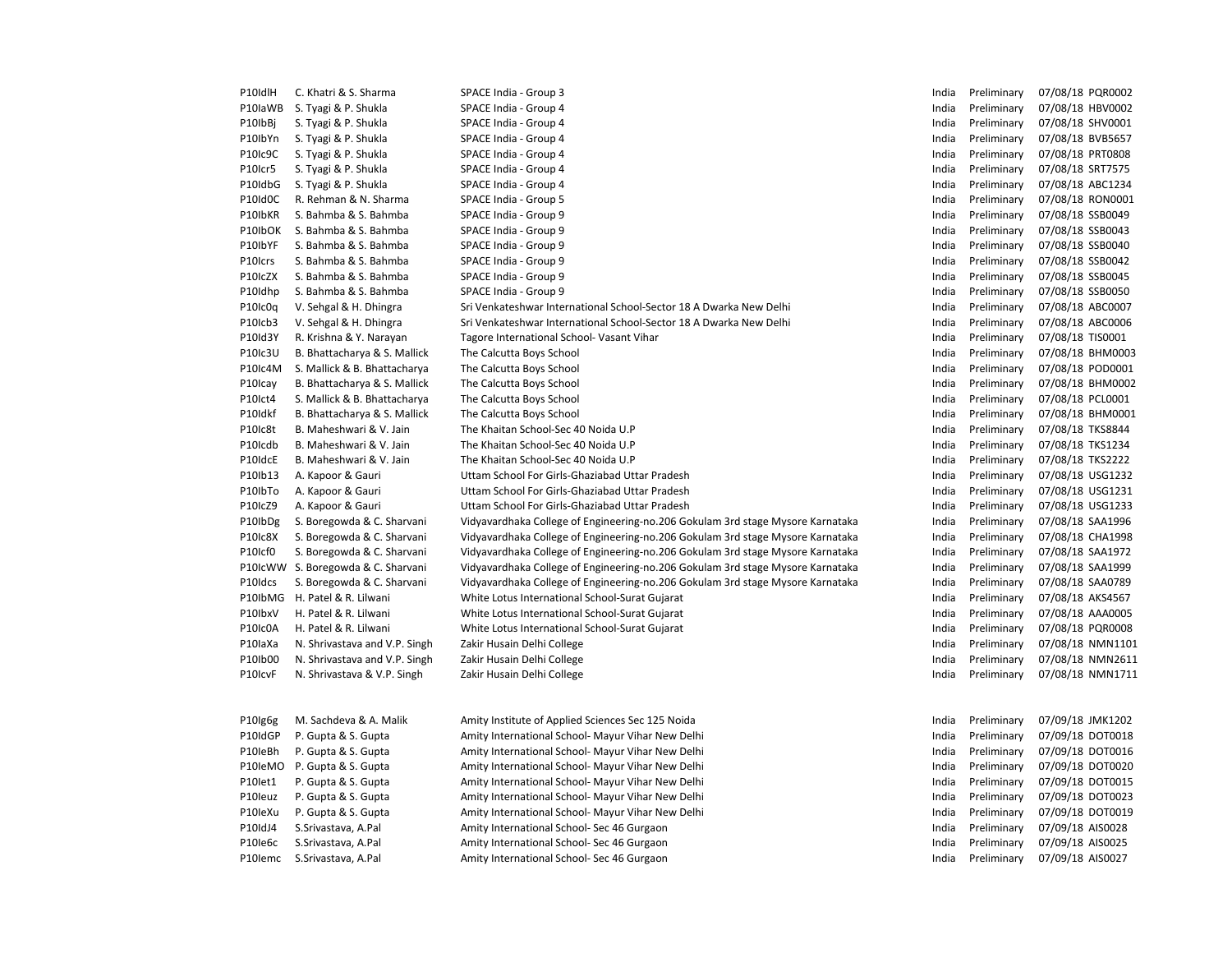| P10lesm | S.Srivastava, A.Pal       | Amity International School- Sec 46 Gurgaon                   | India | Preliminary | 07/09/18 AIS0026 |
|---------|---------------------------|--------------------------------------------------------------|-------|-------------|------------------|
| P10Ifng | S.Srivastava, A.Pal       | Amity International School- Sec 46 Gurgaon                   | India | Preliminary | 07/09/18 AIS0018 |
| P10Iftv | S.Srivastava, A.Pal       | Amity International School- Sec 46 Gurgaon                   | India | Preliminary | 07/09/18 AIS0014 |
| P10Igdy | S.Srivastava, A.Pal       | Amity International School- Sec 46 Gurgaon                   | India | Preliminary | 07/09/18 AIS0017 |
| P10IdH6 | F. Eman & K. Satheesh     | Amrita Vidyalayam Nesapakkam Chennai                         | India | Preliminary | 07/09/18 TSH1557 |
| P10lefw | K. Satheesh & F. Eman     | Amrita Vidyalayam Nesapakkam Chennai                         | India | Preliminary | 07/09/18 JKR3947 |
| P10leik | K. Satheesh & F. Eman     | Amrita Vidyalayam Nesapakkam Chennai                         | India | Preliminary | 07/09/18 HPR1717 |
| P10IdJN | S. Italiya & D. Kalathiya | Aspire Public School-Mota Varachha Surat                     | India | Preliminary | 07/09/18 APS999  |
| P10le2p | S. Italiya & D. Kalathiya | Aspire Public School-Mota Varachha Surat                     | India | Preliminary | 07/09/18 APS0007 |
| P10lel2 | S. Italiya & D. Kalathiya | Aspire Public School-Mota Varachha Surat                     | India | Preliminary | 07/09/18 APS99   |
| P10leP4 | D. Kalathiya & S. Italiya | Aspire Public School-Mota Varachha Surat                     | India | Preliminary | 07/09/18 APS0003 |
| P10If2O | S. Italiya & D. Kalathiya | Aspire Public School-Mota Varachha Surat                     | India | Preliminary | 07/09/18 APS0004 |
| P10Igcn | D. Kalathiya & S. Italiya | Aspire Public School-Mota Varachha Surat                     | India | Preliminary | 07/09/18 APS009  |
| P10IdGQ | A. Jain & S. Arora        | Astronomica-SPACE India                                      | India | Preliminary | 07/09/18 ASN0032 |
| P10le1c | A. Jain & S. Arora        | Astronomica-SPACE India                                      | India | Preliminary | 07/09/18 ASN0031 |
| P10leeG | A. Jain & S. Arora        | Astronomica-SPACE India                                      | India | Preliminary | 07/09/18 ABC0011 |
| P10leMQ | A. Jain & S. Arora        | Astronomica-SPACE India                                      | India | Preliminary | 07/09/18 ASN0034 |
| P10lePN | A. Jain & S. Arora        | Astronomica-SPACE India                                      | India | Preliminary | 07/09/18 ASN0033 |
| P10IdFY | A.Verma & J.Khurana       | B.C.M. Arya Model Sr. Sec. School- Ludhiana                  | India | Preliminary | 07/09/18 BCM1977 |
| P10lenp | A. Sapra & S. Virmani     | Bal Bharati Public School- Ganga Ram Hospital Marg New Delhi | India | Preliminary | 07/09/18 BBGR001 |
| P10Ifbm | A. Sapra & S. Virmani     | Bal Bharati Public School- Ganga Ram Hospital Marg New Delhi | India | Preliminary | 07/09/18 BBGR101 |
| P10lg51 | A. Sapra & S. Virmani     | Bal Bharati Public School- Ganga Ram Hospital Marg New Delhi | India | Preliminary | 07/09/18 TNT0015 |
| P10IdK8 | U. Mehta & A. Wasan       | Bal Bharati Public School- Ludhiana                          | India | Preliminary | 07/09/18 BBP0660 |
| P10le2l | U. Mehta & A. Wasan       | Bal Bharati Public School- Ludhiana                          | India | Preliminary | 07/09/18 BBP0647 |
| P10lel2 | U.Mehta & A.Wasan         | Bal Bharati Public School- Ludhiana                          | India | Preliminary | 07/09/18 BBP0115 |
| P10If0R | U.Mehta & A.Wasan         | Bal Bharati Public School- Ludhiana                          | India | Preliminary | 07/09/18 BBP0111 |
| P10IffM | U. Mehta & A. Wasan       | Bal Bharati Public School- Ludhiana                          | India | Preliminary | 07/09/18 BBP0628 |
| P10Ifli | U. Mehta & A. Wasan       | Bal Bharati Public School- Ludhiana                          | India | Preliminary | 07/09/18 BBP0661 |
| P10lg4g | U. Mehta & A. Wasan       | Bal Bharati Public School- Ludhiana                          | India | Preliminary | 07/09/18 BBP0652 |
| P10IdH9 | S. Yadav & R. Kansal      | Bal Bharati Public School- Pitampura New Delhi               | India | Preliminary | 07/09/18 STV0001 |
| P10IdI4 | R. Kansal & S. Yadav      | Bal Bharati Public School- Pitampura New Delhi               | India | Preliminary | 07/09/18 BBP0001 |
| P10le5M | R. Kansal & S. Yadav      | Bal Bharati Public School- Pitampura New Delhi               | India | Preliminary | 07/09/18 BBP0002 |
| P10ledL | S. Yadav & R. Kansal      | Bal Bharati Public School- Pitampura New Delhi               | India | Preliminary | 07/09/18 STV0002 |
| P10leO2 | S. Yadav & R. Kansal      | Bal Bharati Public School- Pitampura New Delhi               | India | Preliminary | 07/09/18 XYZ0001 |
| P10If4h | S. Yadav & R. Kansal      | Bal Bharati Public School- Pitampura New Delhi               | India | Preliminary | 07/09/18 ABC0002 |
| P10Ifo3 | S. Yadav & R. Kansal      | Bal Bharati Public School- Pitampura New Delhi               | India | Preliminary | 07/09/18 MRP1234 |
| P10IgkN | S. Yadav & R. Kansal      | Bal Bharati Public School- Pitampura New Delhi               | India | Preliminary | 07/09/18 PQR0002 |
| P10le1n | J. & J. Aggarwal          | Bal Bharati Public School- Rohini Delhi                      | India | Preliminary | 07/09/18 BRS0100 |
| P10le3k | J. & J. Aggarwal          | Bal Bharati Public School- Rohini Delhi                      | India | Preliminary | 07/09/18 BRS0101 |
| P10leGj | J. Jindal & J. Aggarwal   | Bal Bharati Public School- Rohini Delhi                      | India | Preliminary | 07/09/18 BRS0022 |
| P10lg7F | J. & J. Aggarwal          | Bal Bharati Public School- Rohini Delhi                      | India | Preliminary | 07/09/18 BRS0103 |
| P10IdIW | A. Jain & A. Pandey       | Bal Bharati Public School- Sector 21 Noida                   | India | Preliminary | 07/09/18 ANI0015 |
| P10leaO | A. Jain & A. Pandey       | Bal Bharati Public School- Sector 21 Noida                   | India | Preliminary | 07/09/18 ANI0017 |
| P10leKw | A. Jain & A. Pandey       | Bal Bharati Public School- Sector 21 Noida                   | India | Preliminary | 07/09/18 ANI0019 |
| P10lerH | A. Jain & A. Pandey       | Bal Bharati Public School- Sector 21 Noida                   | India | Preliminary | 07/09/18 ANI0018 |
| P10IgjN | A. Jain & A. Pandey       | Bal Bharati Public School- Sector 21 Noida                   | India | Preliminary | 07/09/18 ANI0016 |
| P10leho | J. Khurana & A. Verma     | BCM Arya Model Sr. Sec. School- Shastri Nagar Ludhiana       | India | Preliminary | 07/09/18 BCM2026 |
| P10IelK | J. Khurana & A. Verma     | BCM Arya Model Sr. Sec. School- Shastri Nagar Ludhiana       | India | Preliminary | 07/09/18 BCM2027 |
| P10lenr | J. Khurana & A. Verma     | BCM Arya Model Sr. Sec. School- Shastri Nagar Ludhiana       | India | Preliminary | 07/09/18 BCM1002 |
| P10IfXH | J. Khurana & A. Verma     | BCM Arya Model Sr. Sec. School- Shastri Nagar Ludhiana       | India | Preliminary | 07/09/18 BCM1001 |
| P10lg6i | J. Khurana & A. Verma     | BCM Arya Model Sr. Sec. School- Shastri Nagar Ludhiana       | India | Preliminary | 07/09/18 BCM2025 |
|         |                           |                                                              |       |             |                  |

| India | Preliminary | 07/09/18 | AIS0026        |
|-------|-------------|----------|----------------|
| India | Preliminary | 07/09/18 | AIS0018        |
| India | Preliminary | 07/09/18 | AIS0014        |
| India | Preliminary | 07/09/18 | AIS0017        |
| India | Preliminary | 07/09/18 | <b>TSH1557</b> |
| India | Preliminary | 07/09/18 | JKR3947        |
| India | Preliminary | 07/09/18 | HPR1717        |
| India | Preliminary | 07/09/18 | APS999         |
| India | Preliminary | 07/09/18 | APS0007        |
| India | Preliminary | 07/09/18 | APS99          |
| India | Preliminary | 07/09/18 | APS0003        |
| India | Preliminary | 07/09/18 | APS0004        |
| India | Preliminary | 07/09/18 | APS009         |
| India | Preliminary | 07/09/18 | ASN0032        |
| India | Preliminary | 07/09/18 | ASN0031        |
| India | Preliminary | 07/09/18 | ABC0011        |
| India | Preliminary | 07/09/18 | ASN0034        |
|       |             |          |                |
| India | Preliminary | 07/09/18 | ASN0033        |
| India | Preliminary | 07/09/18 | <b>BCM1977</b> |
| India | Preliminary | 07/09/18 | BBGR001        |
| India | Preliminary | 07/09/18 | <b>BBGR101</b> |
| India | Preliminary | 07/09/18 | <b>TNT0015</b> |
| India | Preliminary | 07/09/18 | <b>BBP0660</b> |
| India | Preliminary | 07/09/18 | <b>BBP0647</b> |
| India | Preliminary | 07/09/18 | BBP0115        |
| India | Preliminary | 07/09/18 | BBP0111        |
| India | Preliminary | 07/09/18 | <b>BBP0628</b> |
| India | Preliminary | 07/09/18 | BBP0661        |
| India | Preliminary | 07/09/18 | BBP0652        |
| India | Preliminary | 07/09/18 | STV0001        |
| India | Preliminary | 07/09/18 | BBP0001        |
| India | Preliminary | 07/09/18 | BBP0002        |
| India | Preliminary | 07/09/18 | STV0002        |
| India | Preliminary | 07/09/18 | XYZ0001        |
| India | Preliminary | 07/09/18 | ABC0002        |
| India | Preliminary | 07/09/18 | MRP1234        |
| India | Preliminary | 07/09/18 | PQR0002        |
| India | Preliminary | 07/09/18 | BRS0100        |
| India | Preliminary | 07/09/18 | BRS0101        |
| India | Preliminary | 07/09/18 | <b>BRS0022</b> |
| India | Preliminary | 07/09/18 | BRS0103        |
| India | Preliminary | 07/09/18 | ANI0015        |
| India | Preliminary | 07/09/18 | ANI0017        |
| India | Preliminary | 07/09/18 | ANI0019        |
| India | Preliminary | 07/09/18 | ANI0018        |
| India | Preliminary | 07/09/18 | ANI0016        |
| India | Preliminary | 07/09/18 | BCM2026        |
| India | Preliminary | 07/09/18 | <b>BCM2027</b> |
| India | Preliminary | 07/09/18 | <b>BCM1002</b> |
| India | Preliminary | 07/09/18 | <b>BCM1001</b> |
| India | Preliminary | 07/09/18 | <b>BCM2025</b> |
|       |             |          |                |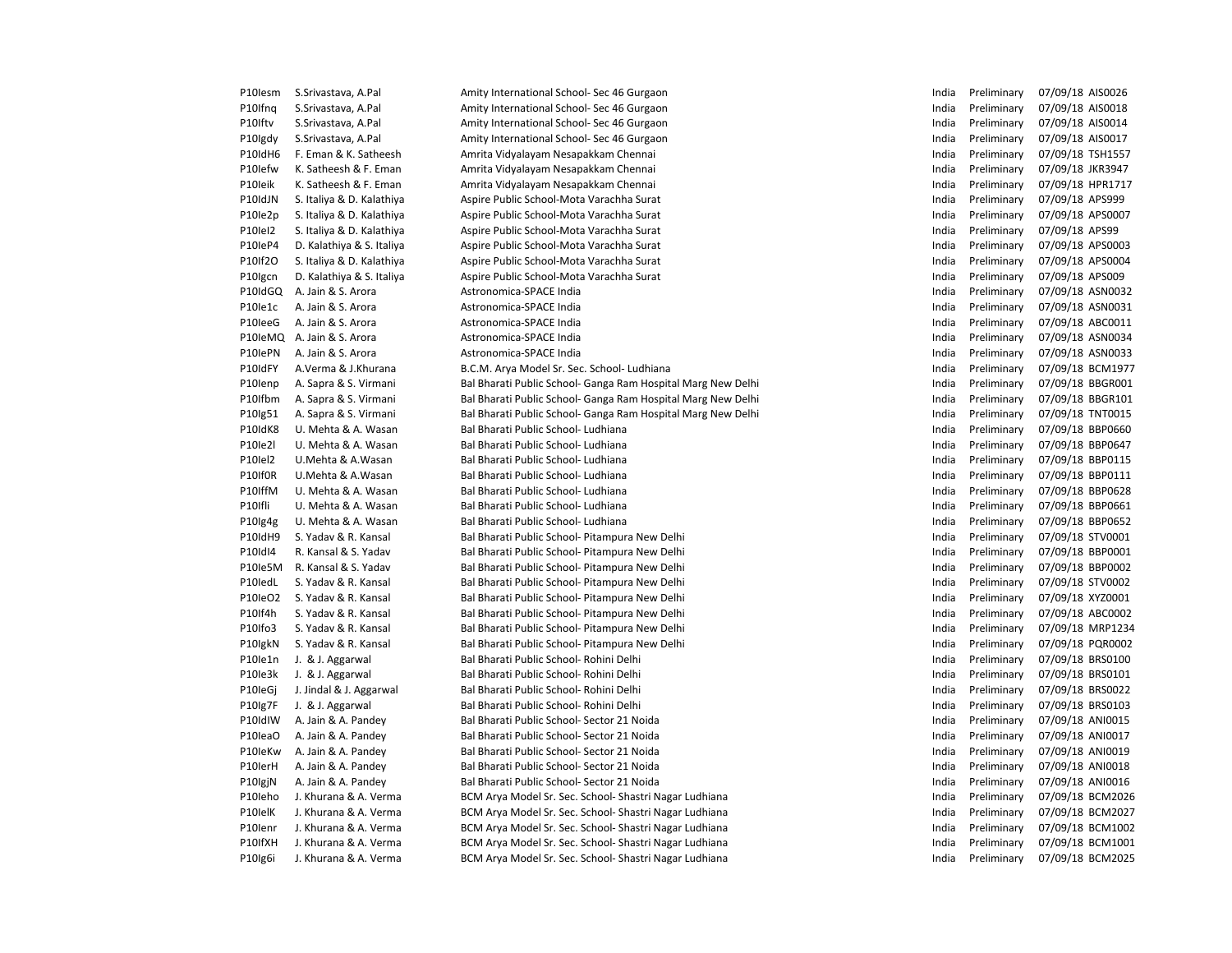| P10IdGc | A. Netha & J. Sameera        | Chennai Public School Chennai                              | India | Preliminary | 07/09/18 ASC0009 |
|---------|------------------------------|------------------------------------------------------------|-------|-------------|------------------|
| P10IdH7 | J. Sameera & A. Netha        | Chennai Public School Chennai                              | India | Preliminary | 07/09/18 ASC0013 |
| P10IdIG | A. Netha & J. Sameera        | Chennai Public School Chennai                              | India | Preliminary | 07/09/18 ASC0011 |
| P10leAl | J. Sameera & A. Netha        | Chennai Public School Chennai                              | India | Preliminary | 07/09/18 ASC0014 |
| P10leAP | A. Netha & J. Sameera        | Chennai Public School Chennai                              | India | Preliminary | 07/09/18 ASC0008 |
| P10lec7 | J. Sameera & A. Netha        | Chennai Public School Chennai                              | India | Preliminary | 07/09/18 ASC0015 |
| P10lekT | A. Netha & J. Sameera        | Chennai Public School Chennai                              | India | Preliminary | 07/09/18 ASC0007 |
| P10leWo | A. Netha & J. Sameera        | Chennai Public School Chennai                              | India | Preliminary | 07/09/18 ASC0010 |
| P10If1x | J. Sameera & A. Netha        | Chennai Public School Chennai                              | India | Preliminary | 07/09/18 ASC0012 |
| P10IdJw | R. Prithwinraj & S. KesavRam | D. A. V. Public School-Velacheri Chennai                   | India | Preliminary | 07/09/18 RMP5555 |
| P10le8K | R. Prithwinraj & S. KesavRam | D. A. V. Public School-Velacheri Chennai                   | India | Preliminary | 07/09/18 RMP7777 |
| P10lec9 | S. KesavRam & PrithwinRaj    | D. A. V. Public School-Velacheri Chennai                   | India | Preliminary | 07/09/18 DAV3456 |
| P10leHh | R. Prithwinraj & S. KesavRam | D. A. V. Public School-Velacheri Chennai                   | India | Preliminary | 07/09/18 RMP4444 |
| P10leOo | S. KesavRam & PrithwinRaj    | D. A. V. Public School-Velacheri Chennai                   | India | Preliminary | 07/09/18 DAV2345 |
| P10Ifjq | R. Prithwinraj & S. KesavRam | D. A. V. Public School-Velacheri Chennai                   | India | Preliminary | 07/09/18 RMP6666 |
| P10IfWm | R. Prithwinraj & S. KesavRam | D. A. V. Public School-Velacheri Chennai                   | India | Preliminary | 07/09/18 RMP3333 |
| P10Ig8q | S. KesavRam & PrithwinRaj    | D. A. V. Public School-Velacheri Chennai                   | India | Preliminary | 07/09/18 DAV2345 |
| P10If8T | A. Mishra & S. Mehta         | Darbari Lal DAV Model School- ND Block Pitampura New Delhi | India | Preliminary | 07/09/18 ARP1234 |
| P10Ifav | A. Mishra & S. Mehta         | Darbari Lal DAV Model School- ND Block Pitampura New Delhi | India | Preliminary | 07/09/18 RSM1921 |
| P10IfmU | A. Mishra & S. Mehta         | Darbari Lal DAV Model School- ND Block Pitampura New Delhi | India | Preliminary | 07/09/18 PQR0000 |
| P10ledQ | A. Bhushan & R. Garg         | DAV Centenary Public School- Paschim Enclave New Delhi     | India | Preliminary | 07/09/18 BFA0014 |
| P10leUg | A. Bhushan & R. Garg         | DAV Centenary Public School- Paschim Enclave New Delhi     | India | Preliminary | 07/09/18 BFA0018 |
| P10leWh | A. Bhushan & R. Garg         | DAV Centenary Public School- Paschim Enclave New Delhi     | India | Preliminary | 07/09/18 BFA0015 |
| P10If6q | A. Bhushan & R. Garg         | DAV Centenary Public School- Paschim Enclave New Delhi     | India | Preliminary | 07/09/18 BFA0013 |
| P10Ifc0 | A. Bhushan & R. Garg         | DAV Centenary Public School- Paschim Enclave New Delhi     | India | Preliminary | 07/09/18 BFA0012 |
| P10IfWq | A. Bhushan & R. Garg         | DAV Centenary Public School- Paschim Enclave New Delhi     | India | Preliminary | 07/09/18 BFA0019 |
| P10lg1j | A. Bhushan & R. Garg         | DAV Centenary Public School- Paschim Enclave New Delhi     | India | Preliminary | 07/09/18 BFA0020 |
| P10Idla | R. Singh & S. Bansal         | DAV Public School- Sarabha NGR Extension Ludhiana          | India | Preliminary | 07/09/18 DAV0003 |
| P10legA | R. Singh & S. Bansal         | DAV Public School- Sarabha NGR Extension Ludhiana          | India | Preliminary | 07/09/18 DAV0003 |
| P10lerm | R. Singh & S. Bansal         | DAV Public School- Sarabha NGR Extension Ludhiana          | India | Preliminary | 07/09/18 DAV0001 |
| P10leRr | R. Singh & S. Bansal         | DAV Public School- Sarabha NGR Extension Ludhiana          | India | Preliminary | 07/09/18 DAV0001 |
| P10leu9 | R. Singh & S. Bansal         | DAV Public School- Sarabha NGR Extension Ludhiana          | India | Preliminary | 07/09/18 DAV0002 |
| P10leVq | R. Singh S. Bansal           | DAV Public School- Sarabha NGR Extension Ludhiana          | India | Preliminary | 07/09/18 DAV0009 |
| P10leWk | R. Singh & S. Bansal         | DAV Public School- Sarabha NGR Extension Ludhiana          | India | Preliminary | 07/09/18 DAV0008 |
| P10leXw | R. Singh & S. Bansal         | DAV Public School- Sarabha NGR Extension Ludhiana          | India | Preliminary | 07/09/18 DAV0004 |
| P10If9L | R. Singh & S. Bansal         | DAV Public School- Sarabha NGR Extension Ludhiana          | India | Preliminary | 07/09/18 DAV0006 |
| P10IfW9 | R. Singh & S. Bansal         | DAV Public School- Sarabha NGR Extension Ludhiana          | India | Preliminary | 07/09/18 DAV0006 |
| P10IfXu | R. Singh & S. Bansal         | DAV Public School- Sarabha NGR Extension Ludhiana          | India | Preliminary | 07/09/18 DAV0002 |
| P10Ig6I | R. Singh & S. Bansal         | DAV Public School- Sarabha NGR Extension Ludhiana          | India | Preliminary | 07/09/18 DAV0005 |
| P10IdHy | A. Kiran & S. Jena           | DAV Public School Unit-8 Bhubaneswar                       | India | Preliminary | 07/09/18 AMK0023 |
| P10Idlh | A. Kiran & S. Jena           | DAV Public School Unit-8 Bhubaneswar                       | India | Preliminary | 07/09/18 AMK0013 |
| P10IeCF | A. Kiran & S. Jena           | DAV Public School Unit-8 Bhubaneswar                       | India | Preliminary | 07/09/18 AMK0028 |
| P10Ifho | A. Kiran & S. Jena           | DAV Public School Unit-8 Bhubaneswar                       | India | Preliminary | 07/09/18 AMK0024 |
| P10IfZ6 | A. Kiran & S. Jena           | DAV Public School Unit-8 Bhubaneswar                       | India | Preliminary | 07/09/18 AMK0021 |
| P10IfZq | A. Kiran & S. Jena           | DAV Public School Unit-8 Bhubaneswar                       | India | Preliminary | 07/09/18 AMK0027 |
| P10IgeK | A. Kiran & S. Jena           | DAV Public School Unit-8 Bhubaneswar                       | India | Preliminary | 07/09/18 AMK0026 |
| P10IfWg | M. Mahapatra & P.S. Harshini | Delhi Public School Bangalore East Survey                  | India | Preliminary | 07/09/18 DPS0046 |
| P10IfXk | M. Mahapatra & P.S. Harshini | Delhi Public School Bangalore East Survey                  | India | Preliminary | 07/09/18 DPS0024 |
| P10Ig0m | M. Mahapatra & P.S. Harshini | Delhi Public School Bangalore East Survey                  | India | Preliminary | 07/09/18 DPS0028 |
| P10ledx | M. Tyagi & L. Kalra          | Delhi Public School International-Sector Vi                | India | Preliminary | 07/09/18 PLX0101 |
| P10leG7 | M. Tyagi & L. Kalra          | Delhi Public School International-Sector Vi                | India | Preliminary | 07/09/18 INT0003 |
|         |                              |                                                            |       |             |                  |

| India | Preliminary | 07/09/18 | ASC0009        |
|-------|-------------|----------|----------------|
| India | Preliminary | 07/09/18 | ASC0013        |
| India | Preliminary | 07/09/18 | ASC0011        |
| India | Preliminary | 07/09/18 | ASC0014        |
| India | Preliminary | 07/09/18 | ASC0008        |
| India | Preliminary | 07/09/18 | ASC0015        |
| India | Preliminary | 07/09/18 | ASC0007        |
| India | Preliminary | 07/09/18 | ASC0010        |
| India | Preliminary |          | ASC0012        |
| India |             | 07/09/18 | <b>RMP5555</b> |
| India | Preliminary | 07/09/18 | <b>RMP7777</b> |
|       | Preliminary | 07/09/18 |                |
| India | Preliminary | 07/09/18 | DAV3456        |
| India | Preliminary | 07/09/18 | <b>RMP4444</b> |
| India | Preliminary | 07/09/18 | DAV2345        |
| India | Preliminary | 07/09/18 | <b>RMP6666</b> |
| India | Preliminary | 07/09/18 | RMP3333        |
| India | Preliminary | 07/09/18 | DAV2345        |
| India | Preliminary | 07/09/18 | ARP1234        |
| India | Preliminary | 07/09/18 | RSM1921        |
| India | Preliminary | 07/09/18 | PQR0000        |
| India | Preliminary | 07/09/18 | BFA0014        |
| India | Preliminary | 07/09/18 | <b>BFA0018</b> |
| India | Preliminary | 07/09/18 | BFA0015        |
| India | Preliminary | 07/09/18 | BFA0013        |
| India | Preliminary | 07/09/18 | BFA0012        |
| India | Preliminary | 07/09/18 | BFA0019        |
| India | Preliminary | 07/09/18 | <b>BFA0020</b> |
| India | Preliminary | 07/09/18 | DAV0003        |
| India | Preliminary | 07/09/18 | DAV0003        |
| India | Preliminary | 07/09/18 | DAV0001        |
| India | Preliminary | 07/09/18 | DAV0001        |
| India | Preliminary | 07/09/18 | DAV0002        |
| India | Preliminary | 07/09/18 | DAV0009        |
| India | Preliminary | 07/09/18 | <b>DAV0008</b> |
| India | Preliminary | 07/09/18 | DAV0004        |
| India | Preliminary | 07/09/18 | DAV0006        |
| India | Preliminary | 07/09/18 | DAV0006        |
| India | Preliminary | 07/09/18 | DAV0002        |
| India | Preliminary | 07/09/18 | DAV0005        |
| India | Preliminary | 07/09/18 | AMK0023        |
| India | Preliminary | 07/09/18 | AMK0013        |
| India | Preliminary | 07/09/18 | AMK0028        |
| India | Preliminary | 07/09/18 | AMK0024        |
| India | Preliminary | 07/09/18 | AMK0021        |
| India | Preliminary | 07/09/18 | AMK0027        |
| India | Preliminary | 07/09/18 | AMK0026        |
| India | Preliminary | 07/09/18 | DPS0046        |
| India | Preliminary | 07/09/18 | DPS0024        |
| India | Preliminary | 07/09/18 | DPS0028        |
| India | Preliminary | 07/09/18 | PLX0101        |
| India | Preliminary | 07/09/18 | <b>INT0003</b> |
|       |             |          |                |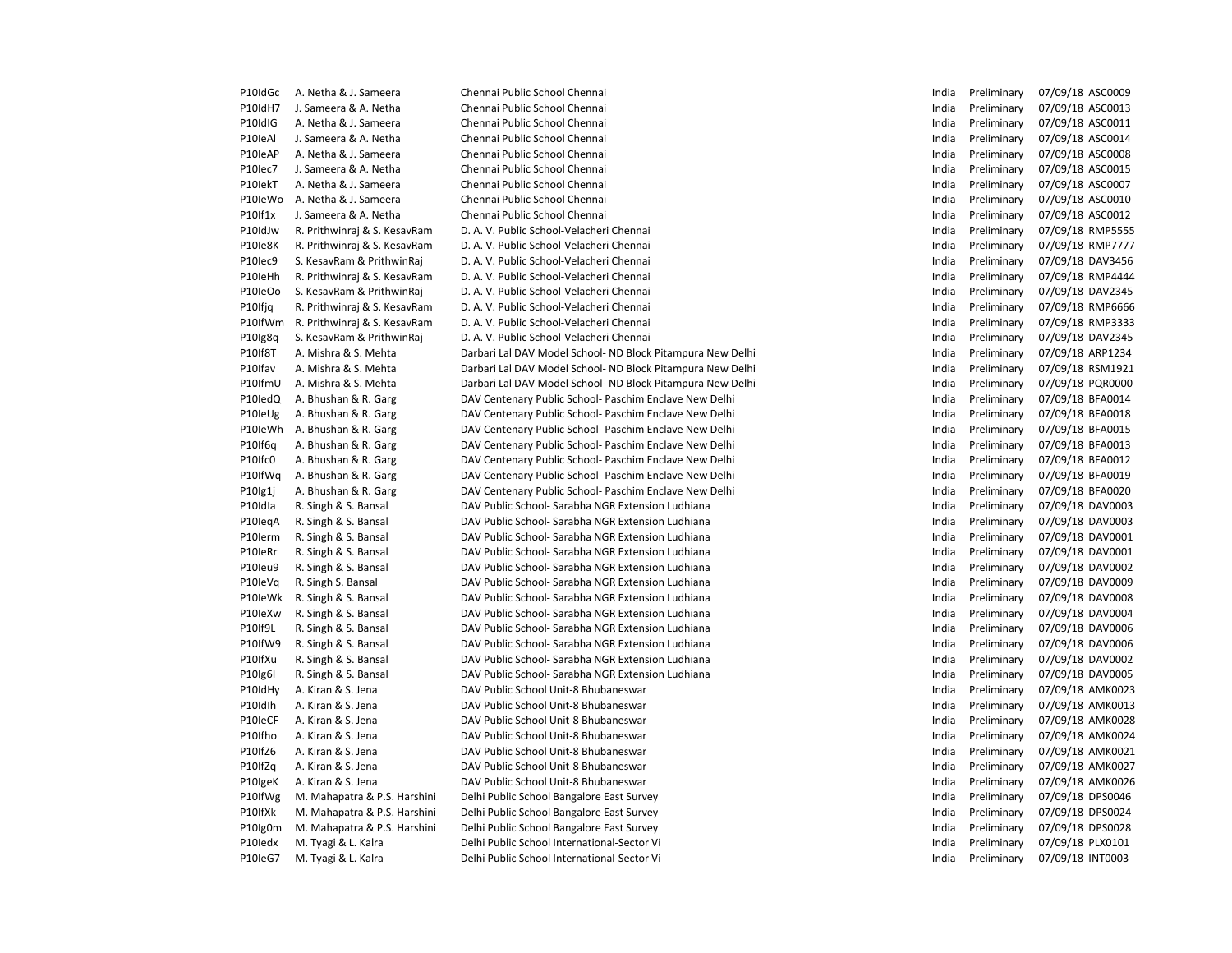| P10Ieyo | M. Tyagi & L. Kalra      | Delhi Public School International-Sector Vi             | India | Preliminary | 07/09/18 MOM0001 |
|---------|--------------------------|---------------------------------------------------------|-------|-------------|------------------|
| P10Ifqd | M. Tyagi & L. Kalra      | Delhi Public School International-Sector Vi             | India | Preliminary | 07/09/18 AST0202 |
| P10Igm4 | M. Tyagi & L. Kalra      | Delhi Public School International-Sector Vi             | India | Preliminary | 07/09/18 ASH0203 |
| P10IdGO | J. Larosh & J. Amuthan   | Department of Physics-Manonmaniam Sundaranar University | India | Preliminary | 07/09/18 MSU0003 |
| P10IdJg | J. Larosh & J. Amuthan   | Department of Physics-Manonmaniam Sundaranar University | India | Preliminary | 07/09/18 MSU0002 |
| P10lehl | J. Larosh & J. Amuthan   | Department of Physics-Manonmaniam Sundaranar University | India | Preliminary | 07/09/18 MSU0018 |
| P10IeRA | J. Larosh & J. Amuthan   | Department of Physics-Manonmaniam Sundaranar University | India | Preliminary | 07/09/18 MSU0011 |
| P10IeRx | J. Larosh & J. Amuthan   | Department of Physics-Manonmaniam Sundaranar University | India | Preliminary | 07/09/18 MSU0022 |
| P10IeS1 | J. Larosh & J. Amuthan   | Department of Physics-Manonmaniam Sundaranar University | India | Preliminary | 07/09/18 MSU0024 |
| P10levs | J. Larosh & J. Amuthan   | Department of Physics-Manonmaniam Sundaranar University | India | Preliminary | 07/09/18 MSU0012 |
| P10IeXI | J. Larosh & J. Amuthan   | Department of Physics-Manonmaniam Sundaranar University | India | Preliminary | 07/09/18 MSU0010 |
| P10lezW | M. Ghosh & R. Bansal     | DPS Greater Faridabad-Sector 81 Faridabad               | India | Preliminary | 07/09/18 DPS1013 |
| P10Ig42 | Y. Pant & J. Khurana     | DPSG International- Po Dasna Hindon Nagar Ghaziabad     | India | Preliminary | 07/09/18 RAY2321 |
| P10IgkI | Y. Pant & J. Khurana     | DPSG International- Po Dasna Hindon Nagar Ghaziabad     | India | Preliminary | 07/09/18 FMA3002 |
| P10IdHd | A. Afzal & Daphne        | Gateway The Complete School-Chennai                     | India | Preliminary | 07/09/18 WIN4040 |
| P10IdIH | A. Afzal & Daphne        | Gateway The Complete School-Chennai                     | India | Preliminary | 07/09/18 VAN5050 |
| P10Ie2q | A. Afzal & Daphne        | Gateway The Complete School-Chennai                     | India | Preliminary | 07/09/18 RAP9999 |
| P10IeC6 | A. Afzal & Daphne        | Gateway The Complete School-Chennai                     | India | Preliminary | 07/09/18 AFZ5555 |
| P10IeL5 | A. Afzal & Daphne        | Gateway The Complete School-Chennai                     | India | Preliminary | 07/09/18 RAM0643 |
| P10IeSP | A. Afzal & Daphne        | Gateway The Complete School-Chennai                     | India | Preliminary | 07/09/18 BAG1000 |
| P10IgiZ | A. Afzal & Daphne        | Gateway The Complete School-Chennai                     | India | Preliminary | 07/09/18 CAR1234 |
| P10IelZ | R. Jain & D. Malik       | HMR Institute of Technology & Management-Hamidpur Delhi | India | Preliminary | 07/09/18 RDH0009 |
| P10lesC | R. Jain & D. Malik       | HMR Institute of Technology & Management-Hamidpur Delhi | India | Preliminary | 07/09/18 RDH0005 |
| P10IfZS | R. Jain & D. Malik       | HMR Institute of Technology & Management-Hamidpur Delhi | India | Preliminary | 07/09/18 RDH0004 |
| P10Ig5e | R. Jain & D. Malik       | HMR Institute of Technology & Management-Hamidpur Delhi | India | Preliminary | 07/09/18 RDH0008 |
| P10Ie6R | L. Arora & H. Juneja     | JBM Global School Sector 132 - Noida Uttar Pradesh      | India | Preliminary | 07/09/18 JBM3450 |
| P10leBV | L. Arora & H. Juneja     | JBM Global School Sector 132 - Noida Uttar Pradesh      | India | Preliminary | 07/09/18 JBM0909 |
| P10lei1 | L. Arora & H. Juneja     | JBM Global School Sector 132 - Noida Uttar Pradesh      | India | Preliminary | 07/09/18 JBM2828 |
| P10IeMn | L. Arora & H. Juneja     | JBM Global School Sector 132 - Noida Uttar Pradesh      | India | Preliminary | 07/09/18 JBM1008 |
| P10leJe | M. Prasad & P. Mallik    | K.R Mangalam World School Vaishali Ghaziabad            | India | Preliminary | 07/09/18 KRM0010 |
| P10Ig5W | M. Prasad & P. Mallik    | K.R Mangalam World School Vaishali Ghaziabad            | India | Preliminary | 07/09/18 KRM0013 |
| P10Ig8B | M. Prasad & P. Mallik    | K.R Mangalam World School Vaishali Ghaziabad            | India | Preliminary | 07/09/18 KRM0012 |
| P10If12 | R. Ananya & B. Abhinaya  | Lalaji Memorial Omega International School- Chennai     | India | Preliminary | 07/09/18 AAD2002 |
| P10Ie63 | P. Jain & T. Raswant     | Lotus Valley International School - Sector 126 Noida    | India | Preliminary | 07/09/18 LVS0012 |
| P10Ieic | P. Jain & T. Raswant     | Lotus Valley International School - Sector 126 Noida    | India | Preliminary | 07/09/18 LVS0015 |
| P10leoP | T. Raswant & P. Jain     | Lotus Valley International School - Sector 126 Noida    | India | Preliminary | 07/09/18 LVS0050 |
| P10IeQs | P. Jain & T. Raswant     | Lotus Valley International School - Sector 126 Noida    | India | Preliminary | 07/09/18 LVS0020 |
| P10letg | P. Jain & T. Raswant     | Lotus Valley International School - Sector 126 Noida    | India | Preliminary | 07/09/18 LVS0017 |
| P10IeUc | T. Raswant & P. Jain     | Lotus Valley International School - Sector 126 Noida    | India | Preliminary | 07/09/18 LVS0051 |
| P10leV8 | P. Jain & T. Raswant     | Lotus Valley International School - Sector 126 Noida    | India | Preliminary | 07/09/18 LVS0011 |
| P10IfeT | T. Raswant & P. Jain     | Lotus Valley International School - Sector 126 Noida    | India | Preliminary | 07/09/18 LVS0006 |
| P10IdFP | M. Mehta & E. Bhatia     | Metas Adventist School-Athwalines Surat                 | India | Preliminary | 07/09/18 MAS0001 |
| P10IdI5 | D. Chudasma & H. Ribadia | Metas Adventist School- Athwalines Surat                | India | Preliminary | 07/09/18 MAS0001 |
| P10IdJF | M.Mehta & E.Bhatia       | Metas Adventist School-Athwalines Surat                 | India | Preliminary | 07/09/18 MAS0001 |
| P10Ie6O | E. Bhatia & M. Mehta     | Metas Adventist School-Athwalines Surat                 | India | Preliminary | 07/09/18 EMB0010 |
| P10leKB | E. Bhatia & M. Mehta     | Metas Adventist School-Athwalines Surat                 | India | Preliminary | 07/09/18 EMB0011 |
| P10IeNI | D. Chudasma & H. Ribadia | Metas Adventist School-Athwalines Surat                 | India | Preliminary | 07/09/18 MAS0004 |
| P10lepf | D. Chudasma & H. Ribadia | Metas Adventist School-Athwalines Surat                 | India | Preliminary | 07/09/18 MAS0010 |
| P10Ierp | D. Chudasma & H. Ribadia | Metas Adventist School-Athwalines Surat                 | India | Preliminary | 07/09/18 MAS0002 |
| P10IeS7 | E.Bhatia & M.Mehta       | Metas Adventist School-Athwalines Surat                 | India | Preliminary | 07/09/18 ENM0006 |
| P10lexP | D. Chudasma & H. Ribadia | Metas Adventist School-Athwalines Surat                 | India | Preliminary | 07/09/18 MAS0003 |
|         |                          |                                                         |       |             |                  |

| India | Preliminary | 07/09/18 | MOM0001        |
|-------|-------------|----------|----------------|
| India | Preliminary | 07/09/18 | AST0202        |
| India | Preliminary | 07/09/18 | ASH0203        |
| India | Preliminary | 07/09/18 | MSU0003        |
| India | Preliminary | 07/09/18 | MSU0002        |
| India | Preliminary | 07/09/18 | MSU0018        |
| India | Preliminary | 07/09/18 | MSU0011        |
| India | Preliminary | 07/09/18 | MSU0022        |
| India | Preliminary | 07/09/18 | MSU0024        |
| India | Preliminary | 07/09/18 | MSU0012        |
| India | Preliminary | 07/09/18 | MSU0010        |
| India | Preliminary | 07/09/18 | DPS1013        |
| India | Preliminary | 07/09/18 | RAY2321        |
| India | Preliminary | 07/09/18 | <b>FMA3002</b> |
| India | Preliminary | 07/09/18 | WIN4040        |
| India | Preliminary | 07/09/18 | <b>VAN5050</b> |
| India | Preliminary | 07/09/18 | RAP9999        |
| India | Preliminary | 07/09/18 | AFZ5555        |
| India | Preliminary | 07/09/18 | RAM0643        |
| India | Preliminary | 07/09/18 | <b>BAG1000</b> |
| India | Preliminary | 07/09/18 | CAR1234        |
| India | Preliminary | 07/09/18 | RDH0009        |
| India | Preliminary | 07/09/18 | <b>RDH0005</b> |
| India | Preliminary | 07/09/18 | RDH0004        |
| India | Preliminary | 07/09/18 | <b>RDH0008</b> |
| India | Preliminary | 07/09/18 | JBM3450        |
| India | Preliminary | 07/09/18 | JBM0909        |
| India | Preliminary | 07/09/18 | <b>JBM2828</b> |
| India | Preliminary | 07/09/18 | <b>JBM1008</b> |
| India | Preliminary | 07/09/18 | KRM0010        |
| India | Preliminary | 07/09/18 | KRM0013        |
| India | Preliminary | 07/09/18 | KRM0012        |
| India | Preliminary | 07/09/18 | AAD2002        |
| India | Preliminary | 07/09/18 | LVS0012        |
| India | Preliminary | 07/09/18 | LVS0015        |
| India | Preliminary | 07/09/18 | <b>LVS0050</b> |
| India | Preliminary | 07/09/18 | LVS0020        |
| India | Preliminary | 07/09/18 | LVS0017        |
| India | Preliminary | 07/09/18 | LVS0051        |
| India | Preliminary | 07/09/18 | LVS0011        |
| India | Preliminary | 07/09/18 | LVS0006        |
| India | Preliminary | 07/09/18 | MAS0001        |
| India | Preliminary | 07/09/18 | MAS0001        |
| India | Preliminary | 07/09/18 | MAS0001        |
| India | Preliminary | 07/09/18 | EMB0010        |
| India | Preliminary | 07/09/18 | EMB0011        |
| India | Preliminary | 07/09/18 | MAS0004        |
| India | Preliminary | 07/09/18 | MAS0010        |
| India | Preliminary | 07/09/18 | MAS0002        |
| India | Preliminary | 07/09/18 | <b>ENM0006</b> |
| India | Preliminary | 07/09/18 | MAS0003        |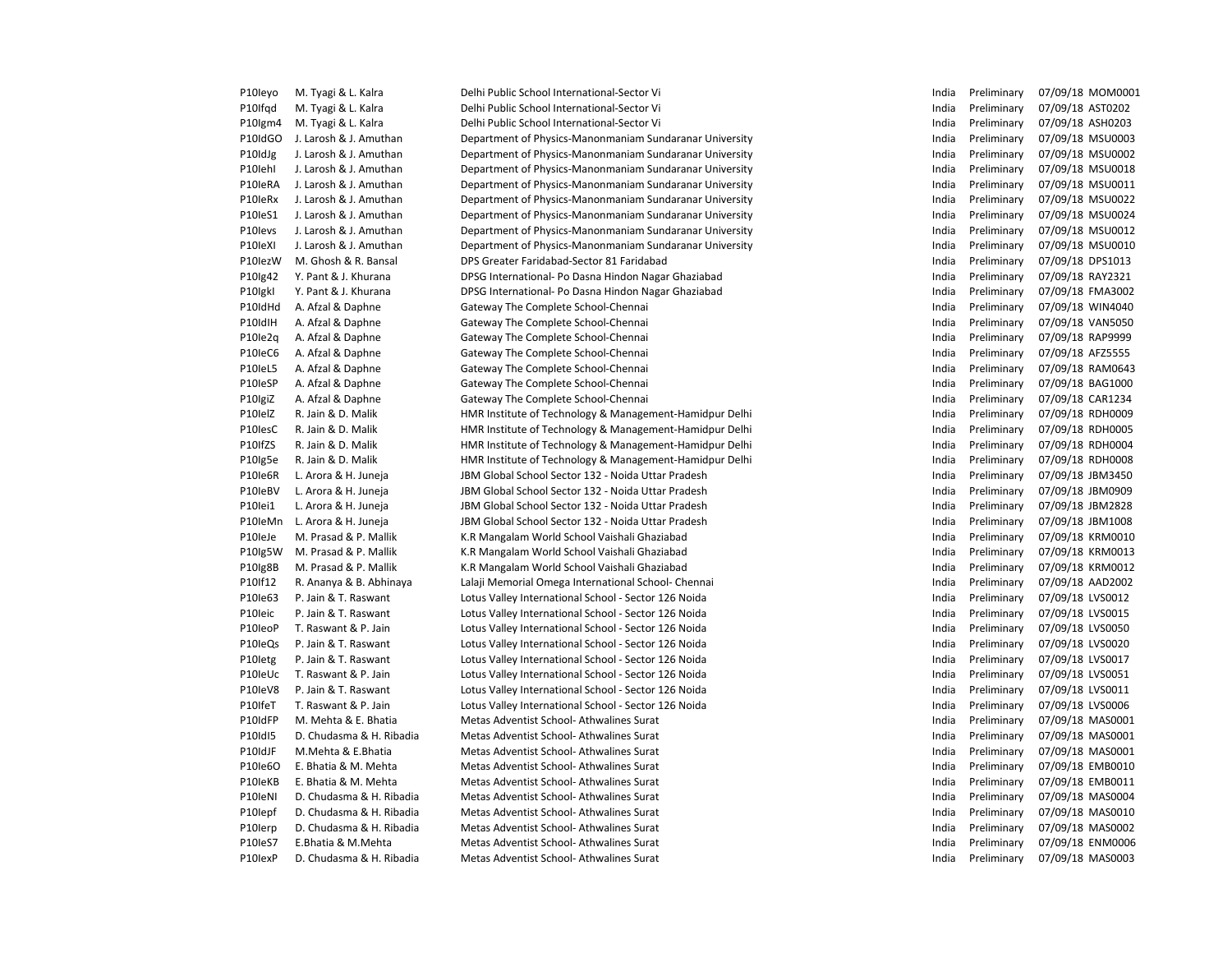| P10IfYd | M. Mehta & E. Bhatia     | Metas Adventist School- Athwalines Surat                  | India | Preliminary | 07/09/18 MAS0001 |
|---------|--------------------------|-----------------------------------------------------------|-------|-------------|------------------|
| P10Ig1l | D. Chudasma & H. Ribadia | Metas Adventist School-Athwalines Surat                   | India | Preliminary | 07/09/18 MAS0011 |
| P10IePd | A. Bose & Ayush          | MGM Higher Secondary School-Sector 4F                     | India | Preliminary | 07/09/18 AMI0001 |
| P10IePG | A. Bose & Ayush          | MGM Higher Secondary School-Sector 4F                     | India | Preliminary | 07/09/18 MGM0021 |
| P10lg01 | A. Bose & Ayush          | MGM Higher Secondary School-Sector 4F                     | India | Preliminary | 07/09/18 MGM0023 |
| P10lg0B | P. Gupta & J. Goel       | O P Jindal Modern School-Hisar                            | India | Preliminary | 07/09/18 OPJ0007 |
| P10leyX | L. Jain & R. Ranjan      | Presidium School- Indirapuram Ghaziabad                   | India | Preliminary | 07/09/18 PIP0027 |
| P10If86 | L. Jain & R. Ranjan      | Presidium School- Indirapuram Ghaziabad                   | India | Preliminary | 07/09/18 PIP0039 |
| P10Ig14 | L. Jain & R. Ranjan      | Presidium School- Indirapuram Ghaziabad                   | India | Preliminary | 07/09/18 PIP0045 |
| P10IfoC | A. Rakesh & V. Gupta     | Presidium School PS-2                                     | India | Preliminary | 07/09/18 AVP001  |
| P10IdJ9 | K. Pandey & D. Kumari    | Queen's Valley School- Sector 8 Dwarka New Delhi          | India | Preliminary | 07/09/18 KVP2468 |
| P10Ie1N | K. Pandey & D. Kumari    | Queen's Valley School- Sector 8 Dwarka New Delhi          | India | Preliminary | 07/09/18 KVP1206 |
| P10IeCQ | K. Pandey & D. Kumari    | Queen's Valley School- Sector 8 Dwarka New Delhi          | India | Preliminary | 07/09/18 DKD1234 |
| P10leEq | K. Pandey & D. Kumari    | Queen's Valley School- Sector 8 Dwarka New Delhi          | India | Preliminary | 07/09/18 KAD0987 |
| P10IehW | K. Pandey & D. Kumari    | Queen's Valley School- Sector 8 Dwarka New Delhi          | India | Preliminary | 07/09/18 QVS3579 |
| P10IfWR | K. Pandey & D. Kumari    | Queen's Valley School- Sector 8 Dwarka New Delhi          | India | Preliminary | 07/09/18 DNK6543 |
| P10IeXU | K. Jadhav & D. Bajaj     | RMG Maheshwari English School-Ladvi Surat                 | India | Preliminary | 07/09/18 RMG4444 |
| P10Ifhj | K. Jadhav & D. Bajaj     | RMG Maheshwari English School-Ladvi Surat                 | India | Preliminary | 07/09/18 RMG9999 |
| P10IfXq | K. Jadhav & D. Bajaj     | RMG Maheshwari English School-Ladvi Surat                 | India | Preliminary | 07/09/18 RMG9999 |
| P10IdGK | M. Anand & A. Wadhwa     | Rukmini Devi Public School - Cd Block Pitampura New Delhi | India | Preliminary | 07/09/18 ZOO1234 |
| P10Ie4I | M. Anand & A. Wadhwa     | Rukmini Devi Public School - Cd Block Pitampura New Delhi | India | Preliminary | 07/09/18 QWE1234 |
| P10Ie7N | M. Anand & A. Wadhwa     | Rukmini Devi Public School - Cd Block Pitampura New Delhi | India | Preliminary | 07/09/18 STA1234 |
| P10leeK | M. Anand & A. Wadhwa     | Rukmini Devi Public School - Cd Block Pitampura New Delhi | India | Preliminary | 07/09/18 JKL1234 |
| P10Ielo | M. Anand & A. Wadhwa     | Rukmini Devi Public School - Cd Block Pitampura New Delhi | India | Preliminary | 07/09/18 ZEB1234 |
| P10lez7 | M. Anand & A. Wadhwa     | Rukmini Devi Public School - Cd Block Pitampura New Delhi | India | Preliminary | 07/09/18 RDP1111 |
| P10IfZo | M. Anand & A. Wadhwa     | Rukmini Devi Public School - Cd Block Pitampura New Delhi | India | Preliminary | 07/09/18 ODD1234 |
| P10leP9 | A.Bansal & S.Tandon      | Ryan International School Mayur Vihar-3 New Delhi         | India | Preliminary | 07/09/18 RIS013  |
| P10Ig9n | A.Bansal & S.Tandon      | Ryan International School Mayur Vihar-3 New Delhi         | India | Preliminary | 07/09/18 RIS005  |
| P10IdFL | U. Singla & K. Sharma    | Ryan International School Sector 31 - Gurgaon             | India | Preliminary | 07/09/18 RIS0026 |
| P10IeFk | U. Singla & K. Sharma    | Ryan International School Sector 31 - Gurgaon             | India | Preliminary | 07/09/18 RIS0017 |
| P10Iekv | U. Singla & K. Sharma    | Ryan International School Sector 31 - Gurgaon             | India | Preliminary | 07/09/18 RIS0018 |
| P10IeNL | U. Singla & K. Sharma    | Ryan International School Sector 31 - Gurgaon             | India | Preliminary | 07/09/18 RIS0013 |
| P10IeTB | U. Singla & K. Sharma    | Ryan International School Sector 31 - Gurgaon             | India | Preliminary | 07/09/18 RIS0010 |
| P10leWV | U. Singla & K. Sharma    | Ryan International School Sector 31 - Gurgaon             | India | Preliminary | 07/09/18 RIS0022 |
| P10If9U | U. Singla & K. Sharma    | Ryan International School Sector 31 - Gurgaon             | India | Preliminary | 07/09/18 RIS0011 |
| P10IfaS | U. Singla & K. Sharma    | Ryan International School Sector 31 - Gurgaon             | India | Preliminary | 07/09/18 RIS0025 |
| P10IfgX | U. Singla & K. Sharma    | Ryan International School Sector 31 - Gurgaon             | India | Preliminary | 07/09/18 RIS0023 |
| P10IfjE | U. Singla & K. Sharma    | Ryan International School Sector 31 - Gurgaon             | India | Preliminary | 07/09/18 RIS0024 |
| P10Ifjf | U. Singla & K. Sharma    | Ryan International School Sector 31 - Gurgaon             | India | Preliminary | 07/09/18 RIS0028 |
| P10Ig4m | U. Singla & K. Sharma    | Ryan International School Sector 31 - Gurgaon             | India | Preliminary | 07/09/18 RIS0029 |
| P10Ig6c | U. Singla & K. Sharma    | Ryan International School Sector 31 - Gurgaon             | India | Preliminary | 07/09/18 RIS0012 |
| P10Ig7U | U. Singla & K. Sharma    | Ryan International School Sector 31 - Gurgaon             | India | Preliminary | 07/09/18 RIS0016 |
| P10Ige7 | U. Singla & K. Sharma    | Ryan International School Sector 31 - Gurgaon             | India | Preliminary | 07/09/18 RIS0020 |
| P10IdG2 | V. Garg & R. Mahajan     | Sachdeva Global School- Sector 18A Dwarka                 | India | Preliminary | 07/09/18 SGS0001 |
| P10IeKN | V. Garg & R. Mahajan     | Sachdeva Global School- Sector 18A Dwarka                 | India | Preliminary | 07/09/18 SGS1111 |
| P10lera | V. Garg & R. Mahajan     | Sachdeva Global School- Sector 18A Dwarka                 | India | Preliminary | 07/09/18 SGS0002 |
| P10IexT | V. Garg & R. Mahajan     | Sachdeva Global School- Sector 18A Dwarka                 | India | Preliminary | 07/09/18 SGS4444 |
| P10If6I | V. Garg & R. Mahajan     | Sachdeva Global School- Sector 18A Dwarka                 | India | Preliminary | 07/09/18 SGS0001 |
| P10If94 | V. Garg & R. Mahajan     | Sachdeva Global School- Sector 18A Dwarka                 | India | Preliminary | 07/09/18 SGS0002 |
| P10IfX2 | V. Garg & R. Mahajan     | Sachdeva Global School- Sector 18A Dwarka                 | India | Preliminary | 07/09/18 SGS0001 |
| P10Ig6O | V. Garg & R. Mahajan     | Sachdeva Global School- Sector 18A Dwarka                 | India | Preliminary | 07/09/18 SGS0003 |

| India | Preliminary | 07/09/18 | MAS0001        |
|-------|-------------|----------|----------------|
| India | Preliminary | 07/09/18 | MAS0011        |
| India | Preliminary | 07/09/18 | AMI0001        |
| India | Preliminary | 07/09/18 | MGM002:        |
| India | Preliminary | 07/09/18 | MGM0023        |
| India | Preliminary | 07/09/18 | OPJ0007        |
| India | Preliminary | 07/09/18 | PIP0027        |
| India | Preliminary | 07/09/18 | PIP0039        |
| India | Preliminary | 07/09/18 | PIP0045        |
| India | Preliminary | 07/09/18 | AVP001         |
| India | Preliminary | 07/09/18 | <b>KVP2468</b> |
| India | Preliminary | 07/09/18 | KVP1206        |
| India | Preliminary | 07/09/18 | <b>DKD1234</b> |
| India | Preliminary | 07/09/18 | KAD0987        |
| India | Preliminary | 07/09/18 | QVS3579        |
| India | Preliminary | 07/09/18 | <b>DNK6543</b> |
| India | Preliminary | 07/09/18 | <b>RMG4444</b> |
| India | Preliminary | 07/09/18 | <b>RMG9999</b> |
|       |             |          |                |
| India | Preliminary | 07/09/18 | <b>RMG9999</b> |
| India | Preliminary | 07/09/18 | ZO01234        |
| India | Preliminary | 07/09/18 | QWE1234        |
| India | Preliminary | 07/09/18 | STA1234        |
| India | Preliminary | 07/09/18 | JKL1234        |
| India | Preliminary | 07/09/18 | ZEB1234        |
| India | Preliminary | 07/09/18 | RDP1111        |
| India | Preliminary | 07/09/18 | ODD1234        |
| India | Preliminary | 07/09/18 | <b>RISO13</b>  |
| India | Preliminary | 07/09/18 | <b>RISO05</b>  |
| India | Preliminary | 07/09/18 | <b>RIS0026</b> |
| India | Preliminary | 07/09/18 | RIS0017        |
| India | Preliminary | 07/09/18 | RIS0018        |
| India | Preliminary | 07/09/18 | RIS0013        |
| India | Preliminary | 07/09/18 | RIS0010        |
| India | Preliminary | 07/09/18 | <b>RISO022</b> |
| India | Preliminary | 07/09/18 | RIS0011        |
| India | Preliminary | 07/09/18 | <b>RIS0025</b> |
| India | Preliminary | 07/09/18 | RIS0023        |
| India | Preliminary | 07/09/18 | RIS0024        |
| India | Preliminary | 07/09/18 | <b>RISO028</b> |
| India | Preliminary | 07/09/18 | RIS0029        |
| India | Preliminary | 07/09/18 | RIS0012        |
| India | Preliminary | 07/09/18 | RIS0016        |
| India | Preliminary | 07/09/18 | <b>RISO020</b> |
| India | Preliminary | 07/09/18 | SGS0001        |
| India | Preliminary | 07/09/18 | SGS1111        |
| India | Preliminary | 07/09/18 | SGS0002        |
| India | Preliminary | 07/09/18 | SGS4444        |
| India | Preliminary | 07/09/18 | SGS0001        |
| India | Preliminary | 07/09/18 | SGS0002        |
| India | Preliminary | 07/09/18 | SGS0001        |
| India | Preliminary | 07/09/18 | SGS0003        |
|       |             |          |                |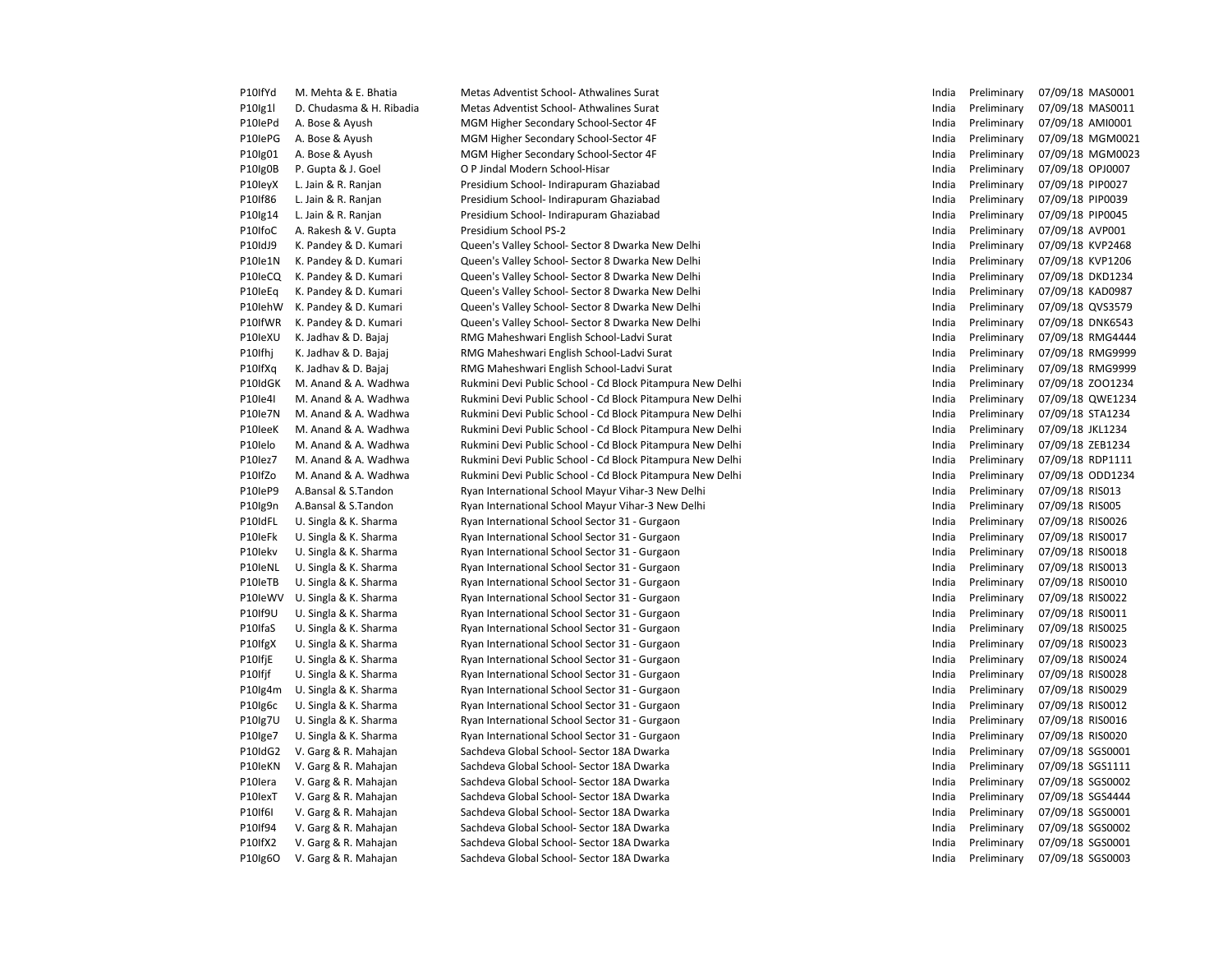| P10le4K | E. Kaur & S. Jain              | Sacred Heart Convent School- Sarabha Nagar Team 1     | India | Preliminary | 07/09/18 SHC0007 |
|---------|--------------------------------|-------------------------------------------------------|-------|-------------|------------------|
| P10leHp | E. Kaur & S. Jain              | Sacred Heart Convent School- Sarabha Nagar Team 1     | India | Preliminary | 07/09/18 SHC4321 |
| P10IeL0 | E. Kaur & S. Jain              | Sacred Heart Convent School- Sarabha Nagar Team 1     | India | Preliminary | 07/09/18 SHC0002 |
| P10leNY | E. Kaur & S. Jain              | Sacred Heart Convent School- Sarabha Nagar Team 1     | India | Preliminary | 07/09/18 SHC0004 |
| P10leT5 | E. Kaur & S. Jain              | Sacred Heart Convent School- Sarabha Nagar Team 1     | India | Preliminary | 07/09/18 SHC0005 |
| P10leTO | E. Kaur & S. Jain              | Sacred Heart Convent School- Sarabha Nagar Team 1     | India | Preliminary | 07/09/18 SHC1235 |
| P10Iffs | E. Kaur & S. Jain              | Sacred Heart Convent School- Sarabha Nagar Team 1     | India | Preliminary | 07/09/18 SHC0001 |
| P10Ifgy | E. Kaur & S. Jain              | Sacred Heart Convent School- Sarabha Nagar Team 1     | India | Preliminary | 07/09/18 SHC0002 |
| P10IfYG | E. Kaur & S. Jain              | Sacred Heart Convent School- Sarabha Nagar Team 1     | India | Preliminary | 07/09/18 SHC0006 |
| P10lg1k | E. Kaur & S. Jain              | Sacred Heart Convent School- Sarabha Nagar Team 1     | India | Preliminary | 07/09/18 SHC0008 |
| P10lg7P | E. Kaur & S. Jain              | Sacred Heart Convent School- Sarabha Nagar Team 1     | India | Preliminary | 07/09/18 SHC0001 |
| P10le2a | K. Patel & J. K. S. Madanpotra | Sacred Heart Convent School- Sarabha Nagar Team 2     | India | Preliminary | 07/09/18 SHC0001 |
| P10le5n | K. Patel & J. K. S. Madanpotra | Sacred Heart Convent School- Sarabha Nagar Team 2     | India | Preliminary | 07/09/18 SHC1111 |
| P10lePg | K. Patel & J. K. S. Madanpotra | Sacred Heart Convent School- Sarabha Nagar Team 2     | India | Preliminary | 07/09/18 SHC0002 |
| P10lerR | K. Patel & J. K. S. Madanpotra | Sacred Heart Convent School- Sarabha Nagar Team 2     | India | Preliminary | 07/09/18 SHC1111 |
| P10levl | K. Patel & J. K. S. Madanpotra | Sacred Heart Convent School- Sarabha Nagar Team 2     | India | Preliminary | 07/09/18 SHC0001 |
| P10leVK | K. Patel & J. K. S. Madanpotra | Sacred Heart Convent School- Sarabha Nagar Team 2     | India | Preliminary | 07/09/18 SHC0001 |
| P10If7I | K. Patel & J. K. S. Madanpotra | Sacred Heart Convent School- Sarabha Nagar Team 2     | India | Preliminary | 07/09/18 SHC0001 |
| P10IfjJ | K. Patel & J. K. S. Madanpotra | Sacred Heart Convent School- Sarabha Nagar Team 2     | India | Preliminary | 07/09/18 SHC2222 |
| P10lg66 | K. Patel & J. K. S. Madanpotra | Sacred Heart Convent School- Sarabha Nagar Team 2     | India | Preliminary | 07/09/18 SHC1111 |
| P10Igjv | K. Patel & J. K. S. Madanpotra | Sacred Heart Convent School- Sarabha Nagar Team 2     | India | Preliminary | 07/09/18 SHC2222 |
| P10Ie5E | J. Badwal & R. Singla          | Sacred Heart Sr Sec School- BRS NGR team 1            | India | Preliminary | 07/09/18 SHS9999 |
| P10le9U | R. Singla & J.S. Badwal        | Sacred Heart Sr Sec School- BRS NGR team 1            | India | Preliminary | 07/09/18 SHS0001 |
| P10leal | R. Singla & J.S. Badwal        | Sacred Heart Sr Sec School- BRS NGR team 1            | India | Preliminary | 07/09/18 SHS0002 |
| P10leim | R. Singla & J.S. Badwal        | Sacred Heart Sr Sec School- BRS NGR team 1            | India | Preliminary | 07/09/18 SHS5757 |
| P10levc | R. Singla & J.S. Badwal        | Sacred Heart Sr Sec School- BRS NGR team 1            | India | Preliminary | 07/09/18 SHS5555 |
| P10leYZ | R. Singla & J.S. Badwal        | Sacred Heart Sr Sec School- BRS NGR team 1            | India | Preliminary | 07/09/18 SHS0003 |
| P10If5R | R. Singla & J.S. Badwal        | Sacred Heart Sr Sec School- BRS NGR team 1            | India | Preliminary | 07/09/18 SHS5757 |
| P10Igda | R. Singla & J.S. Badwal        | Sacred Heart Sr Sec School- BRS NGR team 1            | India | Preliminary | 07/09/18 SHS0001 |
| P10IdGi | S. Nohria & G. Singh           | Sacred Heart SR. Sec. School- BRS NGR team 2 Ludhiana | India | Preliminary | 07/09/18 SHS3535 |
| P10le70 | G. Singh & S. Nohria           | Sacred Heart SR. Sec. School- BRS NGR team 2 Ludhiana | India | Preliminary | 07/09/18 SHS1234 |
| P10leu7 | S. Nohria & G. Singh           | Sacred Heart SR. Sec. School- BRS NGR team 2 Ludhiana | India | Preliminary | 07/09/18 SHS1122 |
| P10levC | G. Singh & S. Nohria           | Sacred Heart SR. Sec. School- BRS NGR team 2 Ludhiana | India | Preliminary | 07/09/18 SHS5678 |
| P10Ifsf | S. Nohria & G. Singh           | Sacred Heart SR. Sec. School- BRS NGR team 2 Ludhiana | India | Preliminary | 07/09/18 SHS5555 |
| P10IfZv | S. Nohria & G. Singh           | Sacred Heart SR. Sec. School- BRS NGR team 2 Ludhiana | India | Preliminary | 07/09/18 SHS4444 |
| P10lg7S | S. Nohria & G. Singh           | Sacred Heart SR. Sec. School- BRS NGR team 2 Ludhiana | India | Preliminary | 07/09/18 SHS4444 |
| P10lg8Z | S. Nohria & G. Singh           | Sacred Heart SR. Sec. School- BRS NGR team 2 Ludhiana | India | Preliminary | 07/09/18 SHS7777 |
| P10lg9b | G. Singh & S. Nohria           | Sacred Heart SR. Sec. School- BRS NGR team 2 Ludhiana | India | Preliminary | 07/09/18 SHS3180 |
| P10lgdh | S. Nohria & G. Singh           | Sacred Heart SR. Sec. School- BRS NGR team 2 Ludhiana | India | Preliminary | 07/09/18 SHS3007 |
| P10le11 | S. Nayak & R. Mandal           | Samanta Chandarsekhara Armatures Association          | India | Preliminary | 07/09/18 MSC1875 |
| P10led1 | S. Nayak & R. Mandal           | Samanta Chandarsekhara Armatures Association          | India | Preliminary | 07/09/18 MSC1877 |
| P10leFL | S. Nayak & R. Mandal           | Samanta Chandarsekhara Armatures Association          | India | Preliminary | 07/09/18 MSC1864 |
| P10lerB | S. Nayak & R. Mandal           | Samanta Chandarsekhara Armatures Association          | India | Preliminary | 07/09/18 MSC1865 |
| P10leRP | S. Nayak & R. Mandal           | Samanta Chandarsekhara Armatures Association          | India | Preliminary | 07/09/18 MSC1868 |
| P10leTl | S. Nayak & R. Mandal           | Samanta Chandarsekhara Armatures Association          | India | Preliminary | 07/09/18 MSC1877 |
| P10Ifea | S. Nayak & R. Mandal           | Samanta Chandarsekhara Armatures Association          | India | Preliminary | 07/09/18 MSC1874 |
| P10Ifnu | S. Nayak & R. Mandal           | Samanta Chandarsekhara Armatures Association          | India | Preliminary | 07/09/18 MSC1879 |
| P10Ifuy | S. Nayak & R. Mandal           | Samanta Chandarsekhara Armatures Association          | India | Preliminary | 07/09/18 MSC1871 |
| P10IdGI | D. Das & S. Akhtar             | Samanta Chandrasekhar Amateur Astronomy Association   | India | Preliminary | 07/09/18 SDS0017 |
| P10lent | D. Das & S. Akhtar             | Samanta Chandrasekhar Amateur Astronomy Association   | India | Preliminary | 07/09/18 SDS0019 |
| P10lePQ | D. Das & S. Akhtar             | Samanta Chandrasekhar Amateur Astronomy Association   | India | Preliminary | 07/09/18 SDS0026 |
|         |                                |                                                       |       |             |                  |

| India | Preliminary | 07/09/18 | SHC0007        |
|-------|-------------|----------|----------------|
| India | Preliminary | 07/09/18 | SHC4321        |
| India | Preliminary | 07/09/18 | SHC0002        |
| India | Preliminary | 07/09/18 | SHC0004        |
| India | Preliminary | 07/09/18 | SHC0005        |
| India | Preliminary | 07/09/18 | SHC1235        |
| India | Preliminary | 07/09/18 | SHC0001        |
| India | Preliminary | 07/09/18 | SHC0002        |
| India | Preliminary | 07/09/18 | SHC0006        |
| India | Preliminary | 07/09/18 | <b>SHC0008</b> |
| India | Preliminary | 07/09/18 | SHC0001        |
| India | Preliminary | 07/09/18 | SHC0001        |
| India | Preliminary | 07/09/18 | SHC1111        |
| India | Preliminary | 07/09/18 | SHC0002        |
| India | Preliminary | 07/09/18 | SHC1111        |
| India | Preliminary | 07/09/18 | SHC0001        |
| India | Preliminary | 07/09/18 | SHC0001        |
| India | Preliminary | 07/09/18 | SHC0001        |
| India | Preliminary | 07/09/18 | <b>SHC2222</b> |
| India | Preliminary | 07/09/18 | SHC1111        |
| India | Preliminary | 07/09/18 | <b>SHC2222</b> |
| India | Preliminary | 07/09/18 | SHS9999        |
| India | Preliminary | 07/09/18 | SHS0001        |
| India | Preliminary | 07/09/18 | SHS0002        |
| India | Preliminary | 07/09/18 | SHS5757        |
| India | Preliminary | 07/09/18 | <b>SHS5555</b> |
| India | Preliminary | 07/09/18 | SHS0003        |
| India | Preliminary | 07/09/18 | SHS5757        |
| India | Preliminary | 07/09/18 | SHS0001        |
| India | Preliminary | 07/09/18 | SHS3535        |
| India | Preliminary | 07/09/18 | SHS1234        |
| India | Preliminary | 07/09/18 | SHS1122        |
| India | Preliminary | 07/09/18 | SHS5678        |
| India | Preliminary | 07/09/18 | SHS5555        |
| India | Preliminary | 07/09/18 | SHS4444        |
| India | Preliminary | 07/09/18 | SHS4444        |
| India | Preliminary | 07/09/18 | SHS7777        |
| India | Preliminary | 07/09/18 | SHS3180        |
| India | Preliminary | 07/09/18 | SHS3007        |
| India | Preliminary | 07/09/18 | MSC1875        |
| India | Preliminary | 07/09/18 | MSC1877        |
| India | Preliminary | 07/09/18 | MSC1864        |
| India | Preliminary | 07/09/18 | MSC1865        |
| India | Preliminary | 07/09/18 | MSC1868        |
| India | Preliminary | 07/09/18 | MSC1877        |
| India | Preliminary | 07/09/18 | MSC1874        |
| India | Preliminary | 07/09/18 | MSC1879        |
| India | Preliminary | 07/09/18 | MSC1871        |
| India | Preliminary | 07/09/18 | SDS0017        |
| India | Preliminary | 07/09/18 | SDS0019        |
| India | Preliminary | 07/09/18 | SDS0026        |
|       |             |          |                |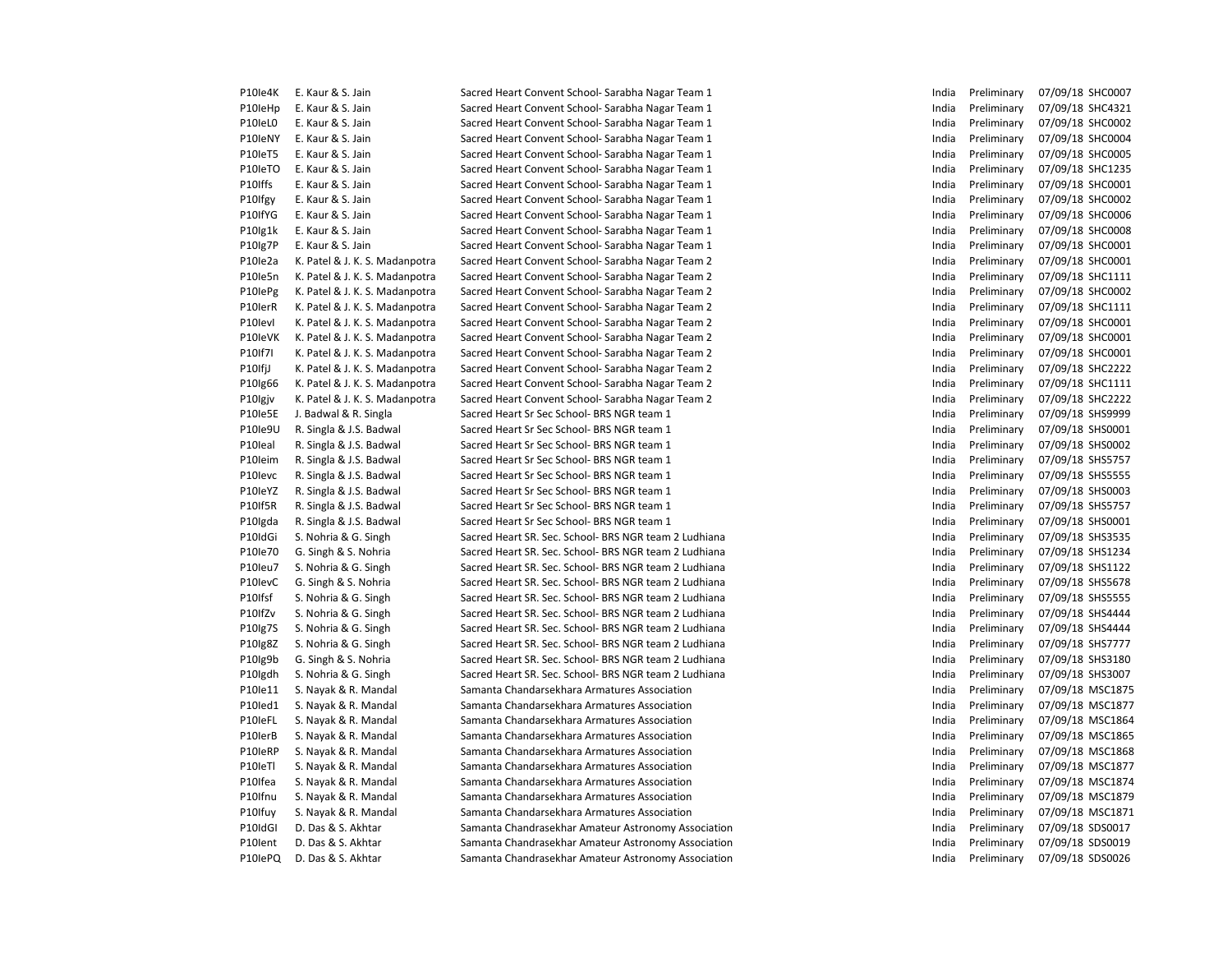| P10lesq | T. Patel & S. Siddhqui  | Samithi English Medium School-Udhna Surat                                      | India | Preliminary | 07/09/18 TBA0008 |
|---------|-------------------------|--------------------------------------------------------------------------------|-------|-------------|------------------|
| P10leup | T. Patel & S. Siddhqui  | Samithi English Medium School-Udhna Surat                                      | India | Preliminary | 07/09/18 TMB0008 |
| P10IdGb | S. Harini & P. Niriha   | San Academy-Chennai                                                            | India | Preliminary | 07/09/18 SAN2077 |
| P10IdGT | S. Harini & P. Niriha   | San Academy-Chennai                                                            | India | Preliminary | 07/09/18 SAN2076 |
| P10le8h | S. Harini & P. Niriha   | San Academy-Chennai                                                            | India | Preliminary | 07/09/18 SAN2072 |
| P10lefB | S. Harini & P. Niriha   | San Academy-Chennai                                                            | India | Preliminary | 07/09/18 SAN2078 |
| P10le72 | Y. Bisht & Surbhi       | Shaheed Rajguru College of Applied Sciences for Women-Vasundhara Enclave Delhi | India | Preliminary | 07/09/18 YBB0008 |
| P10leD7 | Y. Bisht & Surbhi       | Shaheed Rajguru College of Applied Sciences for Women-Vasundhara Enclave Delhi | India | Preliminary | 07/09/18 SRR0004 |
| P10lePl | Y. Bisht & Surbhi       | Shaheed Rajguru College of Applied Sciences for Women-Vasundhara Enclave Delhi | India | Preliminary | 07/09/18 YBB0007 |
| P10leRI | Y. Bisht & Surbhi       | Shaheed Rajguru College of Applied Sciences for Women-Vasundhara Enclave Delhi | India | Preliminary | 07/09/18 SRR0003 |
| P10leUX | Y. Bisht & Surbhi       | Shaheed Rajguru College of Applied Sciences for Women-Vasundhara Enclave Delhi | India | Preliminary | 07/09/18 SRR0001 |
| P10leFh | Y. Patel & P. Khunt     | Shri Ramkrishna Harikrishna Academy-Laskana Surat                              | India | Preliminary | 07/09/18 SHR001  |
| P10IfeQ | M.K. Yadav & A. Talwar  | SPACE India - Group 1                                                          | India | Preliminary | 07/09/18 OBJ0021 |
| P10IffF | M.K. Yadav & A. Talwar  | SPACE India - Group 1                                                          | India | Preliminary | 07/09/18 OBJ0016 |
| P10IfmY | M.K. Yadav & A. Talwar  | SPACE India - Group 1                                                          | India | Preliminary | 07/09/18 OBJ0020 |
| P10IfoX | M.K. Yadav & A. Talwar  | SPACE India - Group 1                                                          | India | Preliminary | 07/09/18 OBJ0015 |
| P10Ifsb |                         |                                                                                | India | Preliminary |                  |
|         | M.K. Yadav & A. Talwar  | SPACE India - Group 1                                                          |       |             | 07/09/18 OBJ0017 |
| P10le1C | T. Sharma & Y.K. Joshi  | SPACE India - Group 2                                                          | India | Preliminary | 07/09/18 YKJ0021 |
| P10leDw | T. Sharma & Y.K. Joshi  | SPACE India - Group 2                                                          | India | Preliminary | 07/09/18 YKJ0030 |
| P10Iff4 | T. Sharma & Y.K. Joshi  | SPACE India - Group 2                                                          | India | Preliminary | 07/09/18 YKJ0029 |
| P10IfsZ | T. Sharma & Y.K. Joshi  | SPACE India - Group 2                                                          | India | Preliminary | 07/09/18 YKJ0031 |
| P10IfZU | T. Sharma & Y.K. Joshi  | SPACE India - Group 2                                                          | India | Preliminary | 07/09/18 YKJ0035 |
| P10lgf4 | T. Sharma & Y.K. Joshi  | SPACE India - Group 2                                                          | India | Preliminary | 07/09/18 YKJ0032 |
| P10IdHC | S. Sharma & C. Khatri   | SPACE India - Group 3                                                          | India | Preliminary | 07/09/18 VWX3456 |
| P10lefm | S. Sharma & C. Khatri   | SPACE India - Group 3                                                          | India | Preliminary | 07/09/18 ACP1234 |
| P10leKu | S. Sharma & C. Khatri   | SPACE India - Group 3                                                          | India | Preliminary | 07/09/18 PIE5432 |
| P10levl | S. Sharma & C. Khatri   | SPACE India - Group 3                                                          | India | Preliminary | 07/09/18 SLN1314 |
| P10IfiD | S. Sharma & C. Khatri   | SPACE India - Group 3                                                          | India | Preliminary | 07/09/18 PSI6789 |
| P10Iflu | S. Sharma & C. Khatri   | SPACE India - Group 3                                                          | India | Preliminary | 07/09/18 CTI4563 |
| P10IfXS | S. Sharma & C. Khatri   | SPACE India - Group 3                                                          | India | Preliminary | 07/09/18 ASR1234 |
| P10IfZL | S. Sharma & C. Khatri   | SPACE India - Group 3                                                          | India | Preliminary | 07/09/18 TUV2134 |
| P10le5w | S. Tyagi & P. Shukla    | SPACE India - Group 4                                                          | India | Preliminary | 07/09/18 XES9999 |
| P10leb0 | S. Tyagi & P. Shukla    | SPACE India - Group 4                                                          | India | Preliminary | 07/09/18 RAK1432 |
| P10leIG | S. Tyagi & P. Shukla    | SPACE India - Group 4                                                          | India | Preliminary | 07/09/18 TAT2321 |
| P10lesL | S. Tyagi & P. Shukla    | SPACE India - Group 4                                                          | India | Preliminary | 07/09/18 SHV4545 |
| P10leMG | R.Rehman & N.Sharma     | SPACE India - Group 5                                                          | India | Preliminary | 07/09/18 RON0001 |
| P10leAV | H. Bhatia & J. Adhikari | SPACE India - Group 6                                                          | India | Preliminary | 07/09/18 SPC2222 |
| P10le4x | P. Tiwari & N. Ladia    | SPACE India - Group 7                                                          | India | Preliminary | 07/09/18 ABC0002 |
| P10leGO | P. Tiwari & N. Ladia    | SPACE India - Group 7                                                          | India | Preliminary | 07/09/18 XYZ0003 |
| P10IfXL | P. Tiwari & N. Ladia    | SPACE India - Group 7                                                          | India | Preliminary | 07/09/18 PTA0001 |
| P10lgdm | P. Tiwari & N. Ladia    | SPACE India - Group 7                                                          | India | Preliminary | 07/09/18 AXY0001 |
| P10IgeP | P. Tiwari & N. Ladia    | SPACE India - Group 7                                                          | India | Preliminary | 07/09/18 ABC0001 |
| P10lese | A. Nagvanshi & N. Verma | SPACE India - Group 8                                                          | India | Preliminary | 07/09/18 ANK1925 |
| P10IeZA | A. Nagvanshi & N. Verma | SPACE India - Group 8                                                          | India | Preliminary | 07/09/18 SHV0802 |
| P10IfXe | A. Nagvanshi & N. Verma | SPACE India - Group 8                                                          | India | Preliminary | 07/09/18 NIK0203 |
| P10le5P | S. Bahmba & S. Bahmba   | SPACE India - Group 9                                                          | India | Preliminary | 07/09/18 SSB0027 |
| P10le8s | S. Bahmba & S. Bahmba   | SPACE India - Group 9                                                          | India | Preliminary | 07/09/18 SSB0028 |
| P10lexb | S. Bahmba & S. Bahmba   | SPACE India - Group 9                                                          | India | Preliminary | 07/09/18 SSB0032 |
| P10IfcU | S. Bahmba & S. Bahmba   | SPACE India - Group 9                                                          | India | Preliminary | 07/09/18 SSB0034 |
| P10Ifnw | S. Bahmba & S. Bahmba   | SPACE India - Group 9                                                          | India | Preliminary | 07/09/18 SSB0026 |
| P10IfpA | S. Bahmba & S. Bahmba   | SPACE India - Group 9                                                          | India | Preliminary | 07/09/18 SSB0031 |
|         |                         |                                                                                |       |             |                  |

| India | Preliminary                | 07/09/18             | TBA0008        |
|-------|----------------------------|----------------------|----------------|
| India | Preliminary                | 07/09/18             | <b>TMB0008</b> |
| India | Preliminary                | 07/09/18             | SAN2077        |
| India | Preliminary                | 07/09/18             | SAN2076        |
| India | Preliminary                | 07/09/18             | SAN2072        |
| India | Preliminary                | 07/09/18             | SAN2078        |
| India | Preliminary                | 07/09/18             | <b>YBB0008</b> |
| India | Preliminary                | 07/09/18             | SRR0004        |
| India | Preliminary                | 07/09/18             | YBB0007        |
| India | Preliminary                | 07/09/18             | SRR0003        |
| India | Preliminary                | 07/09/18             | SRR0001        |
| India | Preliminary                | 07/09/18             | SHR001         |
| India | Preliminary                | 07/09/18             | OBJ0021        |
| India | Preliminary                | 07/09/18             | OBJ0016        |
| India | Preliminary                | 07/09/18             | <b>OBJ0020</b> |
| India | Preliminary                | 07/09/18             | OBJ0015        |
| India | Preliminary                | 07/09/18             | OBJ0017        |
| India | Preliminary                | 07/09/18             | YKJ0021        |
| India | Preliminary                | 07/09/18             | YKJ0030        |
| India | Preliminary                | 07/09/18             | YKJ0029        |
| India | Preliminary                | 07/09/18             | YKJ0031        |
| India | Preliminary                | 07/09/18             | YKJ0035        |
| India | Preliminary                | 07/09/18             | YKJ0032        |
| India | Preliminary                | 07/09/18             | VWX3456        |
| India | Preliminary                | 07/09/18             | ACP1234        |
| India | Preliminary                | 07/09/18             | PIE5432        |
| India | Preliminary                | 07/09/18             | SLN1314        |
| India | Preliminary                | 07/09/18             | PSI6789        |
| India | Preliminary                | 07/09/18             | CTI4563        |
| India | Preliminary                | 07/09/18             | ASR1234        |
| India | Preliminary                | 07/09/18             | <b>TUV2134</b> |
| India | Preliminary                | 07/09/18             | XES9999        |
| India | Preliminary                | 07/09/18             | <b>RAK1432</b> |
| India | Preliminary                | 07/09/18             | TAT2321        |
| India | Preliminary                | 07/09/18             | SHV4545        |
| India | Preliminary                | 07/09/18             | RON0001        |
| India | Preliminary                | 07/09/18             | SPC2222        |
| India | Preliminary                | 07/09/18             | ABC0002        |
| India | Preliminary                | 07/09/18             | XYZ0003        |
| India | Preliminary                | 07/09/18             | PTA0001        |
| India | Preliminary                | 07/09/18             | AXY0001        |
| India | Preliminary                | 07/09/18             | ABC0001        |
| India | Preliminary                | 07/09/18             | ANK1925        |
| India | Preliminary                | 07/09/18             | SHV0802        |
| India | Preliminary                | 07/09/18             | NIK0203        |
| India |                            | 07/09/18             | SSB0027        |
| India | Preliminary                |                      | SSB0028        |
| India | Preliminary<br>Preliminary | 07/09/18<br>07/09/18 | SSB0032        |
| India |                            | 07/09/18             | SSB0034        |
| India | Preliminary<br>Preliminary | 07/09/18             | SSB0026        |
| India | Preliminary                | 07/09/18             | SSB0031        |
|       |                            |                      |                |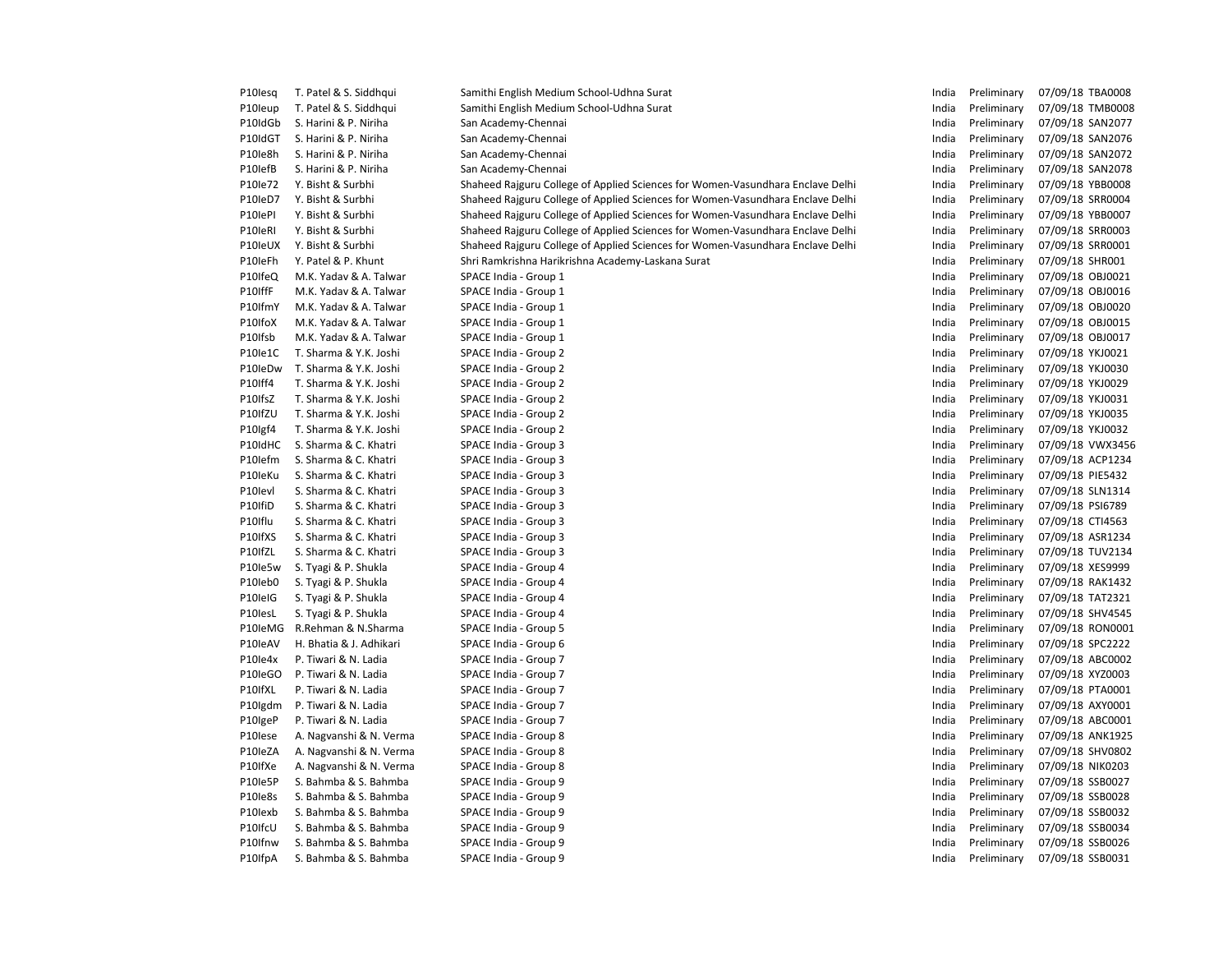| P10lgd0 | S. Bahmba & S. Bahmba        | SPACE India - Group 9                                                          | India | Preliminary | 07/09/18 SSB0029 |
|---------|------------------------------|--------------------------------------------------------------------------------|-------|-------------|------------------|
| P10Igfe | S. Bahmba & S. Bahmba        | SPACE India - Group 9                                                          | India | Preliminary | 07/09/18 SSB0030 |
| P10le3a | V. Sehgal & H. Dhingra       | Sri Venkateshwar International School-Sector 18 A Dwarka New Delhi             | India | Preliminary | 07/09/18 ABC0012 |
| P10le3R | H. Dhingra & V. Sehgal       | Sri Venkateshwar International School-Sector 18 A Dwarka New Delhi             | India | Preliminary | 07/09/18 ABC0001 |
| P10leCc | V. Sehgal & H. Dhingra       | Sri Venkateshwar International School-Sector 18 A Dwarka New Delhi             | India | Preliminary | 07/09/18 ABC0017 |
| P10lecX | V. Sehgal & H. Dhingra       | Sri Venkateshwar International School-Sector 18 A Dwarka New Delhi             | India | Preliminary | 07/09/18 VAS0001 |
| P10leH9 | V. Sehgal & H. Dhingra       | Sri Venkateshwar International School-Sector 18 A Dwarka New Delhi             | India | Preliminary | 07/09/18 ABC0013 |
| P10leKf | V. Sehgal & H. Dhingra       | Sri Venkateshwar International School-Sector 18 A Dwarka New Delhi             | India | Preliminary | 07/09/18 ABC0015 |
| P10If2g | V. Sehgal & H. Dhingra       | Sri Venkateshwar International School-Sector 18 A Dwarka New Delhi             | India | Preliminary | 07/09/18 ABC0018 |
| P10If7c | V. Sehgal & H. Dhingra       | Sri Venkateshwar International School-Sector 18 A Dwarka New Delhi             | India | Preliminary | 07/09/18 ABC0014 |
| P10lert | R. Krishna & Y. Narayan      | Tagore International School- Vasant Vihar                                      | India | Preliminary | 07/09/18 TIS0001 |
| P10lemj | T. K. Madan & A. Jha         | Tagore International School-East Of Kailash New Delhi                          | India | Preliminary | 07/09/18 TIS2222 |
| P10IfXK | T. K. Madan & A. Jha         | Tagore International School-East Of Kailash New Delhi                          | India | Preliminary | 07/09/18 TIS3333 |
| P10IdHo | S. Mallick & B. Bhattacharya | The Calcutta Boys School                                                       | India | Preliminary | 07/09/18 PUR1234 |
| P10IdJ5 | S. Mallick & B. Bhattacharya | The Calcutta Boys School                                                       | India | Preliminary | 07/09/18 PUR6969 |
| P10leaS | S. Mallick & B. Bhattacharya | The Calcutta Boys School                                                       | India | Preliminary | 07/09/18 GOD0001 |
| P10lefL | S. Mallick & B. Bhattacharya | The Calcutta Boys School                                                       | India | Preliminary | 07/09/18 PUR0001 |
| P10legO | S. Mallick & B. Bhattacharya | The Calcutta Boys School                                                       | India | Preliminary | 07/09/18 GOD0002 |
| P10lexR | S. Mallick & B. Bhattacharya | The Calcutta Boys School                                                       | India | Preliminary | 07/09/18 PUR1608 |
| P10lg0r | S. Mallick & B. Bhattacharya | The Calcutta Boys School                                                       | India | Preliminary | 07/09/18 PUR7891 |
| P10le2U | A. Kaushal & D. Rathore      | The Indian Heights School-Dwarka New Delhi                                     | India | Preliminary | 07/09/18 BBB0002 |
| P10le3K | A. Kaushal & D. Rathore      | The Indian Heights School-Dwarka New Delhi                                     | India | Preliminary | 07/09/18 BBB0001 |
| P10leEI | A. Kaushal & D. Rathore      | The Indian Heights School-Dwarka New Delhi                                     | India | Preliminary | 07/09/18 AAA0000 |
| P10If2K | A. Kaushal & D. Rathore      | The Indian Heights School-Dwarka New Delhi                                     | India | Preliminary | 07/09/18 BBB0000 |
| P10IfWY | A. Kaushal & D. Rathore      | The Indian Heights School-Dwarka New Delhi                                     | India | Preliminary | 07/09/18 AAA0001 |
| P10lg77 | A. Kaushal & D. Rathore      | The Indian Heights School-Dwarka New Delhi                                     | India | Preliminary | 07/09/18 DDD0000 |
| P10leys | B. Maheshwari & V. Jain      | The Khaitan School-Sec 40 Noida U.P                                            | India | Preliminary | 07/09/18 TKS1234 |
| P10le4Y | A. Kapoor & Gauri            | Uttam School For Girls-Ghaziabad Uttar Pradesh                                 | India | Preliminary | 07/09/18 USG1250 |
| P10le6w | A. Kapoor & Gauri            | Uttam School For Girls-Ghaziabad Uttar Pradesh                                 | India | Preliminary | 07/09/18 USG1239 |
| P10lehf | A. Kapoor & Gauri            | Uttam School For Girls-Ghaziabad Uttar Pradesh                                 | India | Preliminary | 07/09/18 USG1246 |
| P10lenn | A. Kapoor & Gauri            | Uttam School For Girls-Ghaziabad Uttar Pradesh                                 | India | Preliminary | 07/09/18 USG1249 |
| P10If8H | A. Kapoor & Gauri            | Uttam School For Girls-Ghaziabad Uttar Pradesh                                 | India | Preliminary | 07/09/18 USG1248 |
| P10IfpF | A. Kapoor & Gauri            | Uttam School For Girls-Ghaziabad Uttar Pradesh                                 | India | Preliminary | 07/09/18 USG1247 |
| P10lgce | A. Kapoor & Gauri            | Uttam School For Girls-Ghaziabad Uttar Pradesh                                 | India | Preliminary | 07/09/18 USG1244 |
| P10le8M | S. Boregowda & C. Sharvani   | Vidyavardhaka College of Engineering-no.206 Gokulam 3rd stage Mysore Karnataka | India | Preliminary | 07/09/18 SAA1969 |
| P10IeAN | S. Boregowda & C. Sharvani   | Vidyavardhaka College of Engineering-no.206 Gokulam 3rd stage Mysore Karnataka | India | Preliminary | 07/09/18 SAA0710 |
| P10lefX | S. Boregowda & C. Sharvani   | Vidyavardhaka College of Engineering-no.206 Gokulam 3rd stage Mysore Karnataka | India | Preliminary | 07/09/18 SAA8888 |
| P10lelu | S. Boregowda & C. Sharvani   | Vidyavardhaka College of Engineering-no.206 Gokulam 3rd stage Mysore Karnataka | India | Preliminary | 07/09/18 SAA4444 |
| P10leRn | S. Boregowda & C. Sharvani   | Vidyavardhaka College of Engineering-no.206 Gokulam 3rd stage Mysore Karnataka | India | Preliminary | 07/09/18 SAA1000 |
| P10IfeG | S. Boregowda & C. Sharvani   | Vidyavardhaka College of Engineering-no.206 Gokulam 3rd stage Mysore Karnataka | India | Preliminary | 07/09/18 SAA7777 |
| P10IfpD | S. Boregowda & C. Sharvani   | Vidyavardhaka College of Engineering-no.206 Gokulam 3rd stage Mysore Karnataka | India | Preliminary | 07/09/18 SAA0707 |
| P10lg4q | S. Boregowda & C. Sharvani   | Vidyavardhaka College of Engineering-no.206 Gokulam 3rd stage Mysore Karnataka | India | Preliminary | 07/09/18 SAA1234 |
| P10lg5N | S. Boregowda & C. Sharvani   | Vidyavardhaka College of Engineering-no.206 Gokulam 3rd stage Mysore Karnataka | India | Preliminary | 07/09/18 SAA0248 |
| P10lgcL | S. Boregowda & C. Sharvani   | Vidyavardhaka College of Engineering-no.206 Gokulam 3rd stage Mysore Karnataka | India | Preliminary | 07/09/18 SAA2018 |
| P10lgft | S. Boregowda & C. Sharvani   | Vidyavardhaka College of Engineering-no.206 Gokulam 3rd stage Mysore Karnataka | India | Preliminary | 07/09/18 SAA0000 |
| P10le1e | H. Patel & R. Lilwani        | White Lotus International School-Surat Gujarat                                 | India | Preliminary | 07/09/18 LMN1590 |
| P10le8E | N. Shrivastava & V.P. Singh  | Zakir Husain Delhi College                                                     | India | Preliminary | 07/09/18 NMN0706 |
| P10lecw | N. Shrivastava & V.P. Singh  | Zakir Husain Delhi College                                                     | India | Preliminary | 07/09/18 NMN0911 |
| P10lelF | N. Shrivastava & V.P. Singh  | Zakir Husain Delhi College                                                     | India | Preliminary | 07/09/18 NMN2903 |
| P10letD | N. Shrivastava & V.P. Singh  | Zakir Husain Delhi College                                                     | India | Preliminary | 07/09/18 VPS1108 |
| P10leUJ | N. Shrivastava & V.P. Singh  | Zakir Husain Delhi College                                                     | India | Preliminary | 07/09/18 NMN0503 |
|         |                              |                                                                                |       |             |                  |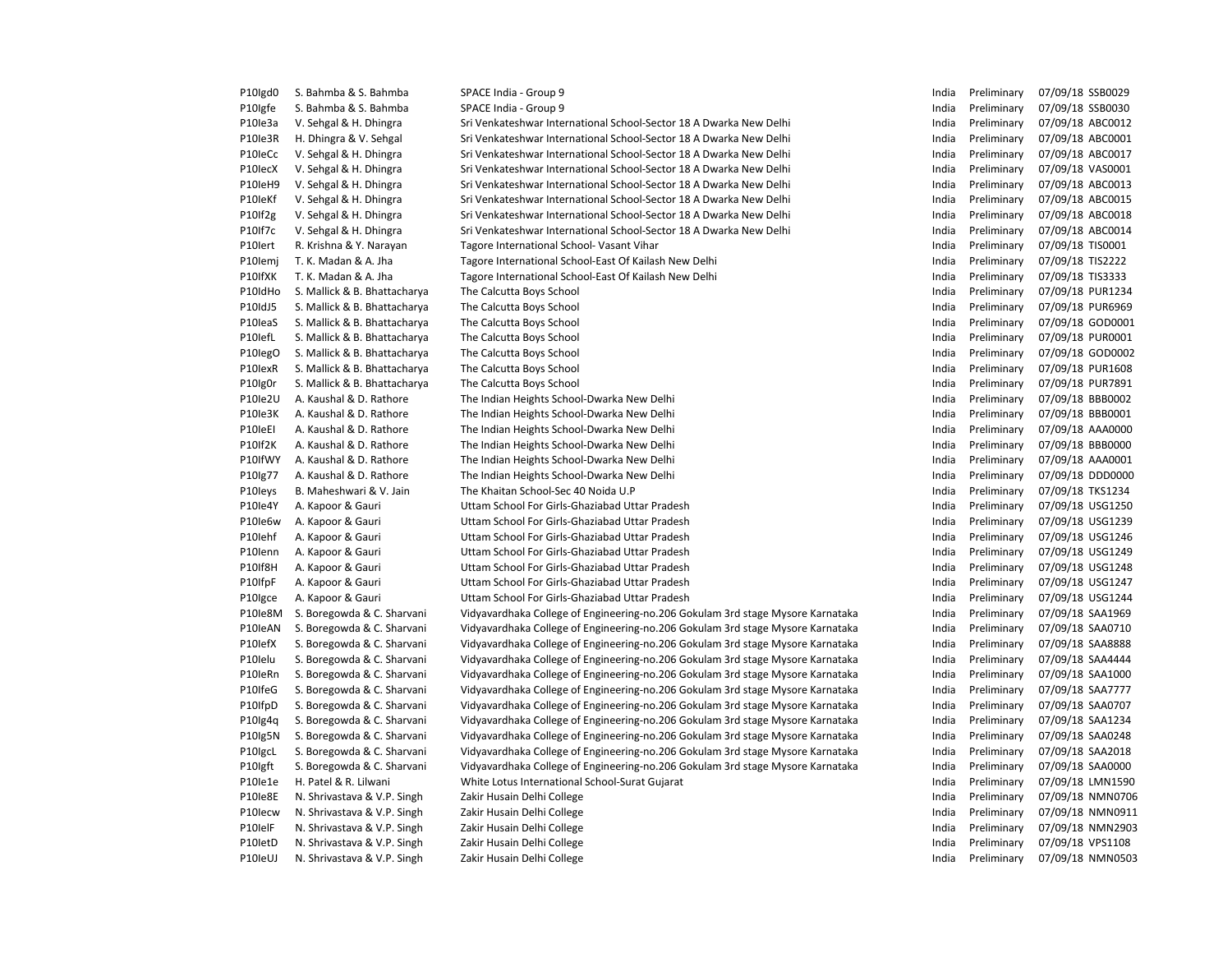| P10leWf | N. Shrivastava & V.P. Singh | Zakir Husain Delhi College                                   | India | Preliminary | 07/09/18 NMN1997 |
|---------|-----------------------------|--------------------------------------------------------------|-------|-------------|------------------|
| P10lezu | N. Shrivastava & V.P. Singh | Zakir Husain Delhi College                                   | India | Preliminary | 07/09/18 VPS1811 |
| P10IfhH | N. Shrivastava & V.P. Singh | Zakir Husain Delhi College                                   | India | Preliminary | 07/09/18 NMN2704 |
| P10Ifsl | N. Shrivastava & V.P. Singh | Zakir Husain Delhi College                                   | India | Preliminary | 07/09/18 NMN1226 |
| P10lgcJ | N. Shrivastava & V.P. Singh | Zakir Husain Delhi College                                   | India | Preliminary | 07/09/18 NMN1995 |
|         |                             |                                                              |       |             |                  |
| P10Ik8A | S. Mustafa & R. Sydeek      | Aligarh Muslim University                                    | India | Preliminary | 07/10/18 JRA0001 |
| P10liaz | M. Sachdeva & A. Malik      | Amity Institute of Applied Sciences Sec 125 Noida            | India | Preliminary | 07/10/18 MAI9524 |
| P10IheQ | P. Gupta & S. Gupta         | Amity International School- Mayur Vihar New Delhi            | India | Preliminary | 07/10/18 DOT0042 |
| P10IhLA | P. Gupta & S. Gupta         | Amity International School- Mayur Vihar New Delhi            | India | Preliminary | 07/10/18 DOT0032 |
| P10IhRR | P. Gupta & S. Gupta         | Amity International School- Mayur Vihar New Delhi            | India | Preliminary | 07/10/18 DOT0039 |
| P10li6y | P. Gupta & S. Gupta         | Amity International School- Mayur Vihar New Delhi            | India | Preliminary | 07/10/18 DOT0028 |
| P10Ii7B | P. Gupta & S. Gupta         | Amity International School- Mayur Vihar New Delhi            | India | Preliminary | 07/10/18 DOT0040 |
| P10Ii7J | P. Gupta & S. Gupta         | Amity International School- Mayur Vihar New Delhi            | India | Preliminary | 07/10/18 DOT0027 |
| P10IjYV | P. Gupta & S. Gupta         | Amity International School- Mayur Vihar New Delhi            | India | Preliminary | 07/10/18 DOT0038 |
| P10lk2y | P. Gupta & S. Gupta         | Amity International School- Mayur Vihar New Delhi            | India | Preliminary | 07/10/18 DOT0041 |
| P10Ik3z | P. Gupta & S. Gupta         | Amity International School- Mayur Vihar New Delhi            | India | Preliminary | 07/10/18 DOT0026 |
| P10Ii4T | S.Srivastava, A.Pal         | Amity International School- Sec 46 Gurgaon                   | India | Preliminary | 07/10/18 AIS0029 |
| P10Ihcq | K. Satheesh & F. Eman       | Amrita Vidyalayam Nesapakkam Chennai                         | India | Preliminary | 07/10/18 KAR0047 |
| P10IhTU | K. Satheesh & F. Eman       | Amrita Vidyalayam Nesapakkam Chennai                         | India | Preliminary | 07/10/18 NDT1607 |
| P10Ii4R | K. Satheesh & F. Eman       | Amrita Vidyalayam Nesapakkam Chennai                         | India | Preliminary | 07/10/18 KFA1597 |
| P10Ii8I | K. Satheesh & F. Eman       | Amrita Vidyalayam Nesapakkam Chennai                         | India | Preliminary | 07/10/18 TCS1587 |
| P10libK | K. Satheesh & F. Eman       | Amrita Vidyalayam Nesapakkam Chennai                         | India | Preliminary | 07/10/18 TCS0027 |
| P10IjXz | K. Satheesh & F. Eman       | Amrita Vidyalayam Nesapakkam Chennai                         | India | Preliminary | 07/10/18 SPK0047 |
| P10IhcH | S. Italiya & D. Kalathiya   | Aspire Public School-Mota Varachha Surat                     | India | Preliminary | 07/10/18 APS0022 |
| P10IhLw | D. Kalathiya & S. Italiya   | Aspire Public School-Mota Varachha Surat                     | India | Preliminary | 07/10/18 APS0056 |
| P10Ik6U | D. Kalathiya & S. Italiya   | Aspire Public School-Mota Varachha Surat                     | India | Preliminary | 07/10/18 APS0057 |
| P10Ihcr | A. Jain & S. Arora          | Astronomica-SPACE India                                      | India | Preliminary | 07/10/18 ABC0026 |
| P10IhMo | A. Jain & S. Arora          | Astronomica-SPACE India                                      | India | Preliminary | 07/10/18 ABC0024 |
| P10IhPo | A. Jain & S. Arora          | Astronomica-SPACE India                                      | India | Preliminary | 07/10/18 ABC0021 |
| P10IhQU | A. Jain & S. Arora          | Astronomica-SPACE India                                      | India | Preliminary | 07/10/18 ASN0043 |
| P10IhUi | A. Jain & S. Arora          | Astronomica-SPACE India                                      | India | Preliminary | 07/10/18 ABC0023 |
| P10licE | A. Jain & S. Arora          | Astronomica-SPACE India                                      | India | Preliminary | 07/10/18 ASN0045 |
| P10IjSJ | A. Jain & S. Arora          | Astronomica-SPACE India                                      | India | Preliminary | 07/10/18 ABC0022 |
| P10IjX1 | A. Jain & S. Arora          | Astronomica-SPACE India                                      | India | Preliminary | 07/10/18 ABC0025 |
| P10lki5 | A. Jain & S. Arora          | Astronomica-SPACE India                                      | India | Preliminary | 07/10/18 ASN0048 |
| P10Ihfa | A. Sapra & S. Virmani       | Bal Bharati Public School- Ganga Ram Hospital Marg New Delhi | India | Preliminary | 07/10/18 MSV0001 |
| P10IhLK | A. Sapra & S. Virmani       | Bal Bharati Public School- Ganga Ram Hospital Marg New Delhi | India | Preliminary | 07/10/18 MKC0002 |
| P10IjX8 | A. Sapra & S. Virmani       | Bal Bharati Public School- Ganga Ram Hospital Marg New Delhi | India | Preliminary | 07/10/18 TNT0018 |
| P10Ik0n | A. Sapra & S. Virmani       | Bal Bharati Public School- Ganga Ram Hospital Marg New Delhi | India | Preliminary | 07/10/18 MSV0002 |
| P10IhOI | U.Mehta & A.Wasan           | Bal Bharati Public School- Ludhiana                          | India | Preliminary | 07/10/18 BBP0133 |
| P10IhWX | U.Mehta & A.Wasan           | Bal Bharati Public School- Ludhiana                          | India | Preliminary | 07/10/18 BBP0132 |
| P10Ii08 | U. Mehta & A. Wasan         | Bal Bharati Public School- Ludhiana                          | India | Preliminary | 07/10/18 BBP0669 |
| P10IhL4 | R. Kansal & S. Yadhav       | Bal Bharati Public School- Pitampura New Delhi               | India | Preliminary | 07/10/18 BBP0001 |
| P10IhUA | S. Yadav & R. Kansal        | Bal Bharati Public School- Pitampura New Delhi               | India | Preliminary | 07/10/18 SBD0001 |
| P10Ii7h | R. Kansal & S. Yadhav       | Bal Bharati Public School- Pitampura New Delhi               | India | Preliminary | 07/10/18 BBP0001 |
| P10Ik3M | S. Yadav & R. Kansal        | Bal Bharati Public School- Pitampura New Delhi               | India | Preliminary | 07/10/18 MPC0001 |
| P10Ihf6 | J. Jindal & J. Aggarwal     | Bal Bharati Public School- sec 14 Rohini Delhi               | India | Preliminary | 07/10/18 BRS0301 |
| P10IhfG | J. Jindal & J. Aggarwal     | Bal Bharati Public School- sec 14 Rohini Delhi               | India | Preliminary | 07/10/18 BRS0300 |
| P10Ii0N | J. Jindal & J. Aggarwal     | Bal Bharati Public School- sec 14 Rohini Delhi               | India | Preliminary | 07/10/18 BRS0302 |
|         |                             |                                                              |       |             |                  |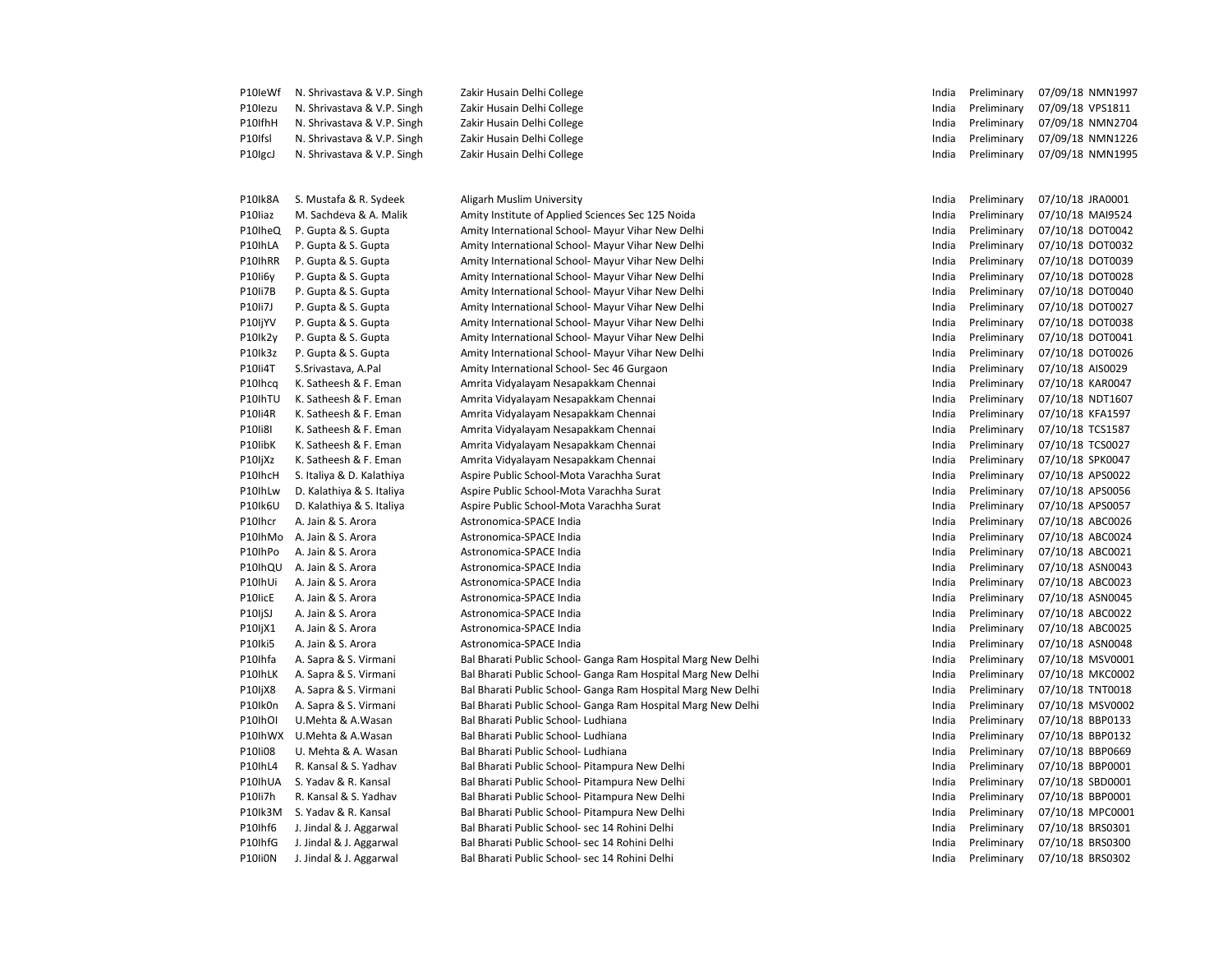| P10Ii3y        | J. Jindal & J. Aggarwal      | Bal Bharati Public School- sec 14 Rohini Delhi             | India | Preliminary | 07/10/18 BRS0306 |
|----------------|------------------------------|------------------------------------------------------------|-------|-------------|------------------|
| P10Ii6s        | J. Jindal & J. Aggarwal      | Bal Bharati Public School- sec 14 Rohini Delhi             | India | Preliminary | 07/10/18 BRS0305 |
| P10IjZm        | J. Jindal & J. Aggarwal      | Bal Bharati Public School- sec 14 Rohini Delhi             | India | Preliminary | 07/10/18 BRS0304 |
| P10Ikad        | J. Khurana & A. Verma        | BCM Arya Model Sr. Sec. School- Shastri Nagar Ludhiana     | India | Preliminary | 07/10/18 BCM1011 |
| P10IhfV        | A. Netha & J. Sameera        | Chennai Public School Chennai                              | India | Preliminary | 07/10/18 ASC0019 |
| P10IhMX        | J. Sameera & A. Netha        | Chennai Public School Chennai                              | India | Preliminary | 07/10/18 ASC0022 |
| P10IhS6        | A. Netha & J. Sameera        | Chennai Public School Chennai                              | India | Preliminary | 07/10/18 ASC0020 |
| P10IhSM        | A. Netha & J. Sameera        | Chennai Public School Chennai                              | India | Preliminary | 07/10/18 ASC0022 |
| P10IhYb        | A. Netha & J. Sameera        | Chennai Public School Chennai                              | India | Preliminary | 07/10/18 ASC0017 |
| P10li0y        | A. Netha & J. Sameera        | Chennai Public School Chennai                              | India | Preliminary | 07/10/18 ASC0018 |
| P10IjV6        | J. Sameera & A. Netha        | Chennai Public School Chennai                              | India | Preliminary | 07/10/18 ASC0024 |
| P10IjYz        | J. Sameera & A. Netha        | Chennai Public School Chennai                              | India | Preliminary | 07/10/18 ASC0023 |
| P10Ik1Z        | A. Netha & J. Sameera        | Chennai Public School Chennai                              | India | Preliminary | 07/10/18 ASC0021 |
| P10IhfW        | R. Prithwinraj & S. KesavRam | D. A. V. Public School-Velacheri Chennai                   | India | Preliminary | 07/10/18 RMP9999 |
| P10IhKo        | R. Prithwinraj & S. KesavRam | D. A. V. Public School-Velacheri Chennai                   | India | Preliminary | 07/10/18 RMP8888 |
| P10IhMy        | R. Prithwinraj & S. KesavRam | D. A. V. Public School-Velacheri Chennai                   | India | Preliminary | 07/10/18 RMP1200 |
| P10IhXE        | S. KesavRam & R. PrithvinRaj | D. A. V. Public School-Velacheri Chennai                   | India | Preliminary | 07/10/18 DAV5555 |
| P10IhMY        | A. Mishra & S. Mehta         | Darbari Lal DAV Model School- ND Block Pitampura New Delhi | India | Preliminary | 07/10/18 SUY1923 |
| P10IhXm        | A. Mishra & S. Mehta         | Darbari Lal DAV Model School- ND Block Pitampura New Delhi | India | Preliminary | 07/10/18 SUY2326 |
| P10IhZs        | A. Mishra & S. Mehta         | Darbari Lal DAV Model School- ND Block Pitampura New Delhi | India | Preliminary | 07/10/18 EDC1560 |
| P10li1u        | A. Mishra & S. Mehta         | Darbari Lal DAV Model School- ND Block Pitampura New Delhi | India | Preliminary | 07/10/18 SUM1923 |
| P10IjUH        | A. Mishra & S. Mehta         | Darbari Lal DAV Model School- ND Block Pitampura New Delhi | India | Preliminary | 07/10/18 SMH1926 |
| P10IjXx        | A. Mishra & S. Mehta         | Darbari Lal DAV Model School- ND Block Pitampura New Delhi | India | Preliminary | 07/10/18 SYH4567 |
| P10IhfQ        | A. Bhushan & R. Garg         | DAV Centenary Public School- Paschim Enclave New Delhi     | India | Preliminary | 07/10/18 BFA0030 |
| P10IhKH        | A. Bhushan & R. Garg         | DAV Centenary Public School- Paschim Enclave New Delhi     | India | Preliminary | 07/10/18 BFA0031 |
| P10IhXq        | A. Bhushan & R. Garg         | DAV Centenary Public School- Paschim Enclave New Delhi     | India | Preliminary | 07/10/18 BFA0028 |
| P10IhZM        | A. Bhushan & R. Garg         | DAV Centenary Public School- Paschim Enclave New Delhi     | India | Preliminary | 07/10/18 BFA0025 |
| P10IhZY        | A. Bhushan & R. Garg         | DAV Centenary Public School- Paschim Enclave New Delhi     | India | Preliminary | 07/10/18 BFA0024 |
| P10Ii6A        | A. Bhushan & R. Garg         | DAV Centenary Public School- Paschim Enclave New Delhi     | India | Preliminary | 07/10/18 BFA0026 |
| P10Ii9E        | A. Bhushan & R. Garg         | DAV Centenary Public School- Paschim Enclave New Delhi     | India | Preliminary | 07/10/18 BFA0029 |
| P10licc        | A. Bhushan & R. Garg         | DAV Centenary Public School- Paschim Enclave New Delhi     | India | Preliminary | 07/10/18 BFA0027 |
| P10lid8        | A. Bhushan & R. Garg         | DAV Centenary Public School- Paschim Enclave New Delhi     | India | Preliminary | 07/10/18 BFA0021 |
| P10Ihcu        | R. Singh & S. Bansal         | DAV Public School- Sarabha NGR Extension Ludhiana          | India | Preliminary | 07/10/18 DAV0008 |
| P10IhKk        | R. Singh & S. Bansal         | DAV Public School- Sarabha NGR Extension Ludhiana          | India | Preliminary | 07/10/18 DAV0003 |
| P10IhTg        | R. Singh & S. Bansal         | DAV Public School- Sarabha NGR Extension Ludhiana          | India | Preliminary | 07/10/18 DAV0009 |
| P10IhVs        | R. Singh & S. Bansal         | DAV Public School- Sarabha NGR Extension Ludhiana          | India | Preliminary | 07/10/18 DAV0002 |
| P10IhYa        | R. Singh & S. Bansal         | DAV Public School- Sarabha NGR Extension Ludhiana          | India | Preliminary | 07/10/18 DAV0001 |
| P10Ii3W        | R. Singh & S. Bansal         | DAV Public School- Sarabha NGR Extension Ludhiana          | India | Preliminary | 07/10/18 DAV0007 |
| P10Ik85        | R. Singh & S. Bansal         | DAV Public School- Sarabha NGR Extension Ludhiana          | India | Preliminary | 07/10/18 DAV0004 |
| P10IhUb        | A. Kiran & S. Jena           | DAV Public School Unit-8 Bhubaneswar                       | India | Preliminary | 07/10/18 AMK0029 |
| P10Ii68        | A. Kiran & S. Jena           | DAV Public School Unit-8 Bhubaneswar                       | India | Preliminary | 07/10/18 AMK0032 |
| P10IjX5        | A. Kiran & S. Jena           | DAV Public School Unit-8 Bhubaneswar                       | India | Preliminary | 07/10/18 AMK0030 |
| P10Ik66        | A. Kiran & S. Jena           | DAV Public School Unit-8 Bhubaneswar                       | India | Preliminary | 07/10/18 SAA0001 |
| P10IjWM        | M. Mahapatra & P.S. Harshini | Delhi Public School Bangalore East Survey                  | India | Preliminary | 07/10/18 MMP0005 |
| P10Ik3o        | M. Mahapatra & P.S. Harshini | Delhi Public School Bangalore East Survey                  | India | Preliminary | 07/10/18 MMP0006 |
| P10lkfV        | M. Mahapatra & P.S. Harshini | Delhi Public School Bangalore East Survey                  | India | Preliminary | 07/10/18 MMP0007 |
| P10lhgZ        | M. Tyagi & L. Kalra          | Delhi Public School International - Sector Vi              | India | Preliminary | 07/10/18 THX0101 |
| P10IhUz        | M. Tyagi & L. Kalra          | Delhi Public School International - Sector Vi              | India | Preliminary | 07/10/18 DSI0101 |
| <b>P10Ii0I</b> | M. Tyagi & L. Kalra          | Delhi Public School International - Sector Vi              | India | Preliminary | 07/10/18 BYE0101 |
| P10Ii2k        | M. Tyagi & L. Kalra          | Delhi Public School International - Sector Vi              | India | Preliminary | 07/10/18 UFO0103 |
| P10lk2u        | M. Tyagi & L. Kalra          | Delhi Public School International - Sector Vi              | India | Preliminary | 07/10/18 DSI0103 |
|                |                              |                                                            |       |             |                  |

| India          | Preliminary | 07/10/18 | BRS0306            |
|----------------|-------------|----------|--------------------|
| India          | Preliminary | 07/10/18 | <b>BRS0305</b>     |
| India          | Preliminary | 07/10/18 | BRS0304            |
| India          | Preliminary | 07/10/18 | BCM1011            |
| India          | Preliminary | 07/10/18 | ASC0019            |
| India          | Preliminary | 07/10/18 | ASC0022            |
| India          | Preliminary | 07/10/18 | ASC0020            |
| India          | Preliminary | 07/10/18 | ASC0022            |
| India          | Preliminary | 07/10/18 | ASC0017            |
| India          | Preliminary | 07/10/18 | ASC0018            |
| India          | Preliminary | 07/10/18 | ASC0024            |
| India          | Preliminary | 07/10/18 | ASC0023            |
| India          | Preliminary | 07/10/18 | ASC0021            |
| India          | Preliminary | 07/10/18 | RMP9999            |
| India          | Preliminary | 07/10/18 | <b>RMP8888</b>     |
| India          | Preliminary | 07/10/18 | RMP1200            |
| India          | Preliminary | 07/10/18 | DAV5555            |
| India          | Preliminary | 07/10/18 | SUY1923            |
| India          | Preliminary | 07/10/18 | SUY2326            |
| India          | Preliminary | 07/10/18 | EDC1560            |
| India          | Preliminary | 07/10/18 | SUM1923            |
| India          | Preliminary | 07/10/18 | SMH1926            |
| India          | Preliminary | 07/10/18 | SYH4567            |
| India          | Preliminary | 07/10/18 | <b>BFA0030</b>     |
| India          | Preliminary | 07/10/18 | BFA0031            |
| India          | Preliminary | 07/10/18 | <b>BFA0028</b>     |
| India          | Preliminary | 07/10/18 | <b>BFA0025</b>     |
| India          | Preliminary | 07/10/18 | <b>BFA0024</b>     |
| India          | Preliminary | 07/10/18 | <b>BFA0026</b>     |
| India          | Preliminary | 07/10/18 | <b>BFA0029</b>     |
| India          | Preliminary | 07/10/18 | <b>BFA0027</b>     |
| India          | Preliminary | 07/10/18 | BFA0021            |
| India          | Preliminary | 07/10/18 | DAV0008            |
|                |             |          | DAV0003            |
| India          | Preliminary | 07/10/18 |                    |
| India<br>India | Preliminary | 07/10/18 | DAV0009            |
|                | Preliminary | 07/10/18 | DAV0002<br>DAV0001 |
| India          | Preliminary | 07/10/18 |                    |
| India          | Preliminary | 07/10/18 | DAV0007            |
| India          | Preliminary | 07/10/18 | DAV0004            |
| India          | Preliminary | 07/10/18 | AMK0029            |
| India          | Preliminary | 07/10/18 | AMK0032            |
| India          | Preliminary | 07/10/18 | AMK0030            |
| India          | Preliminary | 07/10/18 | SAA0001            |
| India          | Preliminary | 07/10/18 | MMP0005            |
| India          | Preliminary | 07/10/18 | <b>MMP0006</b>     |
| India          | Preliminary | 07/10/18 | MMP0007            |
| India          | Preliminary | 07/10/18 | THX0101            |
| India          | Preliminary | 07/10/18 | DSI0101            |
| India          | Preliminary | 07/10/18 | BYE0101            |
| India          | Preliminary | 07/10/18 | UFO0103            |
| India          | Preliminary | 07/10/18 | DSI0103            |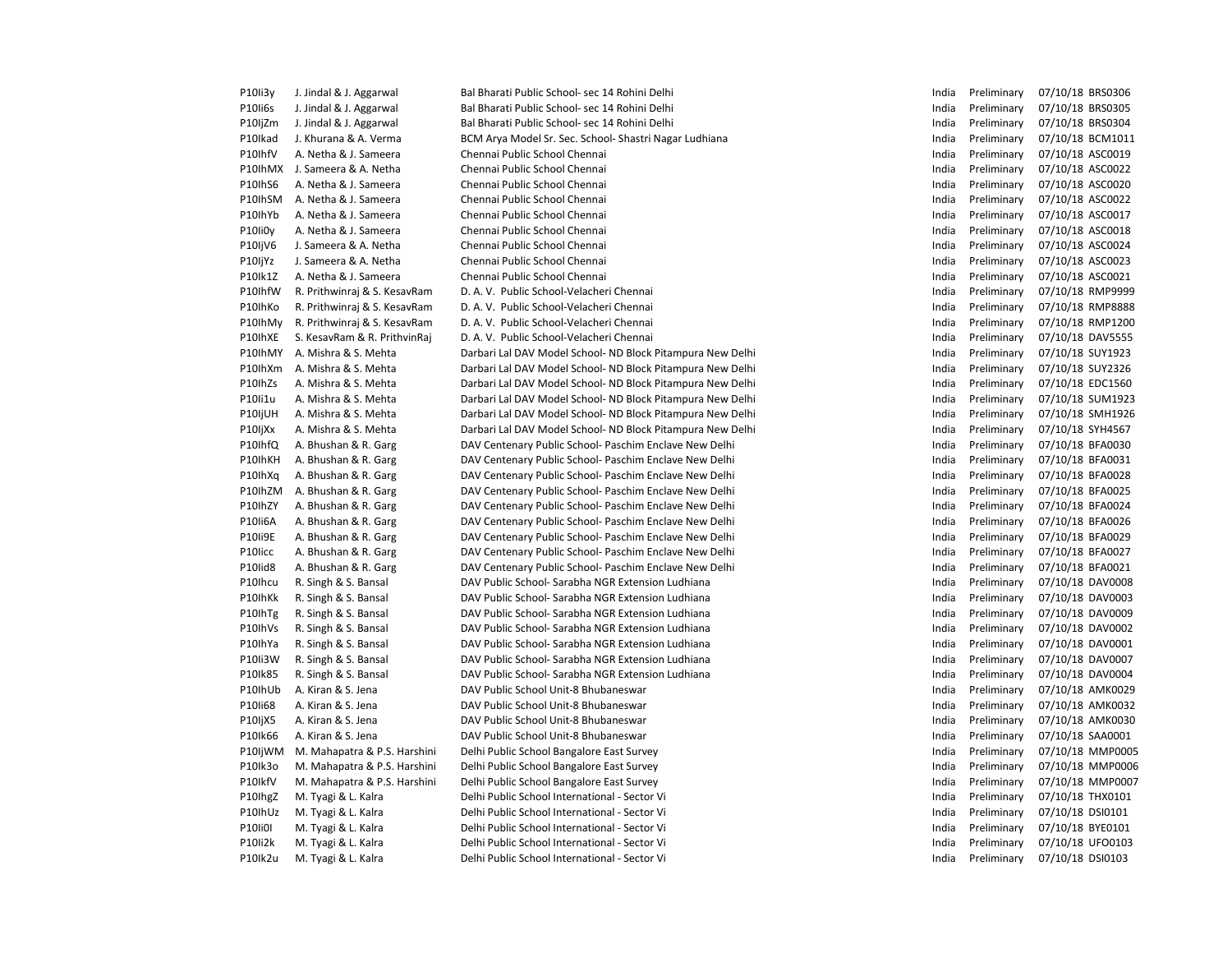| P10Ik8U | M. Tyagi & L. Kalra      | Delhi Public School International - Sector Vi           | India | Preliminary | 07/10/18 HIT0101 |
|---------|--------------------------|---------------------------------------------------------|-------|-------------|------------------|
| P10IjVb | M. Ghosh & R. Bansal     | DPS Greater Faridabad - Sector 81 Faridabad             | India | Preliminary | 07/10/18 DPS1103 |
| P10IjXB | M. Ghosh & R. Bansal     | DPS Greater Faridabad - Sector 81 Faridabad             | India | Preliminary | 07/10/18 DPS1050 |
| P10IhTp | Y. Pant & J. Khurana     | Dpsg International- Po Dasna Hindon Nagar Ghaziabad     | India | Preliminary | 07/10/18 CHA2006 |
| P10IhXk | Y. Pant & J. Khurana     | Dpsg International- Po Dasna Hindon Nagar Ghaziabad     | India | Preliminary | 07/10/18 CSP1945 |
| P10Ii4h | Y. Pant & J. Khurana     | Dpsg International- Po Dasna Hindon Nagar Ghaziabad     | India | Preliminary | 07/10/18 ONE1001 |
| P10Ii5K | Y. Pant & J. Khurana     | Dpsg International- Po Dasna Hindon Nagar Ghaziabad     | India | Preliminary | 07/10/18 YAP2018 |
| P10Ii9s | Y. Pant & J. Khurana     | Dpsg International- Po Dasna Hindon Nagar Ghaziabad     | India | Preliminary | 07/10/18 YSP2302 |
| P10lieN | Y. Pant & J. Khurana     | Dpsg International- Po Dasna Hindon Nagar Ghaziabad     | India | Preliminary | 07/10/18 YAP4606 |
| P10Ihfd | H.Prakash & V.Sahu       | Essar International School-Surat Gujarat                | India | Preliminary | 07/10/18 EIS0001 |
| P10IhRf | H. Prakash & V. Sahu     | Essar International School-Surat Gujarat                | India | Preliminary | 07/10/18 EIS0041 |
| P10Ik5i | A. Afzal                 | Gateway The Complete School-Chennai                     | India | Preliminary | 07/10/18 LAP9684 |
| P10Ikdl | R. Jain & D. Malik       | HMR Institute of Technology & Management-Hamidpur Delhi | India | Preliminary | 07/10/18 RDH0021 |
| P10Ikf4 | R. Jain & D. Malik       | HMR Institute of Technology & Management-Hamidpur Delhi | India | Preliminary | 07/10/18 RDH0020 |
| P10IhT9 | L. Arora & H. Juneja     | JBM Global School Sector 132 - Noida Uttar Pradesh      | India | Preliminary | 07/10/18 JBM2800 |
| P10Ii4m | L. Arora, H. Juneja      | JBM Global School Sector 132 - Noida Uttar Pradesh      | India | Preliminary | 07/10/18 JBM7809 |
| P10liho | L. Arora & H. Juneja     | JBM Global School Sector 132 - Noida Uttar Pradesh      | India | Preliminary | 07/10/18 JBM2850 |
| P10lhZ1 | Akshay & S.Arjun         | Kr Mangalam World School - Greater Kailash-II New Delhi | India | Preliminary | 07/10/18 KRM1100 |
| P10lhe3 | R. Ananya & B. Abhinaya  | Lalaji Memorial Omega International School-Chennai      | India | Preliminary | 07/10/18 ADA2002 |
| P10IhTL | R. Ananya & B. Abhinaya  | Lalaji Memorial Omega International School-Chennai      | India | Preliminary | 07/10/18 DAA3333 |
| P10li1r | R. Ananya & B. Abhinaya  | Lalaji Memorial Omega International School-Chennai      | India | Preliminary | 07/10/18 AAD2002 |
| P10Ihfz | P. Jain & T. Raswant     | Lotus Valley International School - Sector 126 Noida    | India | Preliminary | 07/10/18 LVS0071 |
| P10Ihgi | T. Raswant & P. Jain     | Lotus Valley International School - Sector 126 Noida    | India | Preliminary | 07/10/18 LVS0028 |
| P10IhLx | T. Raswant & P. Jain     | Lotus Valley International School - Sector 126 Noida    | India | Preliminary | 07/10/18 LVS0062 |
| P10IhMd | T. Raswant & P. Jain     | Lotus Valley International School - Sector 126 Noida    | India | Preliminary | 07/10/18 LVS0060 |
| P10IhSP | T. Raswant & P. Jain     | Lotus Valley International School - Sector 126 Noida    | India | Preliminary | 07/10/18 LVS0030 |
| P10lk10 | T. Raswant & P. Jain     | Lotus Valley International School - Sector 126 Noida    | India | Preliminary | 07/10/18 LVS0029 |
| P10IhcR | M. Mehta & E. Bhatia     | Metas Adventist School-Athwalines Surat                 | India | Preliminary | 07/10/18 MAS0001 |
| P10lhe1 | E. Bhatia & M. Mehta     | Metas Adventist School-Athwalines Surat                 | India | Preliminary | 07/10/18 EMB0101 |
| P10IhSV | D. Chudasma & H. Ribadia | Metas Adventist School-Athwalines Surat                 | India | Preliminary | 07/10/18 MAS0110 |
| P10IhUf | D. Chudasma & H. Ribadia | Metas Adventist School-Athwalines Surat                 | India | Preliminary | 07/10/18 MAS0100 |
| P10Ii2Q | E. Bhatia & M. Mehta     | Metas Adventist School-Athwalines Surat                 | India | Preliminary | 07/10/18 EMB0100 |
| P10Ii91 | D. Chudasma & H. Ribadia | Metas Adventist School-Athwalines Surat                 | India | Preliminary | 07/10/18 MAS0102 |
| P10licY | D. Chudasma & H. Ribadia | Metas Adventist School-Athwalines Surat                 | India | Preliminary | 07/10/18 MAS0111 |
| P10lifv | D. Chudasma & H. Ribadia | Metas Adventist School-Athwalines Surat                 | India | Preliminary | 07/10/18 MAS0112 |
| P10lk1D | M. Mehta & E. Bhatia     | Metas Adventist School- Athwalines Surat                | India | Preliminary | 07/10/18 MAS0001 |
| P10Ihcl | A. Bose & Ayush          | MGM Higher Secondary School-Sector 4F                   | India | Preliminary | 07/10/18 IND0002 |
| P10Ihe4 | A. Bose & Ayush          | MGM Higher Secondary School-Sector 4F                   | India | Preliminary | 07/10/18 IND0001 |
| P10Ihgq | A. Bose & Ayush          | MGM Higher Secondary School-Sector 4F                   | India | Preliminary | 07/10/18 SAN0001 |
| P10IjSC | P. Gupta & J. Goel       | O P Jindal Modern School-Hisar                          | India | Preliminary | 07/10/18 OPJ0012 |
| P10IjSx | P. Gupta & J. Goel       | O P Jindal Modern School-Hisar                          | India | Preliminary | 07/10/18 OPJ0015 |
| P10IjWt | P. Gupta & J. Goel       | O P Jindal Modern School-Hisar                          | India | Preliminary | 07/10/18 OPJ0018 |
| P10IjZx | P. Gupta & J. Goel       | O P Jindal Modern School-Hisar                          | India | Preliminary | 07/10/18 OPJ0013 |
| P10Ik3v | P. Gupta & J. Goel       | O P Jindal Modern School-Hisar                          | India | Preliminary | 07/10/18 OPJ0015 |
| P10Ihf3 | L. Jain & R. Ranjan      | Presidium School - Indirapuram Ghaziabad                | India | Preliminary | 07/10/18 PIP0055 |
| P10IjXh | L. Jain & R. Ranjan      | Presidium School - Indirapuram Ghaziabad                | India | Preliminary | 07/10/18 PIP0056 |
| P10IhUS | T. Gupta & P.Sinha       | Presidium School - Sector - 57 Gurgaon                  | India | Preliminary | 07/10/18 PRS006  |
| P10IhdD | A. Rakesh & V. Gupta     | Presidium School -PS 2                                  | India | Preliminary | 07/10/18 OVA002  |
| P10IhLX | A. Rakesh & V. Gupta     | Presidium School -PS 2                                  | India | Preliminary | 07/10/18 OVA001  |
| P10IhNJ | A. Rakesh & V. Gupta     | Presidium School -PS 2                                  | India | Preliminary | 07/10/18 RAK003  |
| P10IhNz | A. Rakesh & V. Gupota    | Presidium School -PS 2                                  | India | Preliminary | 07/10/18 PSA006  |
|         |                          |                                                         |       |             |                  |

| India | Preliminary | 07/10/18 | HIT0101        |
|-------|-------------|----------|----------------|
| India | Preliminary | 07/10/18 | DPS1103        |
| India | Preliminary | 07/10/18 | DPS1050        |
| India | Preliminary | 07/10/18 | CHA2006        |
| India | Preliminary | 07/10/18 | CSP1945        |
| India | Preliminary | 07/10/18 | ONE1001        |
| India | Preliminary | 07/10/18 | YAP2018        |
| India | Preliminary | 07/10/18 | <b>YSP2302</b> |
| India | Preliminary | 07/10/18 | YAP4606        |
| India | Preliminary | 07/10/18 | EIS0001        |
| India | Preliminary | 07/10/18 | EIS0041        |
| India | Preliminary | 07/10/18 | LAP9684        |
| India | Preliminary | 07/10/18 | RDH0021        |
| India | Preliminary | 07/10/18 | RDH0020        |
| India | Preliminary | 07/10/18 | JBM2800        |
| India | Preliminary | 07/10/18 | JBM7809        |
| India | Preliminary | 07/10/18 | JBM2850        |
| India | Preliminary |          | <b>KRM1100</b> |
| India |             | 07/10/18 |                |
|       | Preliminary | 07/10/18 | ADA2002        |
| India | Preliminary | 07/10/18 | DAA3333        |
| India | Preliminary | 07/10/18 | AAD2002        |
| India | Preliminary | 07/10/18 | LVS0071        |
| India | Preliminary | 07/10/18 | LVS0028        |
| India | Preliminary | 07/10/18 | LVS0062        |
| India | Preliminary | 07/10/18 | LVS0060        |
| India | Preliminary | 07/10/18 | LVS0030        |
| India | Preliminary | 07/10/18 | LVS0029        |
| India | Preliminary | 07/10/18 | MAS0001        |
| India | Preliminary | 07/10/18 | EMB0101        |
| India | Preliminary | 07/10/18 | MAS0110        |
| India | Preliminary | 07/10/18 | MAS0100        |
| India | Preliminary | 07/10/18 | EMB0100        |
| India | Preliminary | 07/10/18 | MAS0102        |
| India | Preliminary | 07/10/18 | MAS0111        |
| India | Preliminary | 07/10/18 | MAS0112        |
| India | Preliminary | 07/10/18 | MAS0001        |
| India | Preliminary | 07/10/18 | <b>IND0002</b> |
| India | Preliminary | 07/10/18 | <b>IND0001</b> |
| India | Preliminary | 07/10/18 | SAN0001        |
| India | Preliminary | 07/10/18 | OPJ0012        |
| India | Preliminary | 07/10/18 | OPJ0015        |
| India | Preliminary | 07/10/18 | OPJ0018        |
| India | Preliminary | 07/10/18 | OPJ0013        |
| India | Preliminary | 07/10/18 | OPJ0015        |
| India | Preliminary | 07/10/18 | PIP0055        |
| India | Preliminary | 07/10/18 | PIP0056        |
| India | Preliminary | 07/10/18 | <b>PRS006</b>  |
| India | Preliminary | 07/10/18 | <b>OVA002</b>  |
| India | Preliminary | 07/10/18 | <b>OVA001</b>  |
| India | Preliminary | 07/10/18 | <b>RAK003</b>  |
| India | Preliminary | 07/10/18 | <b>PSA006</b>  |
|       |             |          |                |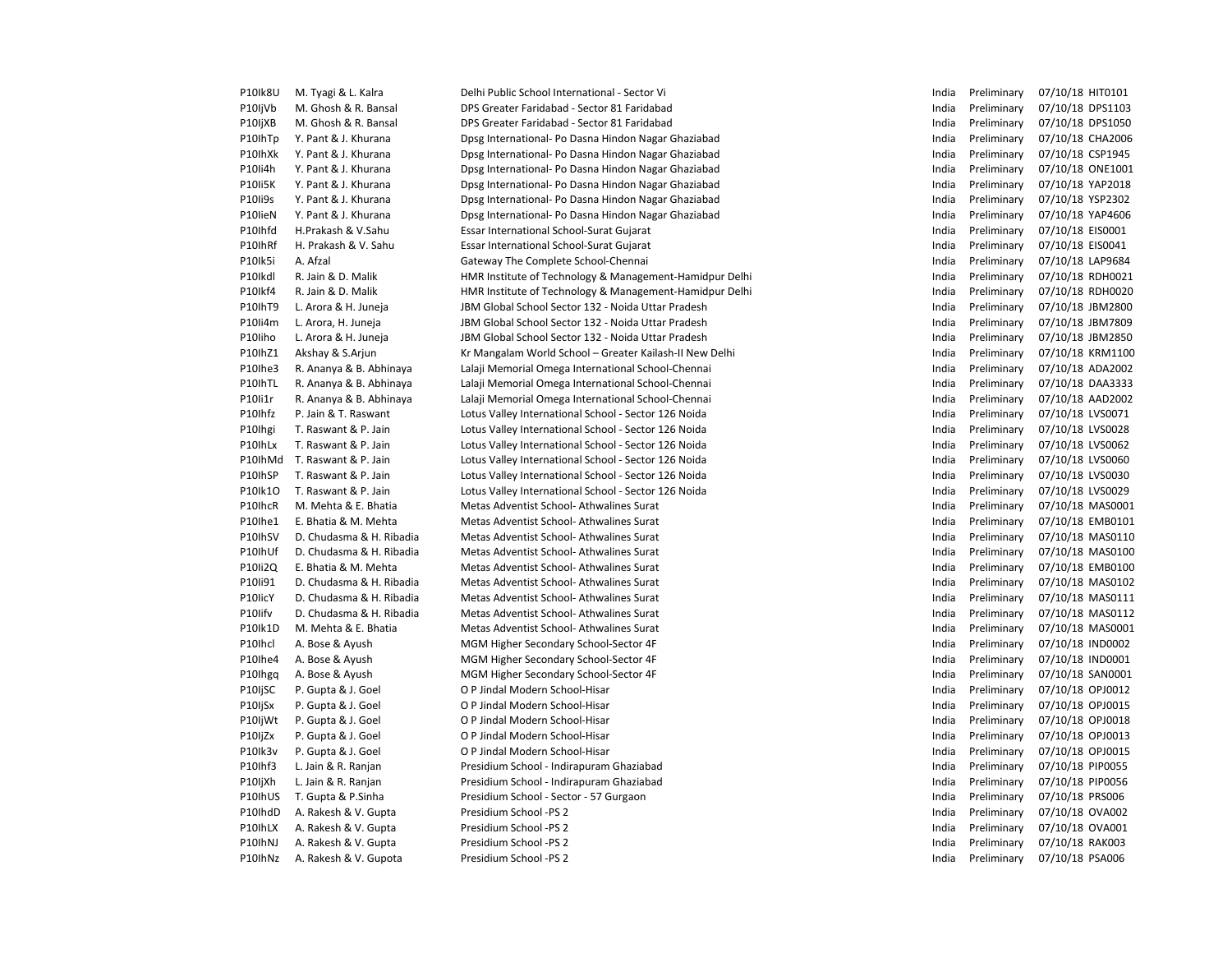| P10IhUs | A. Rakesh & V. Gupta           | Presidium School -PS 2                                    | India | Preliminary | 07/10/18 ODV002  |
|---------|--------------------------------|-----------------------------------------------------------|-------|-------------|------------------|
| P10IhVk | A. Rakesh & V. Gupta           | Presidium School -PS 2                                    | India | Preliminary | 07/10/18 RAK001  |
| P10Ihez | K. Pandey & D. Kumari          | Queen's Valley School- Sector 8 Dwarka New Delhi          | India | Preliminary | 07/10/18 QVS8888 |
| P10IhQm | K. Pandey & D. Kumari          | Queen's Valley School- Sector 8 Dwarka New Delhi          | India | Preliminary | 07/10/18 KVP0602 |
| P10IhTq | K. Pandey & D. Kumari          | Queen's Valley School- Sector 8 Dwarka New Delhi          | India | Preliminary | 07/10/18 QVS2222 |
| P10IjVH | K. Pandey & D. Kumari          | Queen's Valley School- Sector 8 Dwarka New Delhi          | India | Preliminary | 07/10/18 DKD1202 |
| P10Ik1b | K. Pandey & D. Kumari          | Queen's Valley School- Sector 8 Dwarka New Delhi          | India | Preliminary | 07/10/18 QVS3333 |
| P10lhgY | K. Jadhav & D. Bajaj           | RMG Maheshwari English School-Ladvi Surat                 | India | Preliminary | 07/10/18 RMG4444 |
| P10IjXD | K. Jadhav & D. Bajaj           | RMG Maheshwari English School-Ladvi Surat                 | India | Preliminary | 07/10/18 RMG3333 |
| P10IhLj | M. Anand & A. Wadhwa           | Rukmini Devi Public School - Cd Block Pitampura New Delhi | India | Preliminary | 07/10/18 IND1234 |
| P10IhLk | M. Anand & A. Wadhwa           | Rukmini Devi Public School - Cd Block Pitampura New Delhi | India | Preliminary | 07/10/18 GTA1234 |
| P10IhOz | M. Anand & A. Wadhwa           | Rukmini Devi Public School - Cd Block Pitampura New Delhi | India | Preliminary | 07/10/18 TWI1234 |
| P10Ihdu | U. Singla & K. Sharma          | Ryan International School Sector 31 - Gurgaon             | India | Preliminary | 07/10/18 RIS0035 |
| P10IhWb | U. Singla & K. Sharma          | Ryan International School Sector 31 - Gurgaon             | India | Preliminary | 07/10/18 RIS0031 |
| P10Ik6o | U. Singla & K. Sharma          | Ryan International School Sector 31 - Gurgaon             | India | Preliminary | 07/10/18 RIS0034 |
| P10IhSK | J. Patel & M. Singh            | Ryan International School-Rander Surat                    | India | Preliminary | 07/10/18 RIS0002 |
| P10Ii02 | J.Patel & M.Singh              | Ryan International School-Rander Surat                    | India | Preliminary | 07/10/18 RIS0001 |
| P10IjZs | J.Patel & M.Singh              | Ryan International School-Rander Surat                    | India | Preliminary | 07/10/18 RIS0002 |
| P10IhKZ | R. Mahajan & V. Garg           | Sachdeva Global School Dwarka New Delhi                   | India | Preliminary | 07/10/18 SGS0002 |
| P10IhOB | V. Garg & R. Mahajan           | Sachdeva Global School- Sector 18A Dwarka                 | India | Preliminary | 07/10/18 SGS5555 |
| P10IjYc | V. Garg & R. Mahajan           | Sachdeva Global School- Sector 18A Dwarka                 | India | Preliminary | 07/10/18 SGS9999 |
| P10IhS3 | E. Kaur & S. Jain              | Sacred Heart Convent School- Sarabha Nagar Team 1         | India | Preliminary | 07/10/18 SHC1671 |
| P10Ik8K | E. Kaur & S. Jain              | Sacred Heart Convent School- Sarabha Nagar Team 1         | India | Preliminary | 07/10/18 SHC1621 |
| P10Ii1H | K. Patel & J. K. S. Madanpotra | Sacred Heart Convent School- Sarabha Nagar Team 2         | India | Preliminary | 07/10/18 SHC0001 |
| P10Ihdj | R. Singla & J.S. Badwal        | Sacred Heart Sr Sec School- BRS NGR team 1                | India | Preliminary | 07/10/18 SHS0001 |
| P10IhfC | R. Singla & J.S. Badwal        | Sacred Heart Sr Sec School- BRS NGR team 1                | India | Preliminary | 07/10/18 SHS0002 |
| P10Ii2p | R. Singla & J.S. Badwal        | Sacred Heart Sr Sec School- BRS NGR team 1                | India | Preliminary | 07/10/18 SHS0001 |
| P10IjZi | R. Singla & J.S. Badwal        | Sacred Heart Sr Sec School- BRS NGR team 1                | India | Preliminary | 07/10/18 SHS0001 |
| P10Ik4F | R. Singla & J.S. Badwal        | Sacred Heart Sr Sec School- BRS NGR team 1                | India | Preliminary | 07/10/18 SHS0001 |
| P10Ik4g | R. Singla & J.S. Badwal        | Sacred Heart Sr Sec School- BRS NGR team 1                | India | Preliminary | 07/10/18 SHS0002 |
| P10Ik5T | R. Singla & J.S. Badwal        | Sacred Heart Sr Sec School- BRS NGR team 1                | India | Preliminary | 07/10/18 SHS0001 |
| P10Ik7F | R. Singla & J.S. Badwal        | Sacred Heart Sr Sec School- BRS NGR team 1                | India | Preliminary | 07/10/18 SHS0002 |
| P10IhZQ | G. Singh & S. Nohria           | Sacred Heart SR. Sec. School- BRS NGR team 2 Ludhiana     | India | Preliminary | 07/10/18 SHS1470 |
| P10IhZW | S. Nohria & G. Singh           | Sacred Heart SR. Sec. School- BRS NGR team 2 Ludhiana     | India | Preliminary | 07/10/18 SHS5656 |
| P10IjWZ | S. Nohria & G. Singh           | Sacred Heart SR. Sec. School- BRS NGR team 2 Ludhiana     | India | Preliminary | 07/10/18 SHS1234 |
| P10IjZd | S. Nohria & G. Singh           | Sacred Heart SR. Sec. School- BRS NGR team 2 Ludhiana     | India | Preliminary | 07/10/18 SHS5555 |
| P10Ii8G | S. Nayak & R. Mandal           | Samanta Chandarsekhara Armatures Association              | India | Preliminary | 07/10/18 SON2014 |
| P10Ik8X | S. Nayak & R. Mandal           | Samanta Chandarsekhara Armatures Association              | India | Preliminary | 07/10/18 SON1997 |
| P10Ik9z | S. Nayak & R. Mandal           | Samanta Chandarsekhara Armatures Association              | India | Preliminary | 07/10/18 SON2009 |
| P10IkdM | S. Nayak & R. Mandal           | Samanta Chandarsekhara Armatures Association              | India | Preliminary | 07/10/18 SON2018 |
| P10IhdA | D. Das & S. Akhtar             | Samanta Chandrasekhar Amateur Astronomy Association       | India | Preliminary | 07/10/18 SDS0032 |
| P10IhVx | D. Das & S. Akhtar             | Samanta Chandrasekhar Amateur Astronomy Association       | India | Preliminary | 07/10/18 SDS0020 |
| P10IhZD | D. Das & S. Akhtar             | Samanta Chandrasekhar Amateur Astronomy Association       | India | Preliminary | 07/10/18 SDS0035 |
| P10Ii13 | D. Das & S. Akhtar             | Samanta Chandrasekhar Amateur Astronomy Association       | India | Preliminary | 07/10/18 SDS0024 |
| P10Ii9J | D. Das & S. Akhtar             | Samanta Chandrasekhar Amateur Astronomy Association       | India | Preliminary | 07/10/18 SDS0021 |
| P10liak | D. Das & S. Akhtar             | Samanta Chandrasekhar Amateur Astronomy Association       | India | Preliminary | 07/10/18 SDS0029 |
| P10Ik3I | D. Das & S. Akhtar             | Samanta Chandrasekhar Amateur Astronomy Association       | India | Preliminary | 07/10/18 SDS0030 |
| P10Ik4a | D. Das & S. Akhtar             | Samanta Chandrasekhar Amateur Astronomy Association       | India | Preliminary | 07/10/18 SDS0022 |
| P10IkdU | D. Das & S. Akhtar             | Samanta Chandrasekhar Amateur Astronomy Association       | India | Preliminary | 07/10/18 SDS0033 |
| P10IkfH | D. Das & S. Akhtar             | Samanta Chandrasekhar Amateur Astronomy Association       | India | Preliminary | 07/10/18 SDS0034 |
| P10Ii9f | T. Patel & S. Siddhqui         | Samithi English Medium School-Udhna Surat                 | India | Preliminary | 07/10/18 TMA0008 |
|         |                                |                                                           |       |             |                  |

| India | Preliminary | 07/10/18 | ODV002         |
|-------|-------------|----------|----------------|
| India | Preliminary | 07/10/18 | <b>RAK001</b>  |
| India | Preliminary | 07/10/18 | QVS8888        |
| India | Preliminary | 07/10/18 | KVP0602        |
| India | Preliminary | 07/10/18 | QVS2222        |
| India | Preliminary | 07/10/18 | <b>DKD1202</b> |
| India | Preliminary | 07/10/18 | QVS3333        |
| India | Preliminary | 07/10/18 | RMG444         |
| India | Preliminary | 07/10/18 | RMG3333        |
| India | Preliminary | 07/10/18 | <b>IND1234</b> |
| India | Preliminary | 07/10/18 | GTA1234        |
| India | Preliminary | 07/10/18 | TWI1234        |
| India | Preliminary | 07/10/18 | <b>RIS0035</b> |
| India | Preliminary | 07/10/18 | RIS0031        |
| India | Preliminary | 07/10/18 | RIS0034        |
| India | Preliminary | 07/10/18 | <b>RIS0002</b> |
| India | Preliminary | 07/10/18 | RIS0001        |
| India | Preliminary | 07/10/18 | RIS0002        |
| India | Preliminary | 07/10/18 | SGS0002        |
| India | Preliminary | 07/10/18 | SGS5555        |
| India | Preliminary | 07/10/18 | SGS9999        |
| India | Preliminary | 07/10/18 | SHC1671        |
| India | Preliminary | 07/10/18 | SHC1621        |
| India | Preliminary | 07/10/18 | SHC0001        |
| India | Preliminary | 07/10/18 | SHS0001        |
| India | Preliminary | 07/10/18 | SHS0002        |
| India | Preliminary | 07/10/18 | SHS0001        |
| India | Preliminary | 07/10/18 | SHS0001        |
| India | Preliminary | 07/10/18 | SHS0001        |
| India | Preliminary | 07/10/18 | SHS0002        |
| India | Preliminary | 07/10/18 | SHS0001        |
| India | Preliminary | 07/10/18 | SHS0002        |
| India | Preliminary | 07/10/18 | SHS1470        |
| India | Preliminary | 07/10/18 | SHS5656        |
| India | Preliminary | 07/10/18 | SHS1234        |
| India | Preliminary | 07/10/18 | <b>SHS5555</b> |
| India | Preliminary | 07/10/18 | SON2014        |
| India | Preliminary | 07/10/18 | SON1997        |
| India | Preliminary | 07/10/18 | SON2009        |
| India | Preliminary | 07/10/18 | SON2018        |
| India | Preliminary | 07/10/18 | SDS0032        |
| India | Preliminary | 07/10/18 | SDS0020        |
| India | Preliminary | 07/10/18 | SDS0035        |
| India | Preliminary | 07/10/18 | SDS0024        |
| India | Preliminary | 07/10/18 | SDS0021        |
| India | Preliminary | 07/10/18 | SDS0029        |
| India | Preliminary | 07/10/18 | SDS0030        |
| India | Preliminary | 07/10/18 | SDS0022        |
| India | Preliminary | 07/10/18 | SDS0033        |
| India | Preliminary | 07/10/18 | SDS0034        |
| India | Preliminary | 07/10/18 | <b>TMA0008</b> |
|       |             |          |                |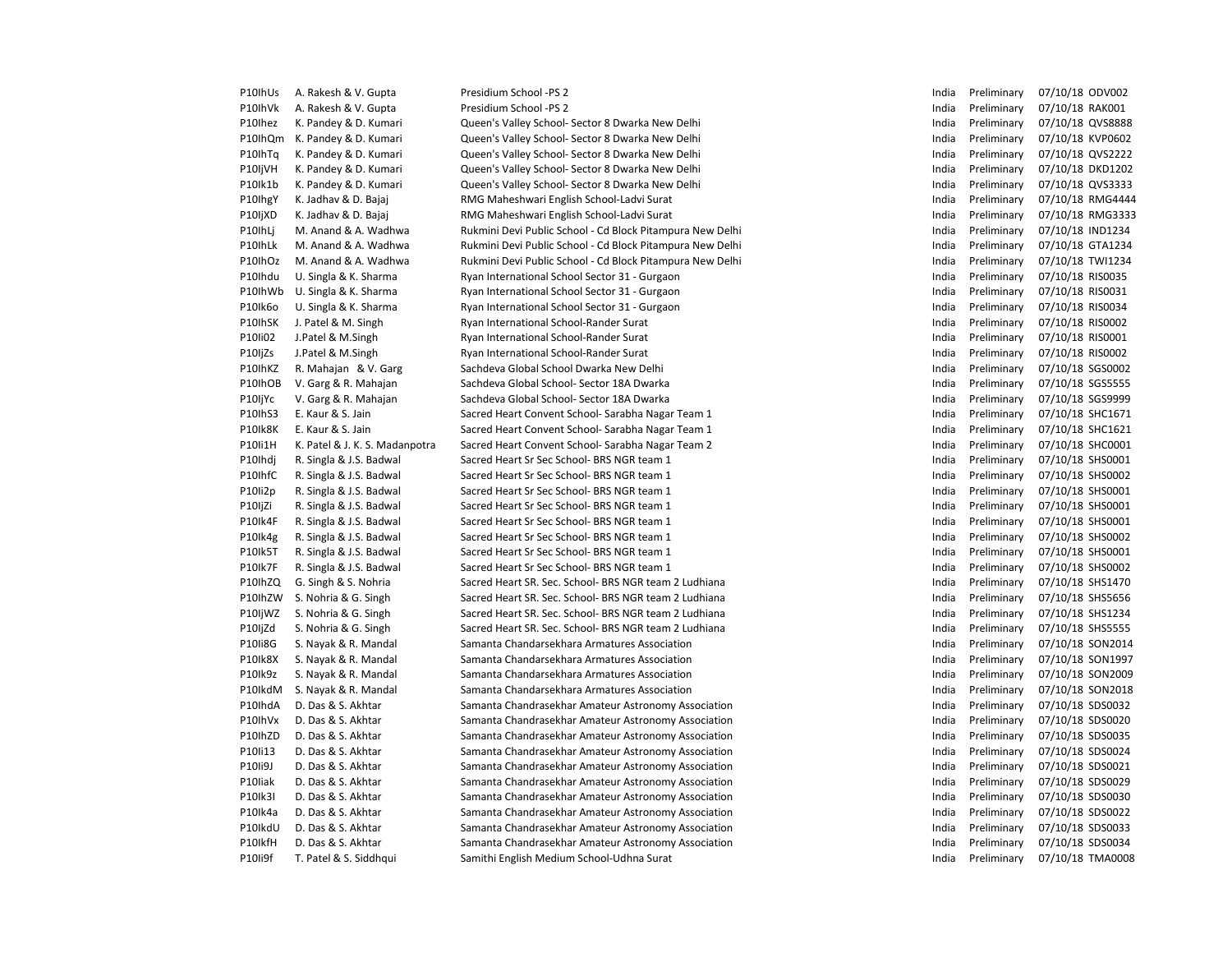| P10IjVu | T. Patel & S. Siddhqui  | Samithi English Medium School-Udhna Surat                                      | India | Preliminary | 07/10/18 TMA0008 |
|---------|-------------------------|--------------------------------------------------------------------------------|-------|-------------|------------------|
| P10Ihfx | S. Harini & P. Niriha   | San Academy-Chennai                                                            | India | Preliminary | 07/10/18 SAN2081 |
| P10IhMv | S. Harini & P. Niriha   | San Academy-Chennai                                                            | India | Preliminary | 07/10/18 SAN2080 |
| P10IjUP | S. Harini & P. Niriha   | San Academy-Chennai                                                            | India | Preliminary | 07/10/18 SAN2091 |
| P10IjVj | S. Kumar & S. Kumar     | Sapphire International School- Noida Uttar Pradesh                             | India | Preliminary | 07/10/18 SIS0001 |
| P10IhQJ | Y. Bisht & Surbhi       | Shaheed Rajguru College of Applied Sciences for Women-Vasundhara Enclave Delhi | India | Preliminary | 07/10/18 HEL0009 |
| P10IhSQ | Y. Bisht & Surbhi       | Shaheed Rajguru College of Applied Sciences for Women-Vasundhara Enclave Delhi | India | Preliminary | 07/10/18 HEL0008 |
| P10IhTa | Y. Bisht & Surbhi       | Shaheed Rajguru College of Applied Sciences for Women-Vasundhara Enclave Delhi | India | Preliminary | 07/10/18 ABC0002 |
| P10IhTB | Y. Bisht & Surbhi       | Shaheed Rajguru College of Applied Sciences for Women-Vasundhara Enclave Delhi | India | Preliminary | 07/10/18 HEL0001 |
| P10IhZh | Y. Bisht & Surbhi       | Shaheed Rajguru College of Applied Sciences for Women-Vasundhara Enclave Delhi | India | Preliminary | 07/10/18 HEL0003 |
| P10Ii0E | Y. Bisht & Surbhi       | Shaheed Rajguru College of Applied Sciences for Women-Vasundhara Enclave Delhi | India | Preliminary | 07/10/18 ABC0001 |
| P10Ii8i | Y. Bisht & Surbhi       | Shaheed Rajguru College of Applied Sciences for Women-Vasundhara Enclave Delhi | India | Preliminary | 07/10/18 HEL0004 |
| P10IjWI | Y. Bisht & Surbhi       | Shaheed Rajguru College of Applied Sciences for Women-Vasundhara Enclave Delhi | India | Preliminary | 07/10/18 HEL0007 |
| P10Ikbo | Y. Bisht & Surbhi       | Shaheed Rajguru College of Applied Sciences for Women-Vasundhara Enclave Delhi | India | Preliminary | 07/10/18 HEL0002 |
| P10Ikdq | Y. Bisht & Surbhi       | Shaheed Rajguru College of Applied Sciences for Women-Vasundhara Enclave Delhi | India | Preliminary | 07/10/18 HEL0005 |
| P10IhLy | K. Pranav & P. Yogesh   | Shri Ramkrishna Harikrishna Academy-Laskana Surat                              | India | Preliminary | 07/10/18 SHR006  |
| P10lk1h | K. Pranav & P. Yogesh   | Shri Ramkrishna Harikrishna Academy-Laskana Surat                              | India | Preliminary | 07/10/18 SHR007  |
| P10Ikjo | Y. Patel & P. Khunt     | Shri Ramkrishna Harikrishna Academy-Laskana Surat                              | India | Preliminary | 07/10/18 SRH001  |
| P10IhKq | M.K. Yadav & A. Talwar  | SPACE India - Group 1                                                          | India | Preliminary | 07/10/18 OBJ0033 |
| P10Ii8X | M.K. Yadav & A. Talwar  | SPACE India - Group 1                                                          | India | Preliminary | 07/10/18 OBJ0038 |
| P10liaA | M.K. Yadav & A. Talwar  | SPACE India - Group 1                                                          | India | Preliminary | 07/10/18 OBJ0039 |
| P10lift | M.K. Yadav & A. Talwar  | SPACE India - Group 1                                                          | India | Preliminary | 07/10/18 OBJ0040 |
| P10lk5t | M.K. Yadav & A. Talwar  | SPACE India - Group 1                                                          | India | Preliminary | 07/10/18 OBJ0032 |
| P10lkf9 | M.K. Yadav & A. Talwar  | SPACE India - Group 1                                                          | India | Preliminary | 07/10/18 OBJ0049 |
|         | T. Sharma & Y.K. Joshi  | SPACE India - Group 2                                                          | India | Preliminary | 07/10/18 YKJ0049 |
| P10IhgR |                         |                                                                                | India |             |                  |
| P10IhSd | T. Sharma & Y.K. Joshi  | SPACE India - Group 2                                                          |       | Preliminary | 07/10/18 YKJ0039 |
| P10lidf | T. Sharma & Y.K. Joshi  | SPACE India - Group 2                                                          | India | Preliminary | 07/10/18 YKJ0043 |
| P10IjUJ | T. Sharma & Y.K. Joshi  | SPACE India - Group 2                                                          | India | Preliminary | 07/10/18 YKJ0036 |
| P10IjX0 | T. Sharma & Y.K. Joshi  | SPACE India - Group 2                                                          | India | Preliminary | 07/10/18 YKJ0045 |
| P10Ik9K | T. Sharma & Y.K. Joshi  | SPACE India - Group 2                                                          | India | Preliminary | 07/10/18 YKJ0041 |
| P10IhdG | S. Sharma & C. Khatri   | SPACE India - Group 3                                                          | India | Preliminary | 07/10/18 SLN1234 |
| P10IhMc | S. Sharma & C. Khatri   | SPACE India - Group 3                                                          | India | Preliminary | 07/10/18 SPI1488 |
| P10IhRJ | S. Sharma & C. Khatri   | SPACE India - Group 3                                                          | India | Preliminary | 07/10/18 CVB5678 |
| P10IhRX | S. Sharma & C. Khatri   | SPACE India - Group 3                                                          | India | Preliminary | 07/10/18 APD1689 |
| P10IhV9 | S. Sharma & C. Khatri   | SPACE India - Group 3                                                          | India | Preliminary | 07/10/18 ABC5678 |
| P10IhWG | S. Sharma & C. Khatri   | SPACE India - Group 3                                                          | India | Preliminary | 07/10/18 ASR2015 |
| P10IhWV | S. Sharma & C. Khatri   | SPACE India - Group 3                                                          | India | Preliminary | 07/10/18 NLS1414 |
| P10IhXd | S. Sharma & C. Khatri   | SPACE India - Group 3                                                          | India | Preliminary | 07/10/18 APD8916 |
| P10IidW | S. Sharma & C. Khatri   | SPACE India - Group 3                                                          | India | Preliminary | 07/10/18 APD1615 |
| P10IjWF | S. Sharma & C. Khatri   | SPACE India - Group 3                                                          | India | Preliminary | 07/10/18 MIT2012 |
| P10IhVV | S. Tyagi & P. Shukla    | SPACE India - Group 4                                                          | India | Preliminary | 07/10/18 APK7656 |
| P10IjWf | S. Tyagi & P. Shukla    | SPACE India - Group 4                                                          | India | Preliminary | 07/10/18 SUN6666 |
| P10IjWQ | S. Tyagi & P. Shukla    | SPACE India - Group 4                                                          | India | Preliminary | 07/10/18 SJY2323 |
| P10Ii7f | H. Bhatia & J. Adhikari | SPACE India - Group 6                                                          | India | Preliminary | 07/10/18 GST5678 |
| P10lkf1 | H. Bhatia & J. Adhikari | SPACE India - Group 6                                                          | India | Preliminary | 07/10/18 HIM1111 |
| P10Ii54 | A. Nagvanshi & N. Verma | SPACE India - Group 8                                                          | India | Preliminary | 07/10/18 GIT1915 |
| P10IjUq | Nagvanshi & N. Verma    | SPACE India - Group 8                                                          | India | Preliminary | 07/10/18 GOT1234 |
| P10IhPq | S. Bahmba & S. Bahmba   | SPACE India - Group 9                                                          | India | Preliminary | 07/10/18 SSB0009 |
| P10IhUc | S. Bahmba & S. Bahmba   | SPACE India - Group 9                                                          | India | Preliminary | 07/10/18 SSB0020 |
| P10liaf | S. Bahmba & S. Bahmba   | SPACE India - Group 9                                                          | India | Preliminary | 07/10/18 SSB3333 |
| P10liar | S. Bahmba & S. Bahmba   | SPACE India - Group 9                                                          | India | Preliminary | 07/10/18 SSB0011 |
|         |                         |                                                                                |       |             |                  |